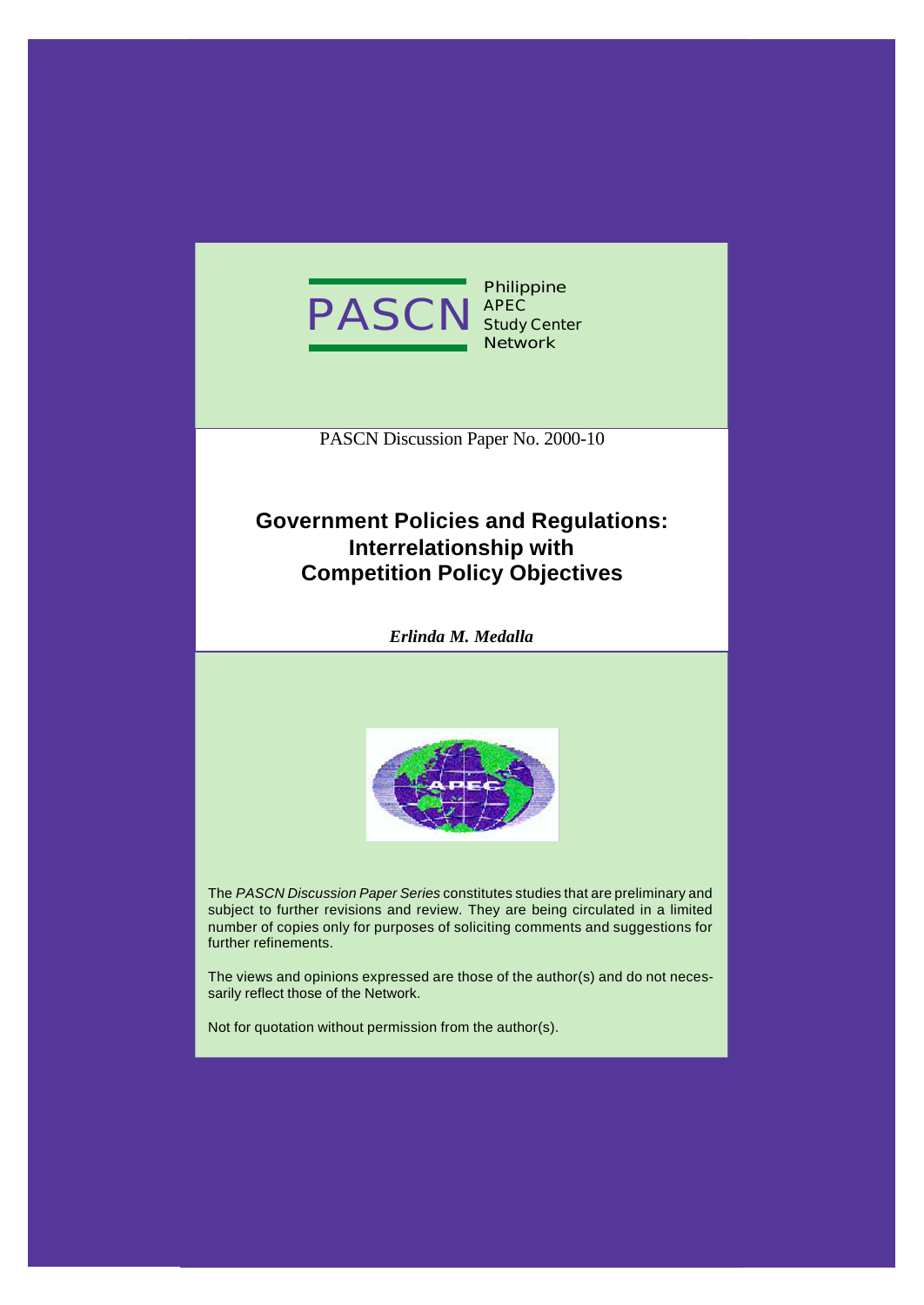

**PHILIPPINE** APEC STUDY CENTER **NETWORK** 

PASCN Discussion Paper No. 2000-10

# **Government Policies and Regulations: Interrelationship with Competition Policy Objectives**

# *Erlinda M. Medalla*

Philippine Institute for Development Studies

January 2000

The *PASCN Discussion Paper Series* constitutes studies that are preliminary and subject to further revisions and review. They are being circulated in a limited number of copies only for purposes of soliciting comments and suggestions for further refinements.

The views and opinions expressed are those of the author(s) and do not necessarily reflect those of the Network.

Not for quotation without permission from the author(s) and the Network.

For comments, suggestions or further inquiries, please contact: **The PASCN Secretariat** Philippine Institute for Development Studies NEDA sa Makati Building, 106 Amorsolo Street Legaspi Village, Makati City, Philippines Tel. Nos. 893-9588 and 892-5817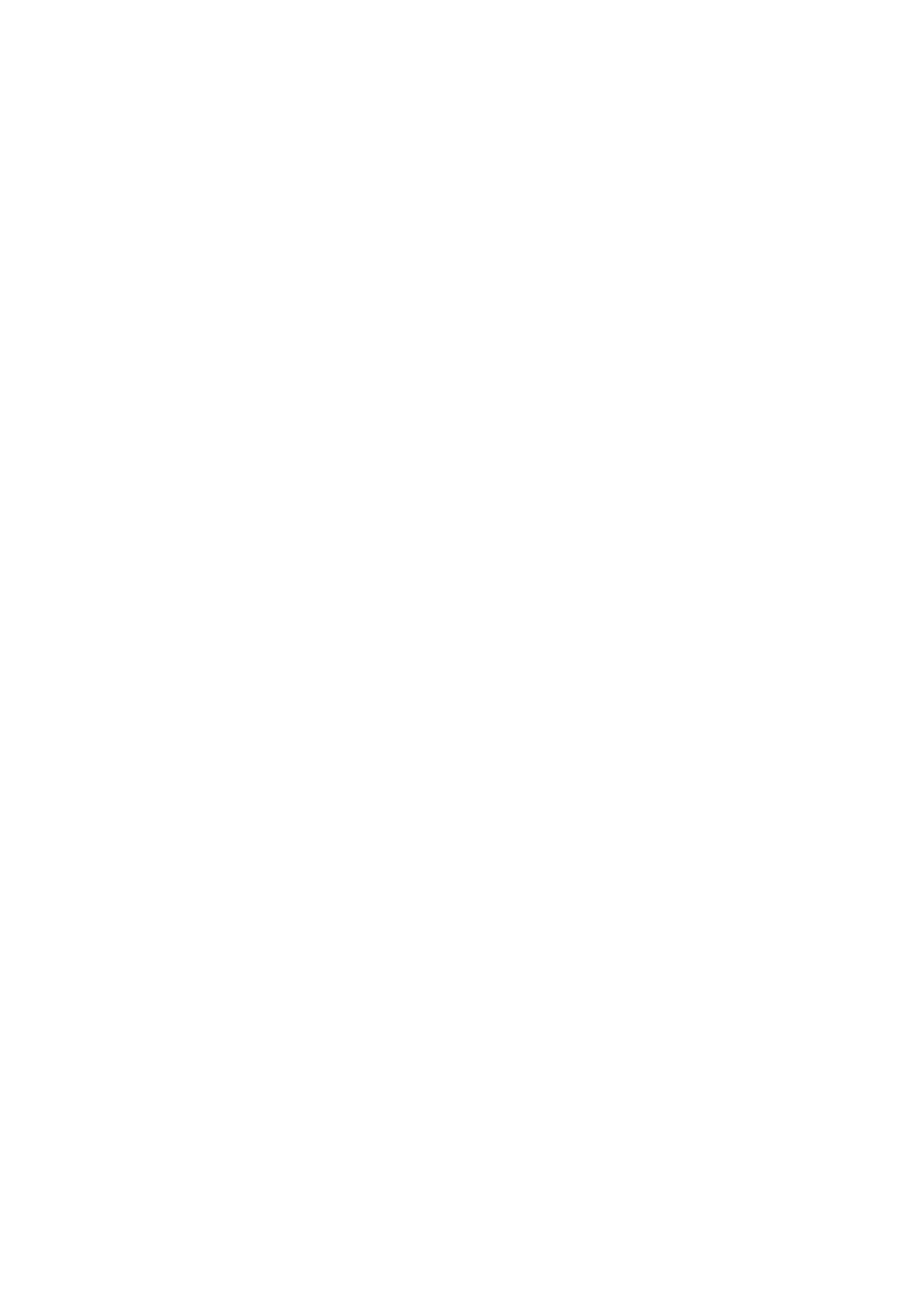#### **ABSTRACT**

The paper aims to examine the major government policies in terms of how they relate to the objectives of competition; clarify what important trade-offs may exist; and determine how and possibly when conflicts between government policies and competition policy objectives arise. Three sets of government policies were discussed. The first is trade policy, in particular trade liberalization, where the impact on competition is most direct and apparent. The second group covers government policies and regulations that have direct impact on competition, namely: 1) government regulation of an industry, or a segment of it; 2) direct government equity participation; and 3) other regulatory restrictions. The third group of policies consists of other major government policies with other development objectives and their interface with competition policy objectives. These include industrial policies, agricultural policies and environmental policy and regulations. In general, the paper points out the need t o bring in more closely the principles of competition policy into analyzing and evaluating government policies. Indeed, competition policy would provide a new and different perspective that could help formulate a more effective and dynamic development policy for the Philippines.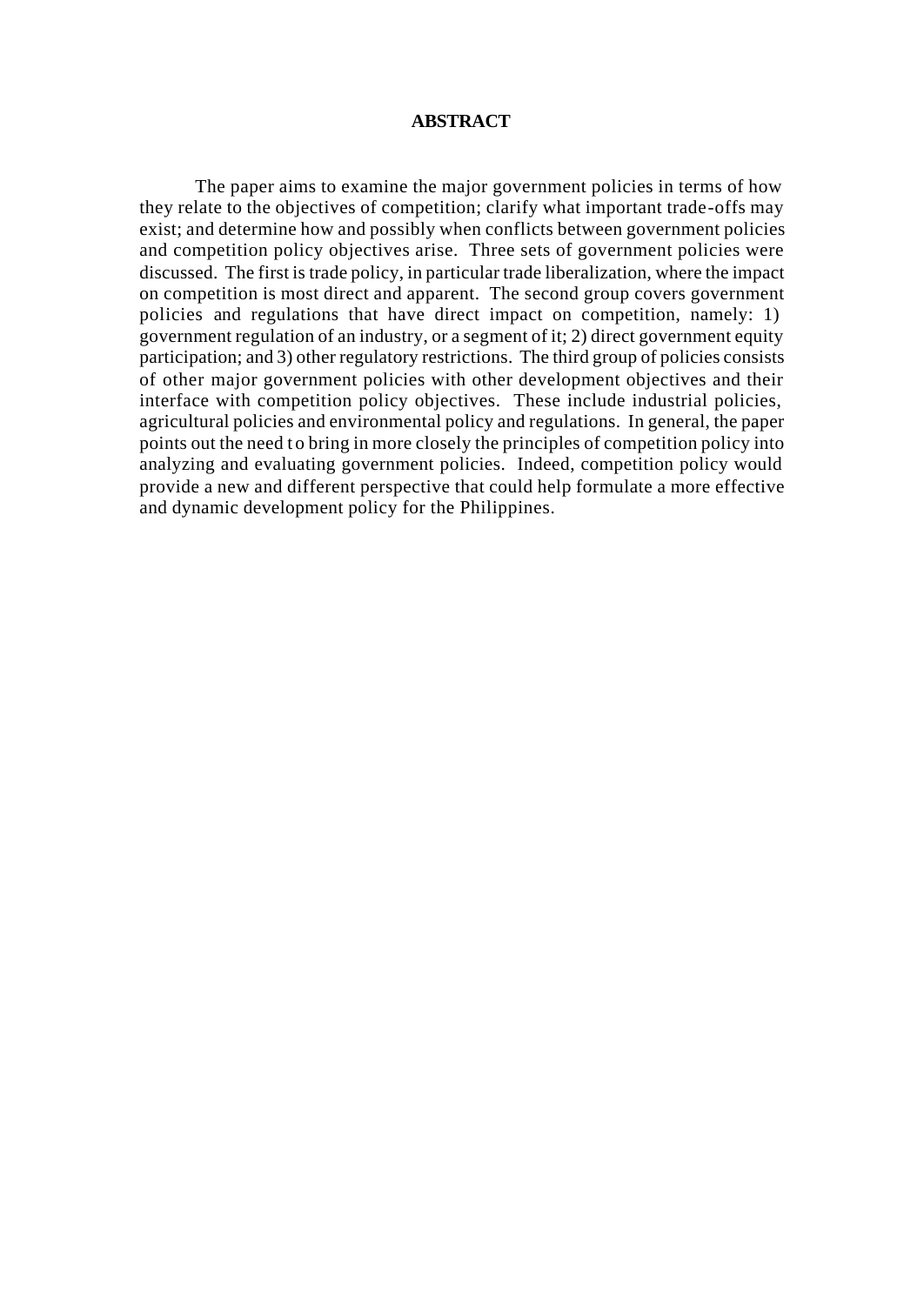## **Government Policies and Regulations: Interrelationship with Competition Policy Objectives**

## **Executive Summary**

Almost anything the government does could have an impact on competition and competition policy objectives. Although, competition is not the goal in itself, its role in improving efficiency and allocating efficient resources make it a key element in the government's pursuit of economic and social objectives. And if some government policy runs contrary to competition principles and guidelines, there is enough basis to at least re-examine this policy. Evaluating policies in the light of competition policy objectives does not imply prioritizing competition and efficiency objectives over others. It would only make more transparent the trade-offs and the decision making process.

 The paper examined three sets of government policies in terms of how they relate to the objectives of competition. The first is trade policy where the impact on competition has been thus far most significant and apparent. The second covers government regulations which have direct impact on competition. In general these include:

- Government regulation of an industry, or a section of it,
- Direct government equity participation, and
- Other regulatory restrictions.

The third set deals with the other major government policies with other development objectives but nonetheless have significant interface with competition policy. In particular, this includes:

- Industrial policies
- Agricultural Policies
- Environmental policy and regulations.

The last would also have direct restrictive effects on competition but is considered here because of other objectives which are paramount to it. Finally, the paper provides the summary and conclusions.

With respect to the first, trade liberalization could represent the first major layer of competition policies to be implemented. Where there are no natural barriers to trade and the good is tradable, trade liberalization would clearly enhance competition, at least by making the market more contestable.

To be sure, even if trade were liberalized by removing or lowering both tariff and non-tariff barriers, there are still other factors to consider to assess how much competition results. Most important to examine is the structure of the local distribution channels. If the local distribution channels are somehow tied up with local producers (e. g., through vertical integration or some vertical agreement like exclusive dealing), then the impact of trade liberalization may be limited (especially if substantial sunk costs are involved in putting up another distribution channel).

Also, although trade reforms during the past decade or so have substantially removed or reduced tariffs and import controls, there are still some important barriers to trade that remain. Moreover, more recently, newer forms of protectionism are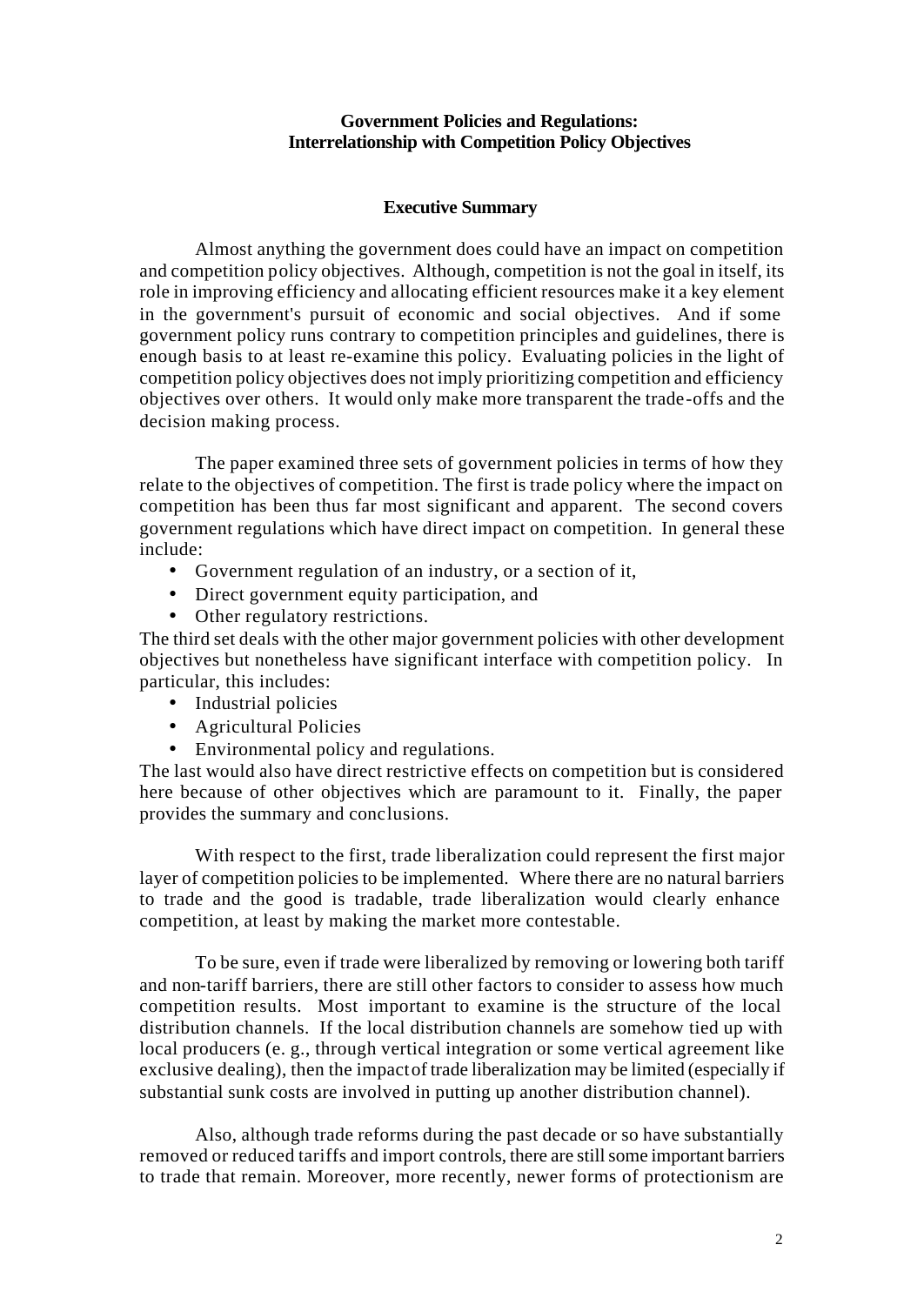becoming more important -- anti-dumping measures and possibly to a lesser extent, the subsidies and countervailing duties.

With respect to the second set of policies, in general, the government would have reason to intervene in cases of market failure. Among the most important and most recognized of these are (1) the presence of economies of scale and (2) externalities. The intent of these regulations are in fact, basically pro-competitive. That is, since the market, in such cases of market failure, would not be able to in achieve efficiency if left to itself, and some regulation is needed to assist it to do so. Thus, a regulatory framework may be called for.

The foremost examples of such cases are considered to include: the Energy Regulatory Board (ERB) for electricity and the National Telecommunications Commission (NTC) for the telecommunications industry, The Philippine Ports Authority (PPA) and the Maritime Industry Authority (MARINA) for the shipping industry, the Civil Aeronautics Board (CAB) for civil aviation industry and the Central Bank for banking.

Although regulations may be justified, considering the power that the regulator has, and the (monopoly) rights given the firm allowed entry, a careful review is necessary with respect to what is the real impact of the regulation. The paper points out the relevant issues that need to be looked into.

First is a tendency for the regulation to cover a greater portion of the industry than necessary and for the regulator to "over-regulate." How much of the industry could be deregulated, and/or how much of the regulation can be relaxed? Are there elements/activities in the industry covered by the regulation which should be made subject to competition? Indeed, especially after the era of controls under the Marcos regime, there was increased realization of these costs of regulation which spurred the policy thrust towards deregulation in all these industries. The benefits of deregulation are still being felt -- in shipping, domestic air travel, and telecommunications in particular. Nonetheless, a lot more could probably still be done. Specifically, clearer delineation between segments (activities) in the industry which are natural monopolies and those which should be subject to more competition must be made. Related to this is, how "essential" is the essential facility? Is there a clear policy access to essential facility. The third question is the policy of crosssubsidization. There is a need to re-evaluate the costs and benefits of crosssubsidization. Fourth, a problem common to all regulations is that the regulator could become subject to "capture." What safeguards need to be put in place? Finally, another problem, also common to all regulations, is the tendency to use complicated and cumbersome procedures which could negate whatever pro-competitive effects there could be. Regular review to update and streamline the procedures would go a long way to increasing the efficiency of the regulatory process and the industry itself.

With regards to direct government equity participation, the problem may not be whether or not to transfer ownership but rather how the competition process and discipline could be introduced. If there would be transfer of ownership, all unnecessary advantages previously enjoyed by the firm should be removed and competitive neutrality should be ensured.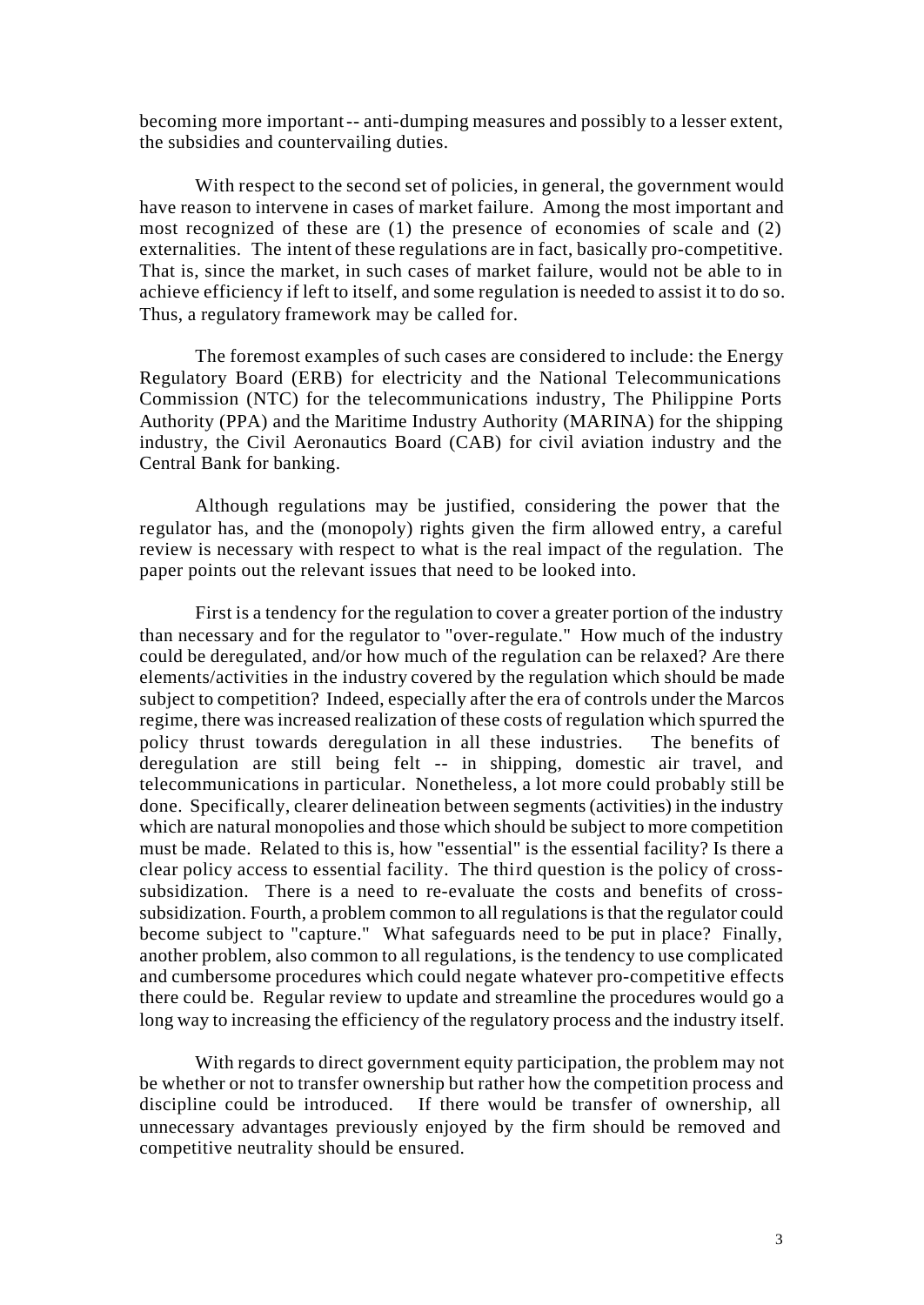On other regulatory restrictions, these could range from explicit restraints to entry requiring firms to obtain permit or license to operate in a particular market to stringent procedural and other requirements making entry to a market difficult. These include among others: a) Local Government Code provisions on licensing and zoning; b) Lengthy and cumbersome bankruptcy and insolvency laws forming exit barriers; c) Labor Code provisions which restrict flexibility of firms to downsize or shut down also forming exit barriers; d) Intellectual property rights protection; e) Government procurement policy; and f) Business registration requirements.

With respect to the third set of policies, although intended to serve other explicit objectives, the question is how much should competition policy be considered in the formulation of these policies?

For the investment policy as a whole, the objective is to aid in industrial growth and development. The thinking behind this is that there are market failures which prevent the industrial sector from developing naturally. Indeed, there is greater conscious consideration of this rationale for role of investment policy. This is reflected in the shortening of the list of industries in the Investment Priorities Plan (IPP), and moving towards a more promotional body. The "measured capacity" concept in the Omnibus Investment Code which limits granting of incentives when a certain capacity (some optimum scale) is reached, clearly anti-competition in nature, is not followed in practice. There is a move towards the "greening" of incentives, realizing externalities involved. Export promotion remains in the list of priority. As noted above, regional dispersal of industries and promotion of regional investment have been among the stated goals of the Philippine government.

These are arguably desirable objectives. Nonetheless, an obvious strategy which has been overlooked is to proactively support competition policy for industry, since their objectives in a large part actually merge. Indeed, could competition policy actually serve as one of policy tool for industrial development (together with trade, fiscal and monetary policies)? Or, on the contrary, are there anti-competition effects which unintentionally go against the competition policy objective (serving to defeat their purpose)? One that comes to mind is the inherent bias of an incentive granting system against the entry of small and medium scale industries.

Of particular importance is the policy on foreign direct investment. Restrictions on foreign equity have a direct impact on entry of firms. Recently, some liberalization was implemented in retail trade with the passing of the Retail Trade Act. This could prove to have a big impact on competition. It would also compliment well the effects of trade reforms.

With respect to agricultural policy, a basic rule should also be for government to intervene only when market fails. However, for agricultural policies, there appears to be the additional, equally important (possibly more so in some cases), equity objective. This is where it could run counter to competition policy objectives. Nonetheless, if such trade offs exist, are they justified? That is, would benefits (from equity considerations for example) outweigh costs (e. g. efficiency losses from foregoing competition objectives).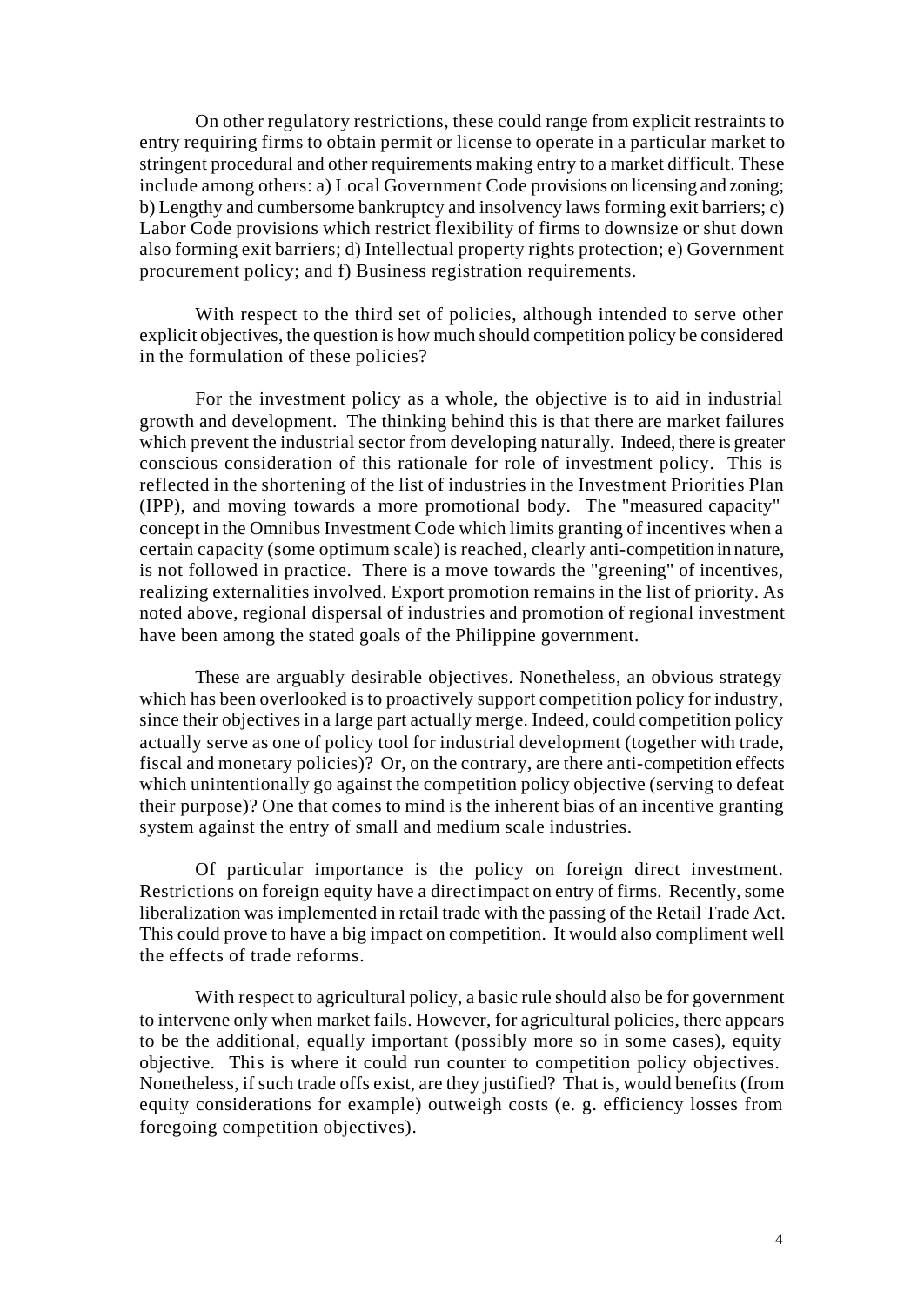In particular, agricultural policy still relies on tariff policy tools and other trade controls (anti-competition). Agricultural policies also employ government regulations with direct impact on competition. This include for example, the regulations implemented by the National Food Authority (NFA) and Sugar Regulatory Administration (SRA). These policies supposedly exist to protect income of farmers (equity objective). Are the costs of protection and regulation commensurate to the benefits of increased income for the farmer? These are important questions to ask.

With respect to environmental policies, environmental concerns are usually characterized by externalities. This means that environmental policy and management would need measures to internalize these external costs and benefits. Where market-based instruments could be used, uniformly and fairly applied, no serious impediments to competition are expected. However, in many cases, regulatory (command and control measures) are usually the more expedient tools - from standard setting to permitting requirements. Examples are the environmental impact assessment (EIA), environmental clearance certificate (ECC) required for a number of industries even before they can begin to operate. Some industries also complain about the impact on competitiveness of such legislations as the Clean Air Act. They could restrict entry and/or entail prohibitions, most especially affecting small and medium scale industries. Again, there are trade-offs. And the question is would benefit (from environmental regulation) outweigh the costs?

In sum, what all these indicate is the important interface between these policies and competition policy. And what is implied is a need to closely re-examine these government policies in the light of competition objectives. Again, competition is not the end in itself. Rather, the objective is to clarify what kind of trade-offs exists and to make them transparent so that judicious decisions could be made and reforms implemented if called for.

In general, the paper points out the need to bring in more closely the principles of competition policy into analyzing and evaluating government policies. This is especially true in the pursuance of needed reforms in government regulations. Recognizing its role in the major government policies will shed more light into how effective these policies are. Indeed, competition policy would provide a new and different perspective which could help formulate a more effective and dynamic development policy for the Philippines.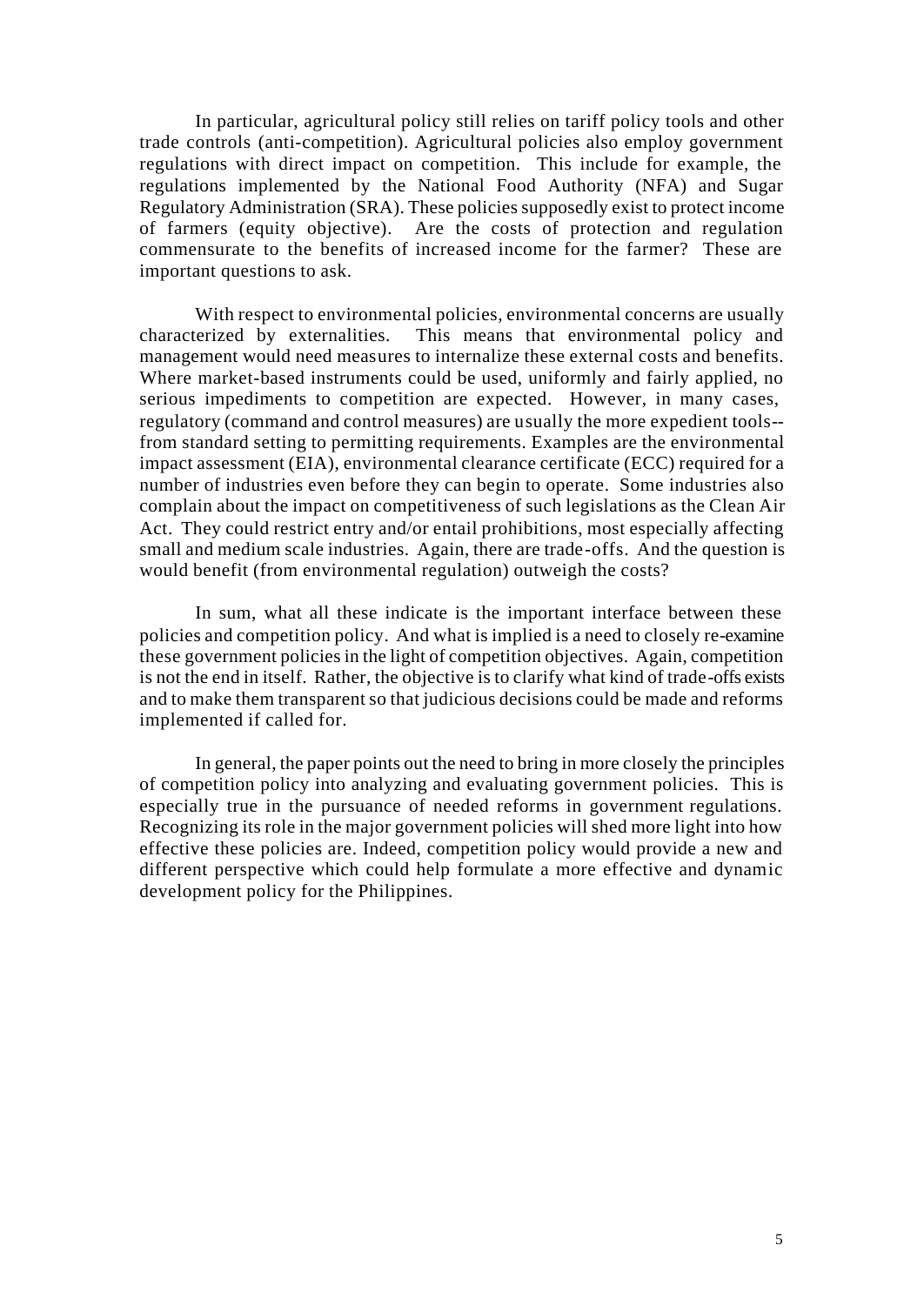# TABLE OF CONTENTS

|    | <b>ABSTRACT</b><br><b>EXECUTIVE SUMMARY</b>                                                                                     | $\mathbf{i}$<br>ii       |
|----|---------------------------------------------------------------------------------------------------------------------------------|--------------------------|
| 1. | Introduction                                                                                                                    | $\mathbf{1}$             |
| 2. | Underlying Concepts and Objectives of Competition Policy                                                                        | $\overline{2}$           |
| 3. | Philippine Trade Policy and Competition<br>- Trade liberalization and competition<br>- Anti-dumping and countervailing measures | 3<br>$\overline{4}$<br>5 |
| 4. | Government Policies and Regulations and Competition Policy                                                                      | 7                        |
|    | 4.1 Industry specific regulations<br>a. Economies of scale and industry regulation<br>Where the good is tradable                | $\tau$<br>$\overline{7}$ |
|    | Where the good is a natural monopoly<br>b. The case for financial sector regulation<br>c. Other industry-specific regulations   | 11<br>11                 |
|    | 4.2 Direct government equity participation<br>4.3 Other regulatory restrictions                                                 | 14<br>16                 |
| 5. | Other Government Policies and their Interface with Competition<br><b>Policy Objectives</b>                                      | 19                       |
|    | 5.1 Industrial Policies<br>5.2 Agricultural Policies<br>5.3 Environmental Policy and Regulations                                | 27<br>28<br>28           |
| 6. | <b>Summary and Conclusions</b>                                                                                                  | 29                       |

7. References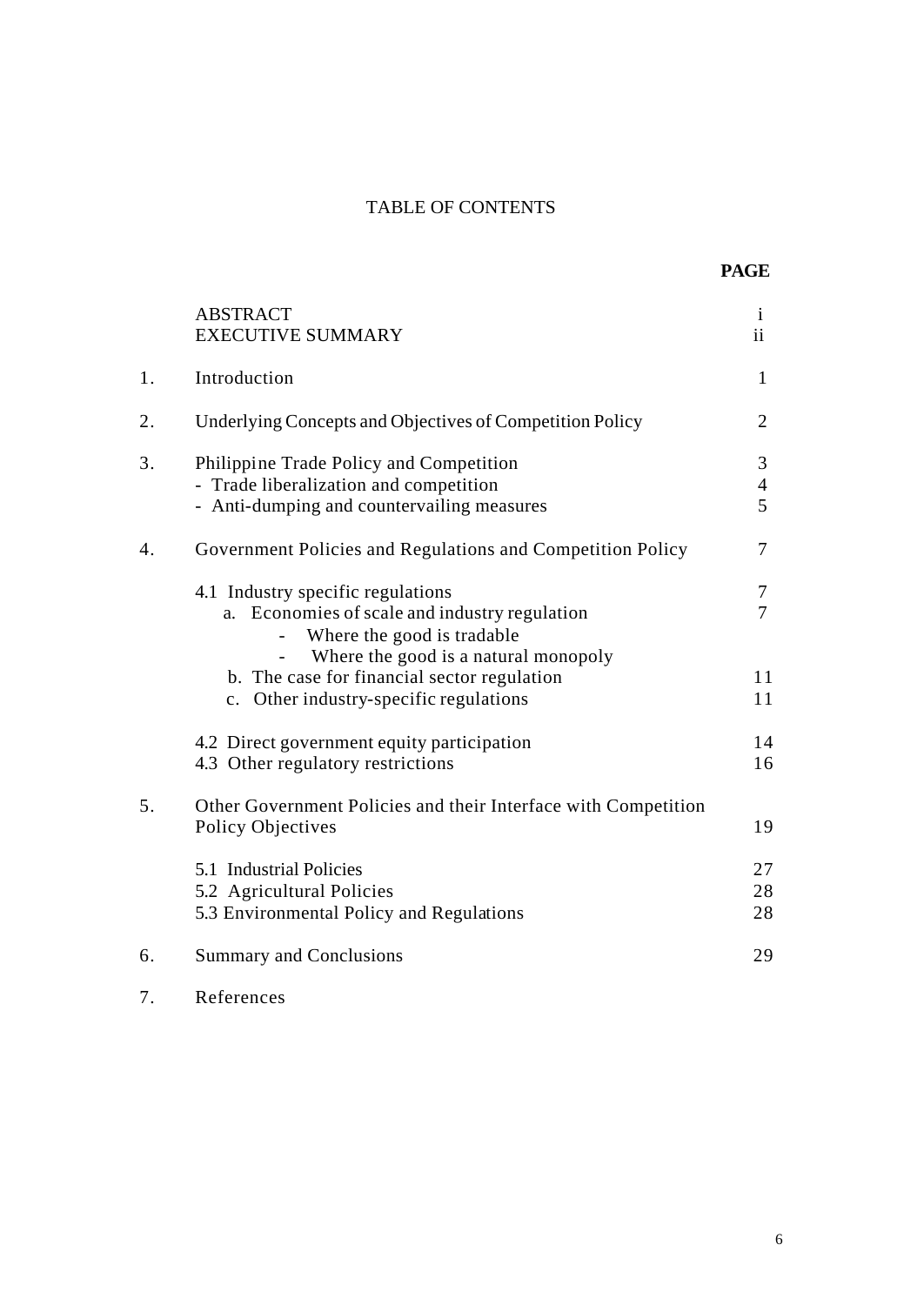# **LIST OF TABLES**

- 1. Anti-dumping Cases, 1985-1995<br>2. Industry Specific Policies and R
- Industry –Specific Policies and Regulations with Direct Impact on Competition
- 3. List of Some Government Corporations
- 4. Special Laws and Agencies Affecting Competition
- 5. Doing Business in the Philippines (Checklist)
- 6. Requirements and Supporting Documents for Business Name Registration
- 7. Major Policies with Competition Policy Interface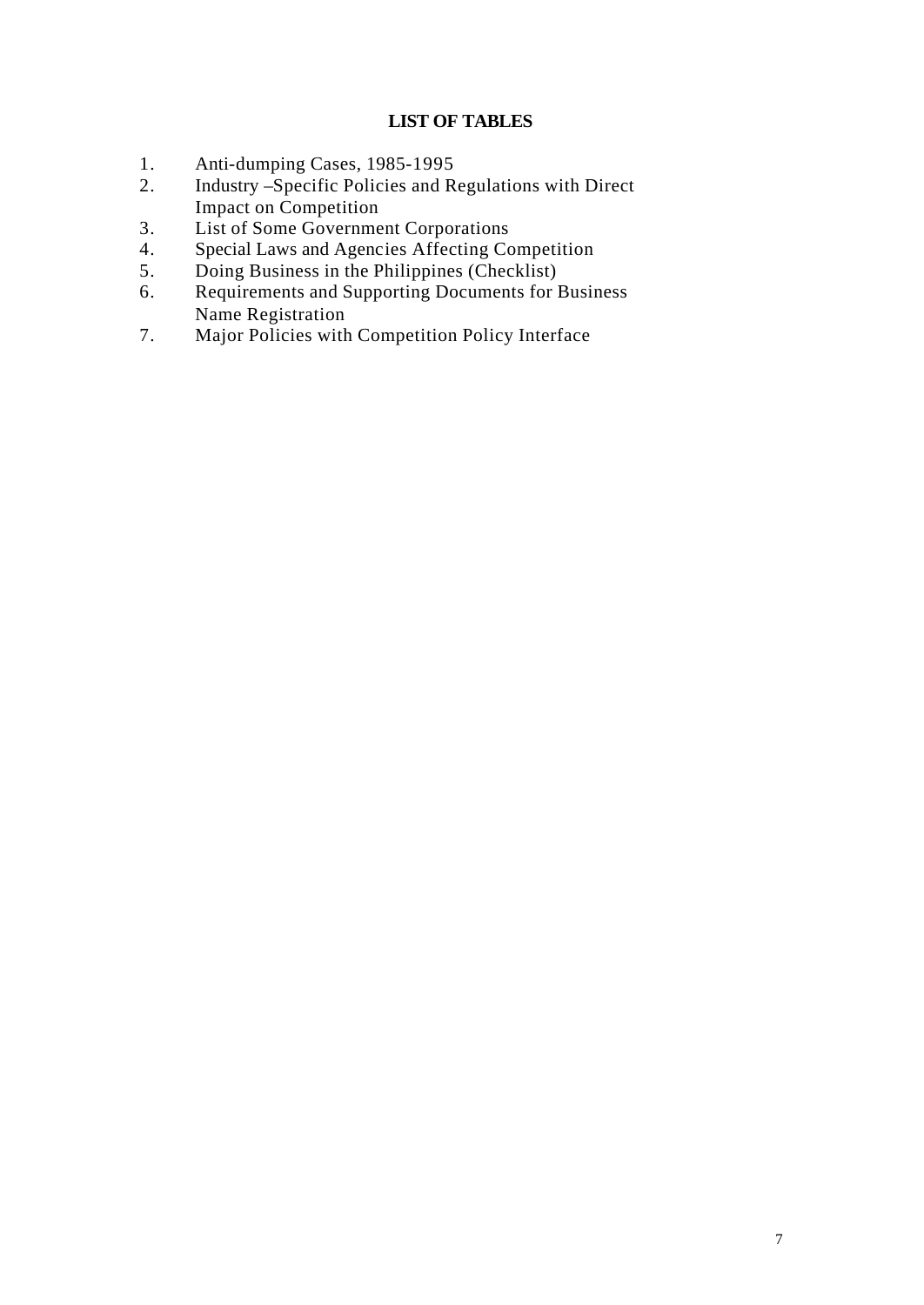## **Government Policies and Regulations: Interrelationship with Competition Policy Objectives**

## *Erlinda M. Medalla\**

### **1. Introduction**

l

 Conceivably, almost anything (and everything) the government does, could affect competition. There may not be any conscious, coherent, or concerted policy on competition, but government policy interventions will nonetheless always alter, in varying degrees, for good or bad, the state of competition. It is thus ironic that for a developing country with usually less perfect markets, there is a greater need for an effective competition policy to encourage better use of scarce resources but less recognition of this need.

This is, however, not difficult to understand. Implementing competition policies is a formidable task even for a developed country. For developing countries like the Philippines, the difficulties are magnified many times over. Not only are markets less developed, tending to be less perfect, there are also many other more urgent social (often conflicting) objectives that need to be addressed. The government, hard pressed to find ways to hasten economic development and at the same time provide much needed social services, often would tend to adopt more interventionist policies and measures without enough consideration of the impact on competition.

Not that the government has done nothing to foster competition. The reforms starting in the mid-1980s have done much to move the economy towards a more competitive and market-friendly policy environment. Trade reforms, banking reforms, foreign investment policy reforms, deregulation, privatization, and the policy thrusts in general, during the past decade have explicitly and implicitly recognized the benefits from competition.

But it has done so many other things besides that may have to be re-examined in the light of competition policy objectives. There is a need to take a more comprehensive look at competition policy, covering not just the core competition policy of enforcing a rational anti-trust law, but the interrelationships between competition policy and the other government regulations and policies as well.

 This is not because safeguarding competition and the competitive process should be the overriding objective. Rather, this is because, in general, there are efficiency gains expected from encouraging competition which should lead to economic growth and improved consumer welfare. And if some government policy conflicts with competition policy, there is enough reason to question if this policy serves national welfare on the whole and its stated objective in particular.

<sup>\*</sup>The author gratefully acknowledges the research assistance patiently and ably provided by Ms. Melalyn Cruzado and Ms. Susan Pizarro. Acknowledgement is also due to the Philippine APEC Study Center Network (PASCN) for its financial support.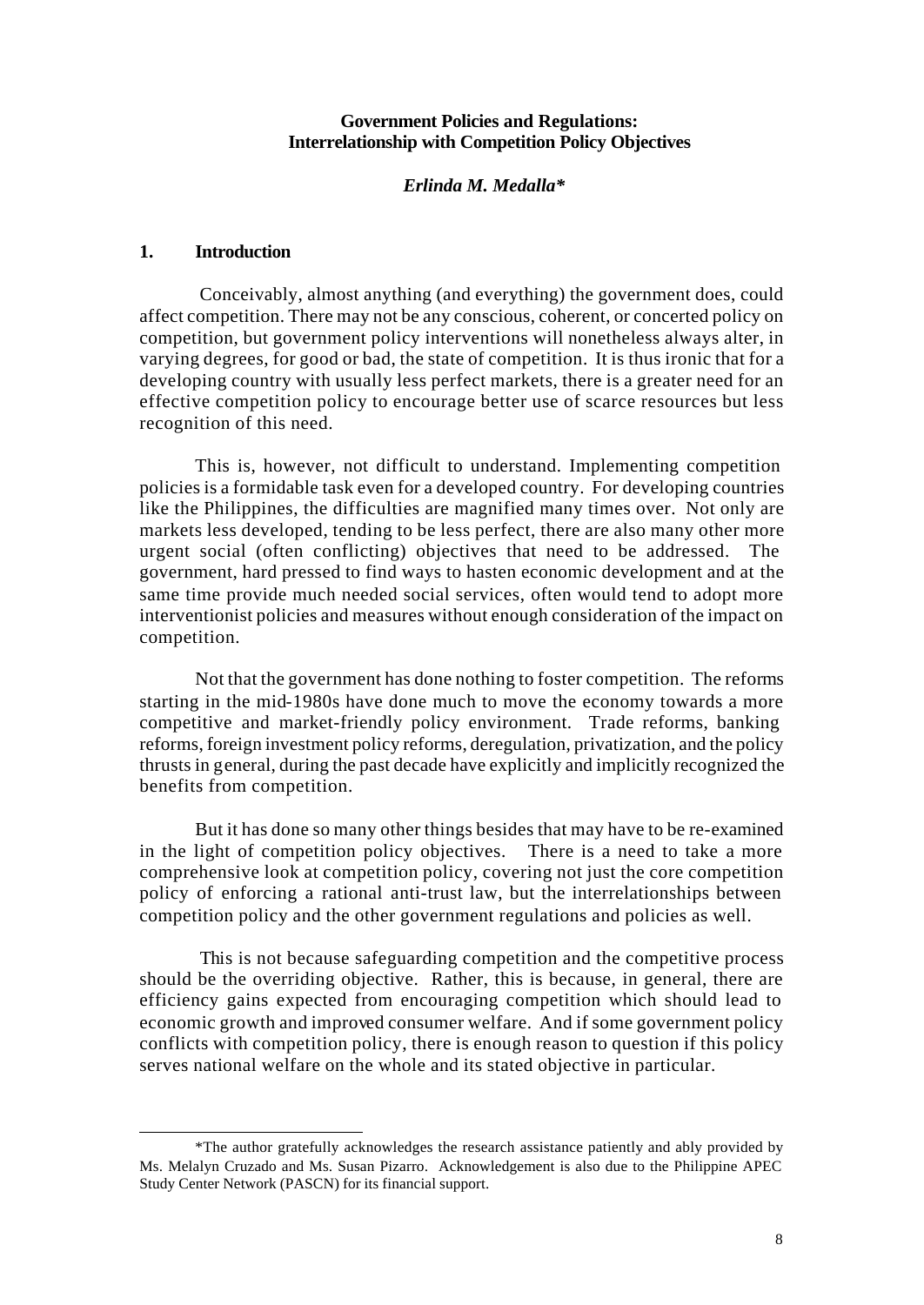Thus, this paper attempts to examine t he major government policies in terms of how they relate to the objectives of competition policy. The aim is not to make definitive assessment and conclusions about the overall merits of these policies *vis-avis* competition policy. Rather, the objective of this paper is more to discuss what important trade-offs may exist and clarify the possible interface with competition policy. It aims to examine how and possibly when conflicts between government policies and competition policy objectives could arise. The paper does not promise to be exhaustive either. Instead, it would attempt to be more comprehensive by looking at the major policies and some typical policies that could have similar effects as others.

The paper starts in Section 2 with a brief discussion of the objectives of competition policy to provide a reference for discussion of its interface with other government policies. Then, the paper proceeds with the review of government policies by looking first at trade policy where the impact on competition is most direct and apparent. This is done in the Section 3. To organize the discussion further, the paper then groups the other government policies under two general headings. Section 4 deals with the first group which covers government policies and regulations which have direct impact on competition. In general these include:

- Government regulation of an industry, or a section of it,
- Direct government equity participation, and
- Other regulatory restrictions.

Section 5 then examines the second group of policies -- mainly the other major government policies with other development objectives -- and their interface with competition policy objectives. In particular, the paper has selected the following policies which affect the major sectors of the economy. This includes:

- Industrial policies
- Agricultural Policies
- Environmental policy and regulations.

The last would also have direct restrictive effects on competition but is considered here because of other objectives which are paramount to it. Finally, Section 5 provides the summary and conclusions.

# **2. Underlying Concepts and Objectives of Competition Policy**

Competition is "a situation in a market in which firms or sellers independently strive for the patronage of buyers in order to achieve a particular business objective, e. g., profits, sales and/or market share. Competition in this context is often equated with rivalry. Competitive rivalry between firms can occur when there are two firms or many firms. This rivalry may take place in terms of price, quality, service or combinations of these and other factors which customers may value." (World Bank and OECD, 1999)

Such a competitive situation may also be effected by "market contestability." That is, competition comes not only from actual firms or sellers already in the market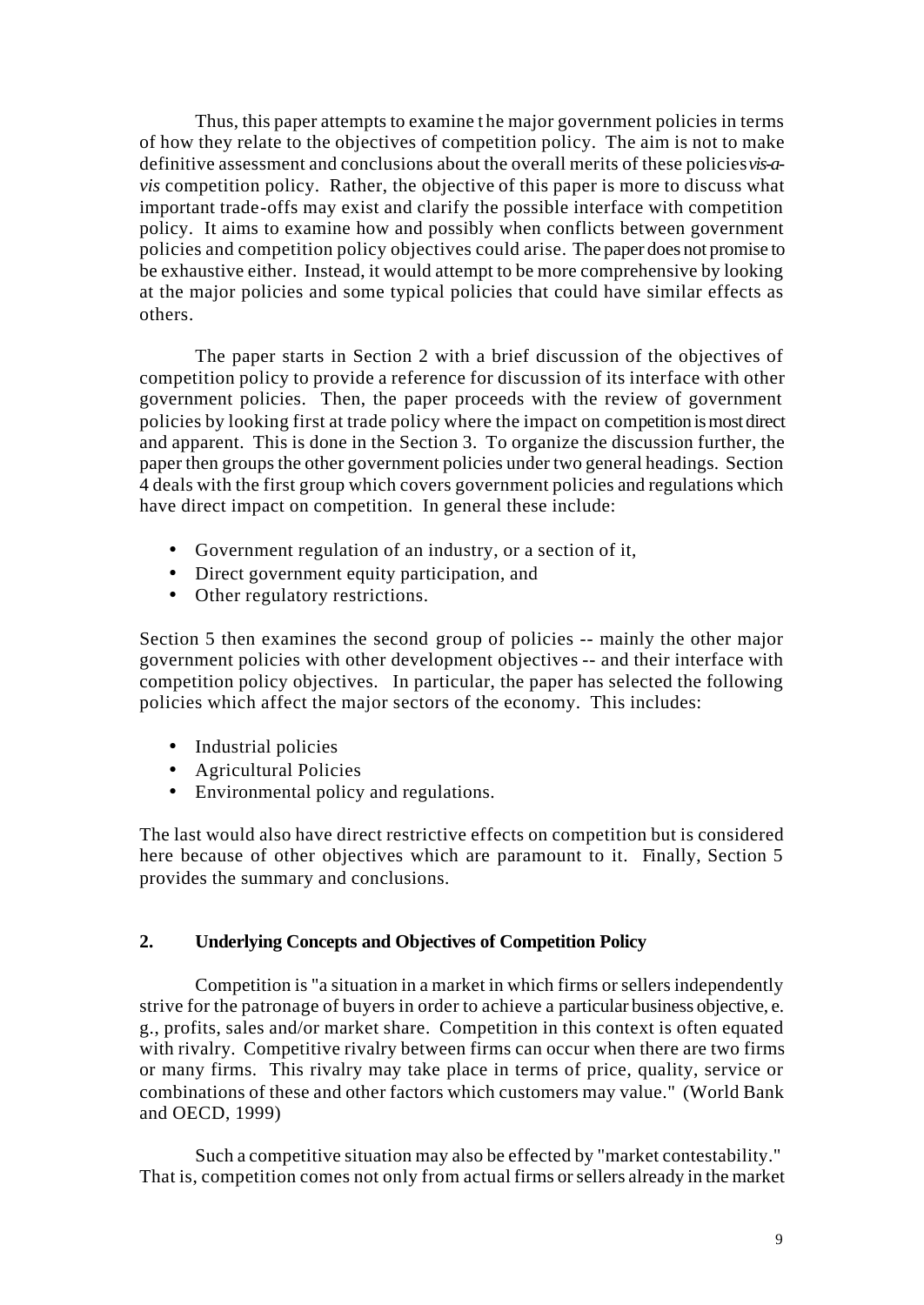but also from firms or sellers that could enter the market. In other words, the threat of entry is enough to provide competition and to make the market contestable. Monopolists and oligopolists would behave like "perfect" competitors when faced with the threat of new entrants into the market. (Baumol and Willig, 1981)

In the process, competition thus disciplines and regulates the market. In general, it is an efficient regulator, helping to allocate resources efficiently and maximize consumer welfare. It promotes efficiency not only in terms of producing more with less (technical efficiency) but also in terms of inducing better resource allocation (allocative efficiency). Allocative efficiency in a competitive setting is encouraged because producers and investors receive the correct market price signals which induce them to invest where there are highest returns. Indeed, the presence of competition is almost synonymous with an efficient functioning of markets. The end result is increased overall welfare reflected in wider consumer choices, lower prices and better quality of products. But perhaps even more important are the dynamic gains from innovation that competition fosters and the flexibility that it develops, on the whole enabling the economy to cope better with the ever changing environment

Desirable though its effects may be, the presence of competition is not always assured. There may be inherent structural factors and tendencies in firm behavior which would cause deviations from competition. At the same time, neither is it an end in itself, as there are times when the market could fail and competition would not lead to efficient resource allocation.<sup>1</sup> Thus, ideally, the government should promote competition when it fulfills its role as an effective regulator, and step in when it does not.

This, in essence, is what competition policy is about. The primary objective is efficiency. That is, competition policy should promote competition as long as it encourages efficiency and growth. At the same time, it should allow for seemingly anti-competitive set-ups and economic regulation where the market fails. In addition, if possible, competition policy should also be made consistent with social objectives. And ultimately, the goal is to increase welfare.

It could also be true in that competition policy would not only lead to increased efficiency but contribute to other social objective as well, e. g. equity. This arises from the fact that competition leads to a reduction in the economic power of firms and the greater majority represented by consumers benefit from lower prices, better quality and wider choices of products. Thus, no trade-offs or conflicts arise. There is thus even magnification of benefits from competition and this is well and good.

#### **3. Philippine Trade Policy and Competition**

l

The Philippine trade policy regime has changed substantially during the past two decades-- from a highly restrictive and protectionist system to a relatively open trade regime. Tariffs went down across sectors from highs of 100 percent (or even

<sup>&</sup>lt;sup>1</sup>This is elaborated on in the overview paper by the author, in this PASCN series on competition policy studies.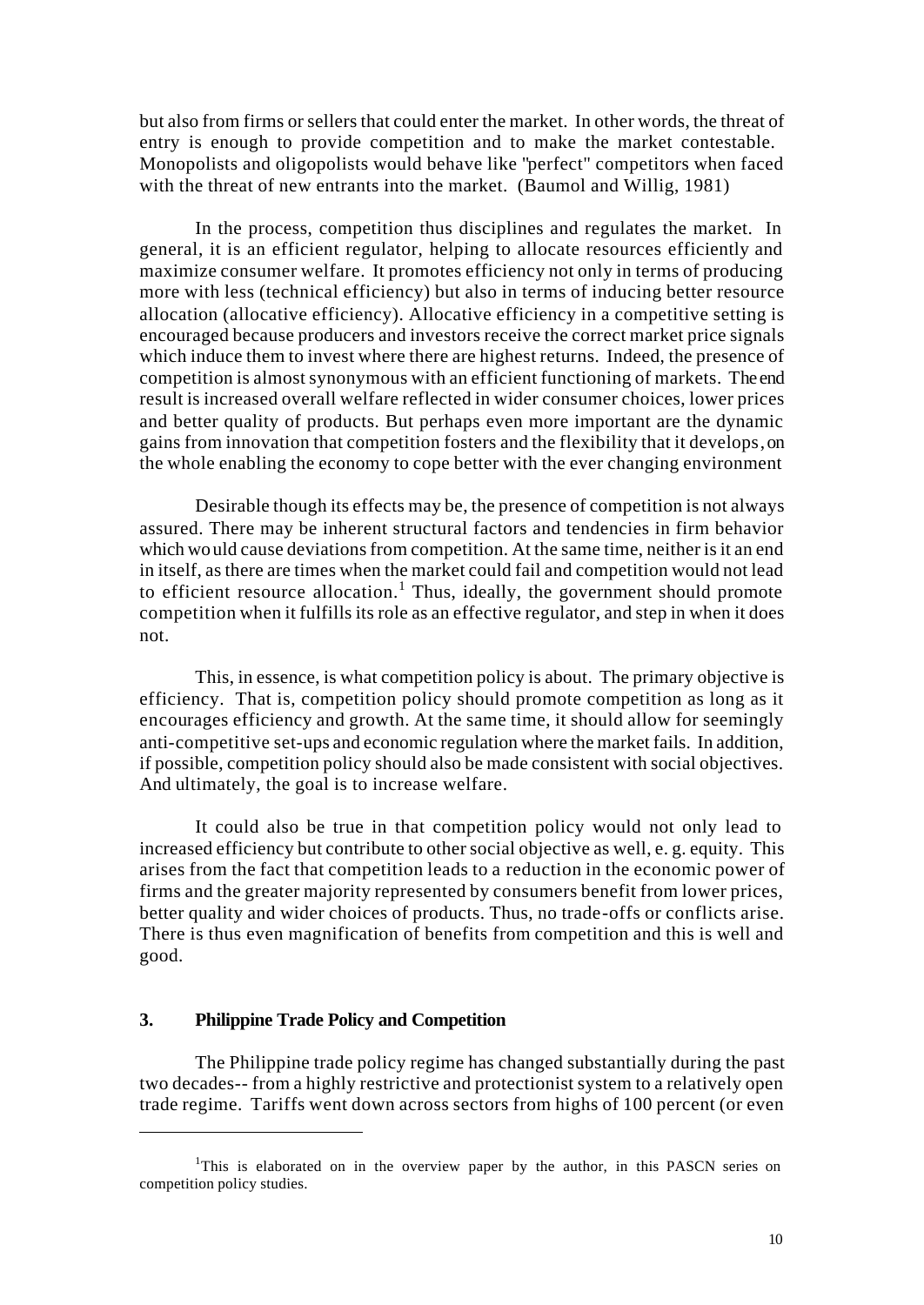more) before 1980 (i. e., before the first Tariff Reform Program) to a present range of 3 to 10 percent for the majority of products. Tariffs of more than 30 percent are found mainly in agricultural products (e. g. sugar, rice, corn, livestock not for breeding, etc) and only in a few industrial products (e. g. completely-built-up cars). Non-tariff import restrictions, mainly in the form of import licensing requirements or outright import prohibitions have also been removed except for a few (less than 3 percent of commodities at the 6 -digit level of classification). There are a few remaining import restrictions, again for some (basically the same) agricultural products and for reasons of health, sanitary and national security.

These reforms of the Philippine trade policy have been well-chronicled and well-studied and would not be further elaborated on in this paper. Suffice it to say that the series of trade reforms undertaken is largely due to the recognition of the huge costs of the three decades of protection and expected benefits from competition.

#### **Trade liberalization and competition**

Trade liberalization could represent the first major layer of competition policies to be implemented. Where there are no natural barriers to trade and the good is tradable, trade liberalization would clearly enhance competition, at least by making the market more contestable. The world market is a potential source of supply, so that even a monopolistic or an oligopolistic domestic producer, faced with threats of entry of competing imported goods, would act like perfect (or something less perfect but close) competitors.

To be sure, even if trade were liberalized by removing or lowering both tariff and non-tariff barriers, there are still other factors to consider to assess how much competition results. The World Bank/OECD study identifies the following factors:

- $\triangleright$  The existence of cross-border distribution systems,
- $\triangleright$  The amount of information that domestic buyers have about foreign firms,
- $\triangleright$  Whether foreign suppliers have been placed on approved sourcing lists,
- $\triangleright$  The existence of significant excess capacity held by foreign firms,
- $\triangleright$  The similarity between the needs of domestic buyers and needs of foreign firms,
- $\triangleright$  Exchange rate trends,
- $\triangleright$  The existence of technology licensing agreements, strategic alliances, or other affiliations between domestic buyers and foreign firms.

However, advances in information technology and declining transport costs across borders (especially relative to domestic transport costs) diminish the impact of these factors, with the exception perhaps of the third and the last factors. Indeed, if these concerns would have some impact on the ability of foreign products to compete with local supply, they may even enhance, not diminish, the competitive edge of foreign products over domestic supply because of some perceived (real or not) superiority of imported goods (i. e., like it or not, the presence of so-called colonial mentality of many local buyers).

What is more important to examine is the structure of the local distribution channels (the third and the last factors cited above are related to this). If the local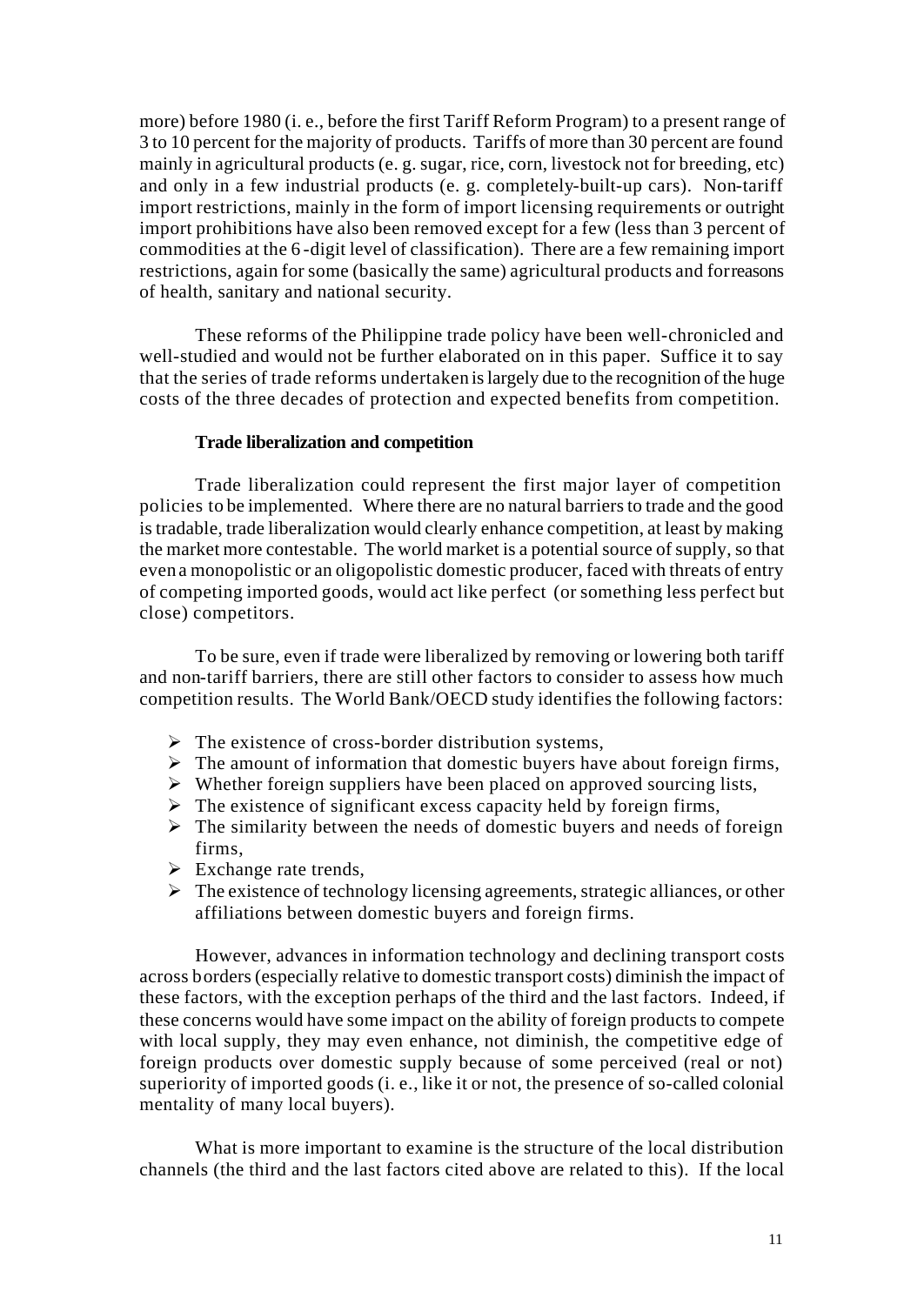distribution channels are somehow tied up with local producers (e. g., through vertical integration or some vertical agreement like exclusive dealing), then the impact of trade liberalization may be limited (especially if substantial sunk costs are involved in putting up another distribution channel).<sup>2</sup>

Perhaps another consideration is that local firms could (and most likely do) resort to product differentiation. However, this would only offer minimal market power as foreign competition could potentially offer so much more. And if product differentiation leads to overall increased supply of goods, the impact is procompetitive, resulting in a wider range of products and higher consumer welfare.

With these considerations in mind, the conclusion is that in general, where the good is tradable, and a close import substitute can freely come in, the market generally becomes contestable.<sup>3</sup> The Philippines, being a small country is a price taker with respect to tradable goods. In this sense, trade policy has probably the most sweeping impact on competition.

### **Anti-dumping and countervailing measures**

Although trade reforms during the past decade or so have substantially removed or reduced tariffs and import controls, there are still some important barriers to trade that remain. Moreover, more recently, newer forms of protectionism are becoming more important -- anti-dumping measures and possibly to a lesser extent, the subsidies and countervailing duties.

Theoretically, the anti-dumping act and the subsidies and countervailing act could be considered as competition policies being carried out at a global level. They are allowed under GATT-WTO codes to deal with "unfair" trade practices causing trade distortions that could hamper the efficient global allocation of resources. The intention is to prevent predatory pricing (dumping price) and unfair trade practices (subsidies giving exporting firm "unfair" competitive advantage) with these acts.

The problem is how close to the spirit of the code would the cases filed be in most instances? How prone are these provisions to being used as simply protectionist tools? As much as possible, GATT-WTO codes on anti-dumping and countervailing duties have tried to make rules transparent and predictable. However, it would still be the national laws on anti-dumping and countervailing duties which would be effective. Improvements in the Philippine national laws were made to make it more consistent with WTO rules.

Nonetheless, even with the perfect rules, in the end, it is the actual implementation and administration that would matter. If cases could be easily filed and authorities easy to find prima facie evidence, the mere threat of filing a case

l

 $2$ This is a problem, for example, in the case of the downstream oil industry. This is discussed in greater detail in a separate paper by Peter Lee U in this PASCN series of studies on competition policy.

 $3$ This was manifested even during the era of high tariffs when domestic firms would strongly oppose tariff cuts because they feel they would suffer significant reduction in market share. (Power, Bautista and Associates 1979).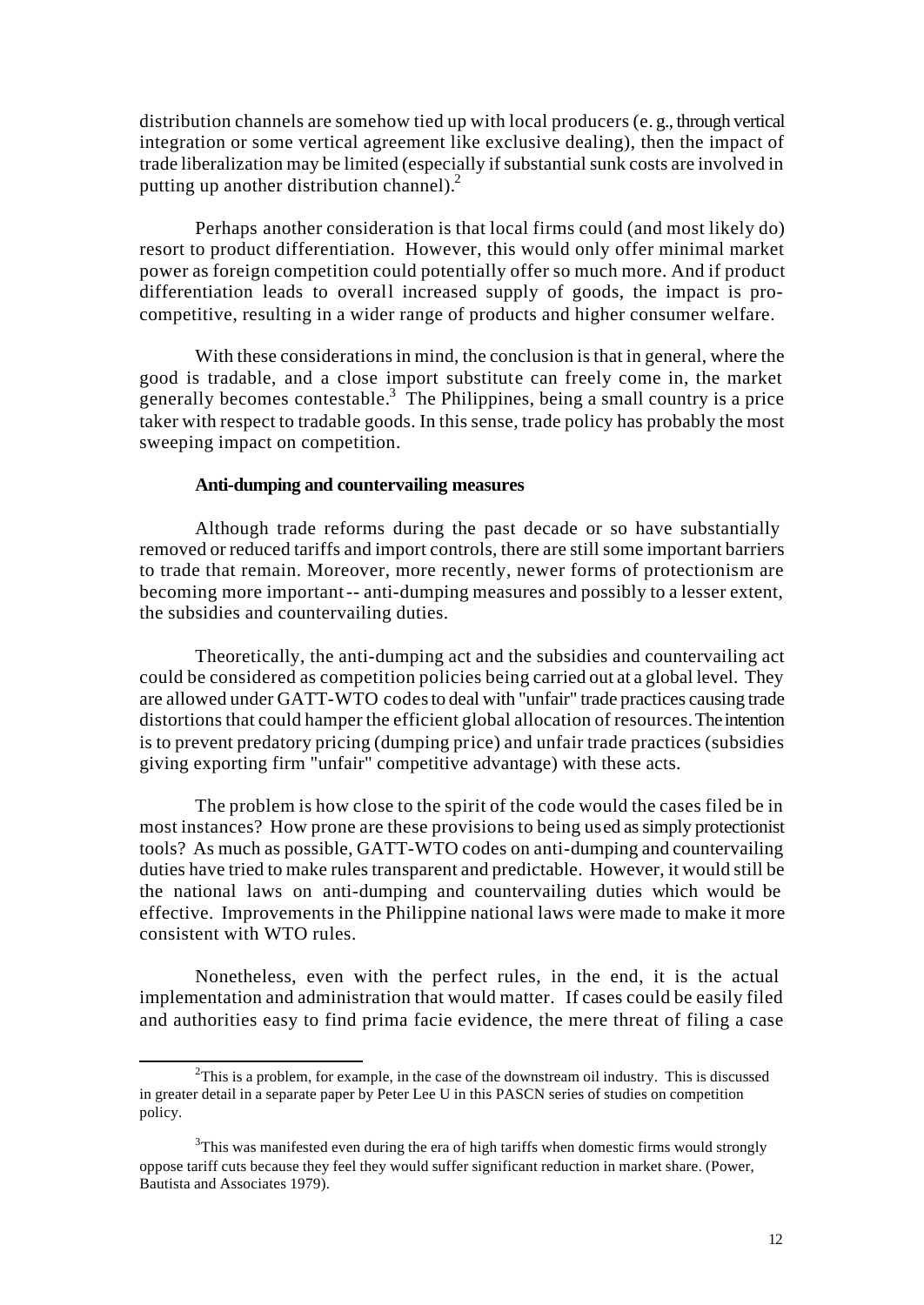would be an effective barrier to entry, whether the case is real or not. The number of cases being filed has been growing since the 1990s (See Table 1) and although still few in number, the anti-dumping act could be an effective tool of protection and a real barrier to trade. A lot depends on the orientation and objectives of the relevant authorities tasked to implement them.

| Table 1                              |  |  |  |
|--------------------------------------|--|--|--|
| <b>ANTI-DUMPING CASES, 1985-1995</b> |  |  |  |

| Year | <b>Total No. of</b><br><b>Cases Originally</b><br><b>Filed</b> | No. of<br><b>Cases</b><br><b>Dismissed</b> | <b>No. of Cases</b><br><b>Imposed</b><br><b>AD Duty</b> | <b>Articles Imposed</b><br><b>AD Duty</b>                                  | <b>Country of</b><br>Origin |
|------|----------------------------------------------------------------|--------------------------------------------|---------------------------------------------------------|----------------------------------------------------------------------------|-----------------------------|
| 1985 | $\overline{2}$                                                 | $\overline{2}$                             | $\overline{0}$                                          |                                                                            |                             |
| 1986 | 3                                                              | 3                                          | $\boldsymbol{0}$                                        |                                                                            |                             |
| 1987 | 6                                                              | $6^{a/}$                                   | $\boldsymbol{0}$                                        |                                                                            |                             |
| 1988 | 5                                                              | 5                                          | $\overline{0}$                                          |                                                                            |                             |
| 1989 | 1                                                              | $\mathbf{1}$                               | $\overline{0}$                                          |                                                                            |                             |
| 1990 | 4                                                              | 3                                          | $\mathbf{1}$                                            | <b>Refraction Bricks</b>                                                   | Thailand                    |
| 1991 | 6                                                              | $\overline{4}$                             | $\overline{2}$                                          | <b>Refraction Bricks</b><br>Thailand<br><b>Safety Matches</b><br>Indonesia |                             |
| 1992 | $\boldsymbol{0}$                                               | $\boldsymbol{0}$                           | $\overline{0}$                                          |                                                                            |                             |
| 1993 | $\mathbf{1}$                                                   | $\boldsymbol{0}$                           | $\mathbf{1}$                                            | Galvanized<br><b>PROC</b><br>Malleables<br><b>Coated Fittings</b>          |                             |
| 1994 | 9 <sup>b</sup>                                                 | 5                                          | $\overline{2}$                                          | <b>Refraction Bricks</b><br><b>PVC</b> Resin                               | Thailand<br>Korea           |
| 1995 | $3^{c/}$                                                       | 1                                          | $\boldsymbol{0}$                                        |                                                                            |                             |

 $a^{\prime}$  includes 1 case withdrawn

 $\mathbb{P}'$  2 cases pending with DOF

 $c/2$  cases pending with DOF

Source: Medalla, Erlinda. 1996. "New Instruments of Protection"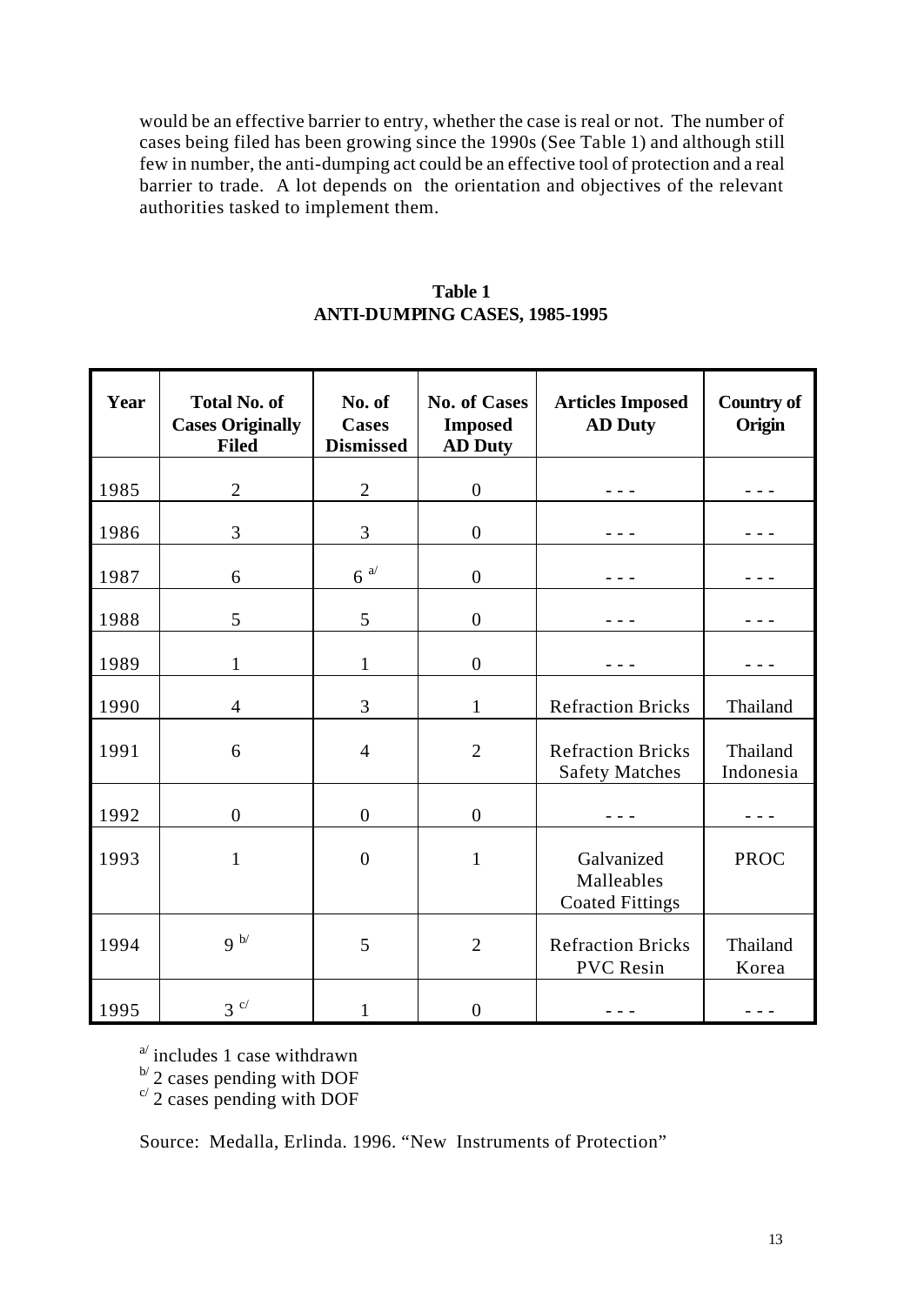The following section deals with other government policies and regulations with direct impact on competition and more closely related to competition policy objectives.

## **4. Government Policies and Regulations and Competition Policy**

This section discusses government policies and regulations with direct impact on competition. They are direct government interventions which control either entry into the market or some aspects of operation in the market, or both. In general these include:

- Government regulation of an industry, or a segment of it,
- Direct government equity participation, and
- Other regulatory restrictions.

# **4.1 Industry specific regulations**

No government measure and action could have a more direct impact on competition than attempts of the government to directly regulate an industry. And such strong involvement should also require a strong rationale.

In general, the government would have reason to intervene in cases of market failure. Among the most important and most recognized of these are (1) the presence of economies of scale and (2) externalities. The intent of these regulations are in fact, basically pro-competitive. That is, since the market, in such cases of market failure, would not be able to achieve efficiency if l eft to itself, and some regulation is needed to assist it to do so. Thus, a regulatory framework may be called for. Such regulation should aid the market in realizing optimum levels of output.

## **a. Economies of scale, natural monopolies and industry regulation**

Economies of scale can arise from efficiencies in production which could only be realized upon the attainment of a certain plant size. Economies could also come from other stages or areas such as purchasing, marketing, and R&D activities. Such gain in efficiency from economies of scale, however, is not by itself an argument for regulating the industry and limiting the number of firms in the market.

### **Where the good is tradable**

This is especially true where the good is tradable. If such a good with economies of scale is tradable, then it could also possibly have export potential and economies of scale need not be derived from serving the domestic market alone. If there are private initiatives to enter the market even without any promotion and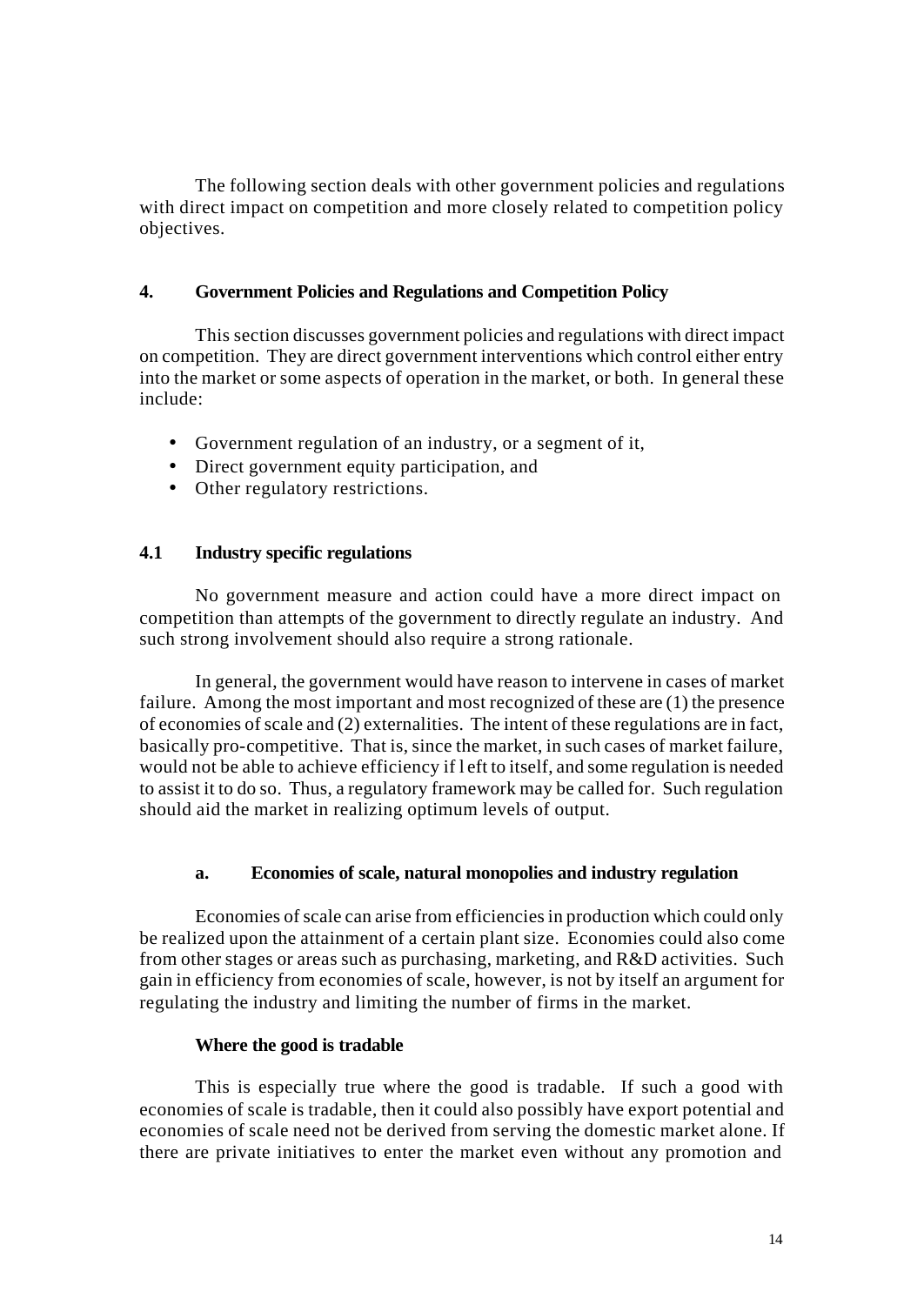incentives from government, they could have very well realized the potential gains and entry into it should not be restricted and should even be welcome.

The problem is that the promise of economies of scale is a lure for governments to intervene, especially when the industry is also considered "strategic." The reasoning is that an initial push is necessary for private sector to see and act on this potential. Indeed, this appears to have been the strategy by the government during its protectionist and import-substituting phase. This has been the main reason, for example, in the local content program, promotion of steel, cement, and other heavy industries by the government during that time (and remains to be so in some cases). Generous incentives are granted to selected industries but at the same time, some regulations are also imposed. There have also been cases of direct government equity participation (e. g. National Steel Corporation).

As experience has shown, however, such a strategy has been very costly and ineffective. Their promotion only led to industrial concentrations and a further need for government regulation. The supposed export potential and economies of scale of the selected industry are not realized and only served to penalize downstream industries (also ultimately limiting the growth of the industry).

The lesson here is that restricting entry is not the best option. Restricting entry is not enough to realize economies of scale and the export potential of the industry. The profits earned may already be enough even by just serving the domestic market because the incumbent firms are able to charge high enough prices, being protected as they are from threats of new entry. Without the discipline of competition, there is no urgency to export and the firms are more likely to be content in just serving the domestic market.

Not only is restricting entry ineffective, it also creates additional costs and problems. The final outcome of restricting entry is an industrial concentration characterized by underutilized redundant capacity (one objective the restriction to entry is supposed to prevent). Hence, by the mid-1980s, the need for reforms has become urgently felt. Regulatory bodies such as the Iron and Steel Authority were abolished (and government assets sold). Nothing could be done with respect to the sunk costs of capital. The more pressing problem becomes that presented by concentration -- the possibility of abuse of dominant position. And this is not remedied by continued restriction to entry (which would only preserve its market power). Quite the opposite, the solution is to make the market contestable.

Indeed, in general, where the good is tradable, if concentration naturally results because of economies of scale, efforts should be made to make the market contestable. Then, the monopoly would not present a problem since it would not be able to earn excess profits because of the threat of entry. If there are sunk costs involved creating structural barriers to entry, the incumbent firm should be subject to the discipline of an anti-trust law to prevent anti-competitive actions.

## **Where the good is a natural monopoly**

A problem arises, however, when the good is nontradable and the size of the market is too small for more than one producer to achieve economies of scale. The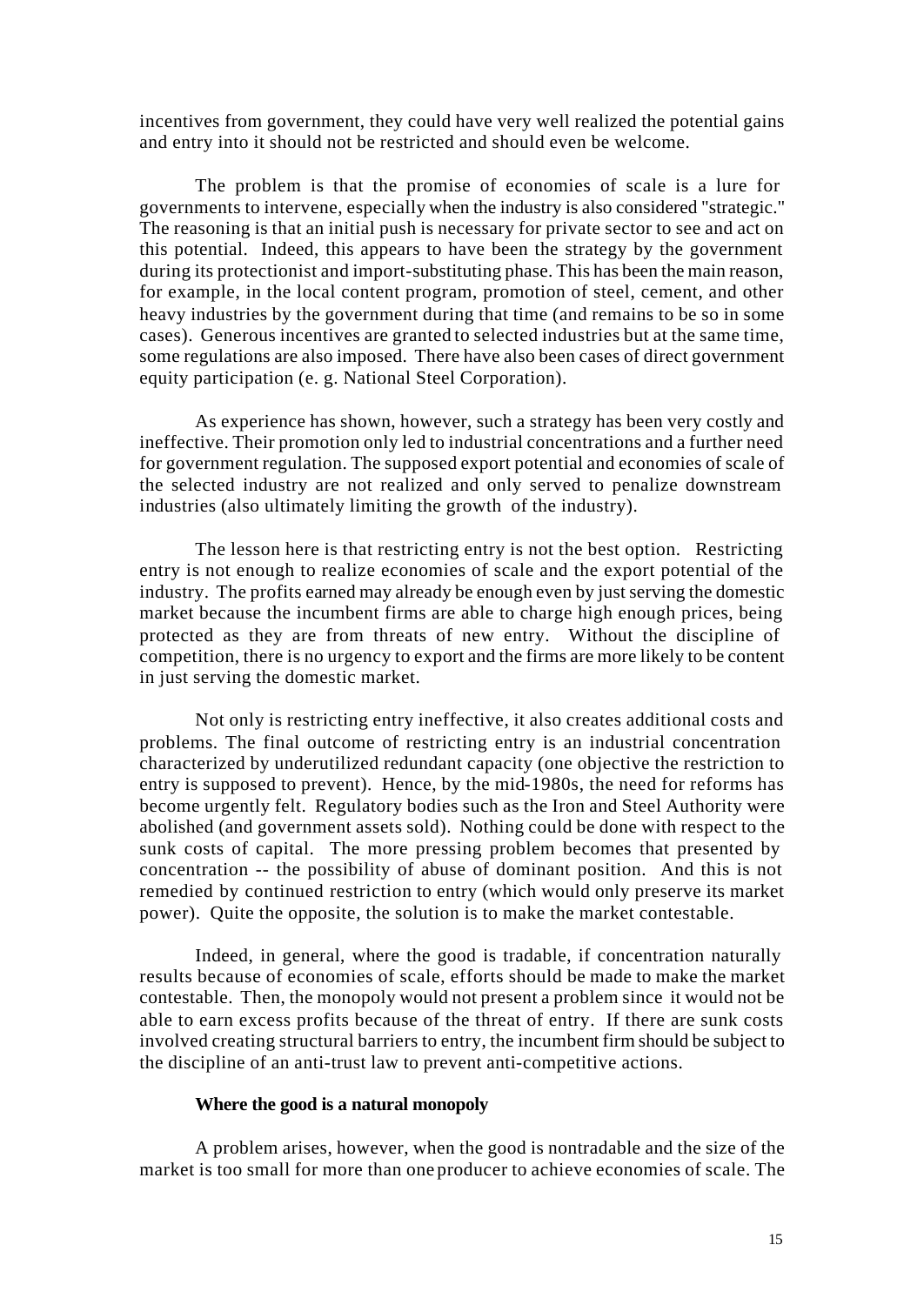same arguments above could hold. There could result a duplication of investment which could be a waste of resources if entry is not restricted. Nonetheless, wasteful as duplication of investments may be, the cost of duplication may still not be large enough to outweigh the cost of foregoing the competitive process.

The problem is when the production of the non-tradable good (or service) requires very large fixed capital. There may not even be increasing returns to scale but huge capital is required for production even for a minimum volume. In addition, it may also involve an essential facility, that is, a facility which is necessary input to another but is much too costly to be integrated into the production process. Then, duplication may indeed be socially and economically unviable and some regulation would be needed and justified. This is the case of the so-called natural monopolies.

The foremost examples of such cases are said to be in electricity (transmission) inter-island shipping, civil aviation and telecommunications. Towards this end, the government created corresponding regulatory bodies to address the problem. These are the Energy Regulatory Board (ERB) for electricity and the National Telecommunications Commission (NTC) for the telecommunications industry, The Philippine Ports Authority (PPA) and the Maritime Industry Authority (MARINA) for the shipping industry, and the Civil Aeronautics Board (CAB) for civil aviation industry. (These are discussed in more details in separate papers on telecommunications, power, shipping and civil aviation, in respective order by Serafica, Abrenica and the last two by Austria in this PASCN series of studies on competition.)

The two main regulatory measures these regulatory bodies employ include:

- The authority to issue, amend or revoke license/permit to operate in particular areas, and
- Control or fixing of rates/price.

For example MARINA has the right to determine what should be the capacity in all routes and on this basis, issue, amend and revoke franchise/permit to operate a route. It also regulates the passenger fares, freight rates and other related charges. In the case of telecommunications, although the franchise is granted by act of congress, NTC would need to grant a Provisional Authority (PA) for a carrier to be able to operate in a specific geographic area. It also sets and regulates the end-user price of the telecommunication service. There are other important measures the regulatory bodies use, depending on the nature of the industry that could impact on competition and efficiency. In the telecommunications industry for example, NTC formulates the policy on access to essential facility.

These regulatory measures are, at the outset, clearly anti-competitive and place limits on competition. However, the regulation, in each case, is intended to overcome market failure necessary for the development of the industry and should have procompetitive effects. Efficiency is a stated objective. So is competition in the case of the NTC. Also, usually, the provision of a minimum level of good or service to unserved or underserved areas at an affordable price is an additional objective. This social objective is particularly important in the case of electricity, transportation and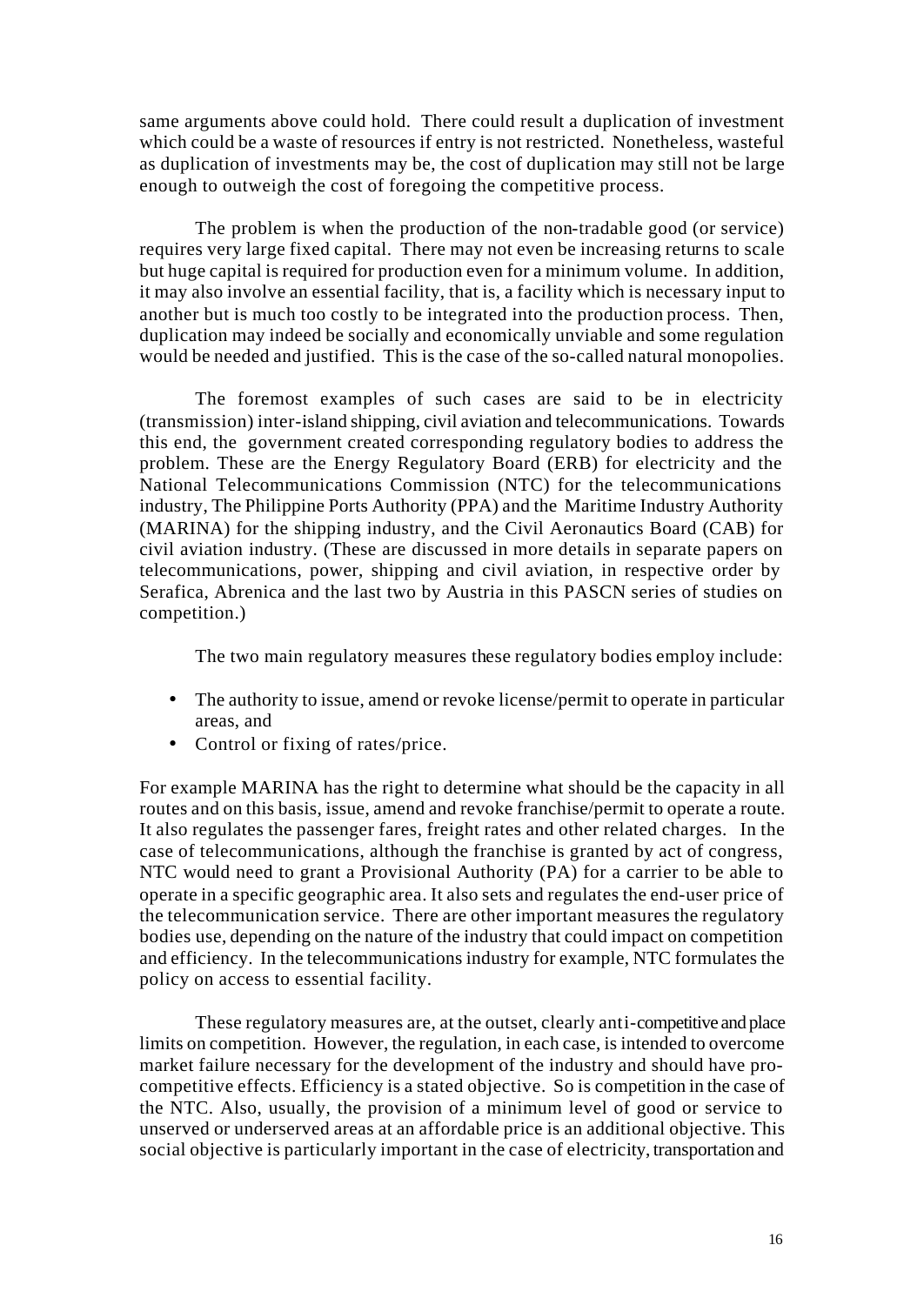telecommunications. This provides one of the main guidelines for regulating the rates- - to allow for some cross-subsidization from more to less lucrative markets.

All these are worthy objectives. Nonetheless, considering the power that the regulator has, and the (monopoly) rights given the firm allowed entry, a careful review is necessary with respect to what is the real impact of the regulation. This requires a separate in-depth study of each industry. This paper can only point out the relevant issues that need to be looked into.

For a natural monopoly with huge fixed capital requirement, (e. g. the case of an essential facility), regulation could be justified. A lot still depends, however, on how the regulation is actually applied, and how necessary are the regulatory measures used. In this regard, there are a number of issues that need to be addressed.

First, there is a tendency for the regulation to cover a greater portion of the industry than necessary<sup>4</sup> and for the regulator to "over-regulate." How much of the industry could be deregulated, and/or how much of the regulation can be relaxed? Are there elements/activities in the industry covered by the regulation which should be made subject to competition? If either of these possibilities is true, the cost of the regulation could be very high. Indeed, especially after the era of controls under the Marcos regime, there was increased realization of these costs of regulation which spurred the policy thrust towards deregulation in all these industries. Deregulation has mainly been done by easing entry into the industry and allowing more players to come in. The benefits of deregulation are still being felt -- in shipping, domestic air travel, and telecommunications in particular. Nonetheless, a lot more could probably still be done. Specifically, clearer delineation between segments (activities) in the industry which are natural monopolies and those which should be subject to more competition must be made.

Related to this is, how "essential" is the essential facility? Is there a clear policy access to essential facility? Is it essential enough to justify restricting entry of firms? For example, if the facility is not too difficult and costly to duplicate, then it is not an essential facility and entry should not be restricted. In other words, a stricter definition of essential facility is necessary. This would also help regulators identify and limit what segment of the industry could be considered a natural monopoly and is a necessary pre-requisite to a clear policy on access to the essential facility.

The third question is the policy of cross-subsidization. There is a need to reevaluate the costs and benefits of cross-subsidization. This has been used as a reason for limiting entry (to prevent new entrants from "skimming off the top"). In the first place, it is very difficult to set the right prices and the cost of making a mistake could be high. In the second place, are there other alternatives to attaining the objective?<sup>5</sup> These considerations make the assessment of how well objectives are satisfied very difficult to do.

 Fourth, a problem common to all regulations is that the regulator could become subject to "capture." (Stigler 1968) The regulator could become beholden to

l

 $4$  Due consideration should be given to the possibility of regulatory arbitrage.

 $<sup>5</sup>$  An example is the assignment of credits to target beneficiaries.</sup>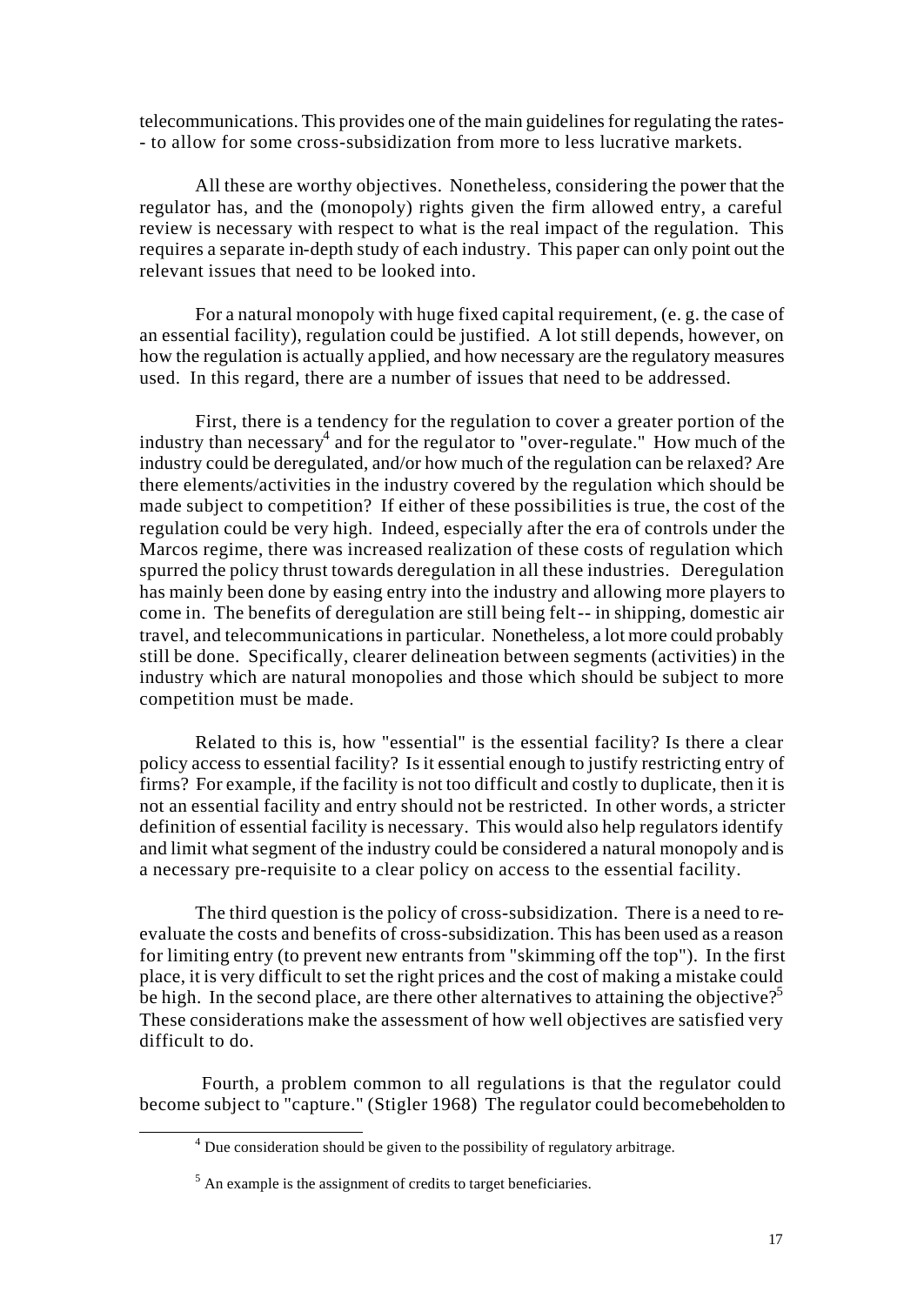the incumbent firm and would serve to protect the "competitor" rather than the competitive process. A review of the regulation should determine if and to what extent there is such regulatory capture. Perhaps, the task of regulation could in practice even be in the monopolist. What safeguards need to be put in place?

Fifth, another problem, also common to all regulations, is the tendency to use complicated and cumbersome procedures which could negate whatever procompetitive effects there could be. Regular review to update and streamline the procedures would go a long way to increasing the efficiency of the regulatory process and the industry itself.

#### **b. The case for financial sector regulation**

The financial sector regulation can be justified on two grounds-- two cases of market failures: (1) the presence of asymmetric information, and (2) the presence of systemic risks. (Milo 2000) Perhaps the more compelling of the two is the second. The risk to one bank is a risk to all. The failure of one bank can cause the failure of others, if not the whole system. Thus regulation of the financial regulation is indeed well founded. However, there is regulation, and **there is regulation**.

Ideally, the regulation should address only the particular market failure. Hence, in the case of the financial sector, this means ensuring the stability and soundness of the banks and the payment system. This means prudential regulations. It does not mean limiting the number of firms per se. This means disallowing entry only if the entrant could not prove its soundness and stability.

However, as in the other cases discussed above, the problem of regulation is the tendency to "over-regulate." Are the regulations really just for the soundness and stability of the system? Or is entry unnecessarily restricted, weakening the discipline from competition?

Competition policies could only enhance the efficiency of the sector. This suggests that the competition policy objectives should generally apply to the financial sector. Thus, possibly another important issue is how to make the competition policy work for the financial sector. Of particular importance to the sector would be the competition policy rules on mergers and acquisitions.

The issues in competition policy for the financial sector are discussed in more details in Milo (2000).

#### **c. Other industry-specific regulations**

There are other industry-specific regulatory bodies. Possibly among the most important is the Land Transportation Franchising and Regulatory Board (LTFRB). Its primary objective is the provision of the service in all areas at affordable costs. There are also elements of public safety objectives. The same objective may also be important in other industry regulations. In most of the other cases, the objectives are for some social objectives that could be far removed from efficiency concerns.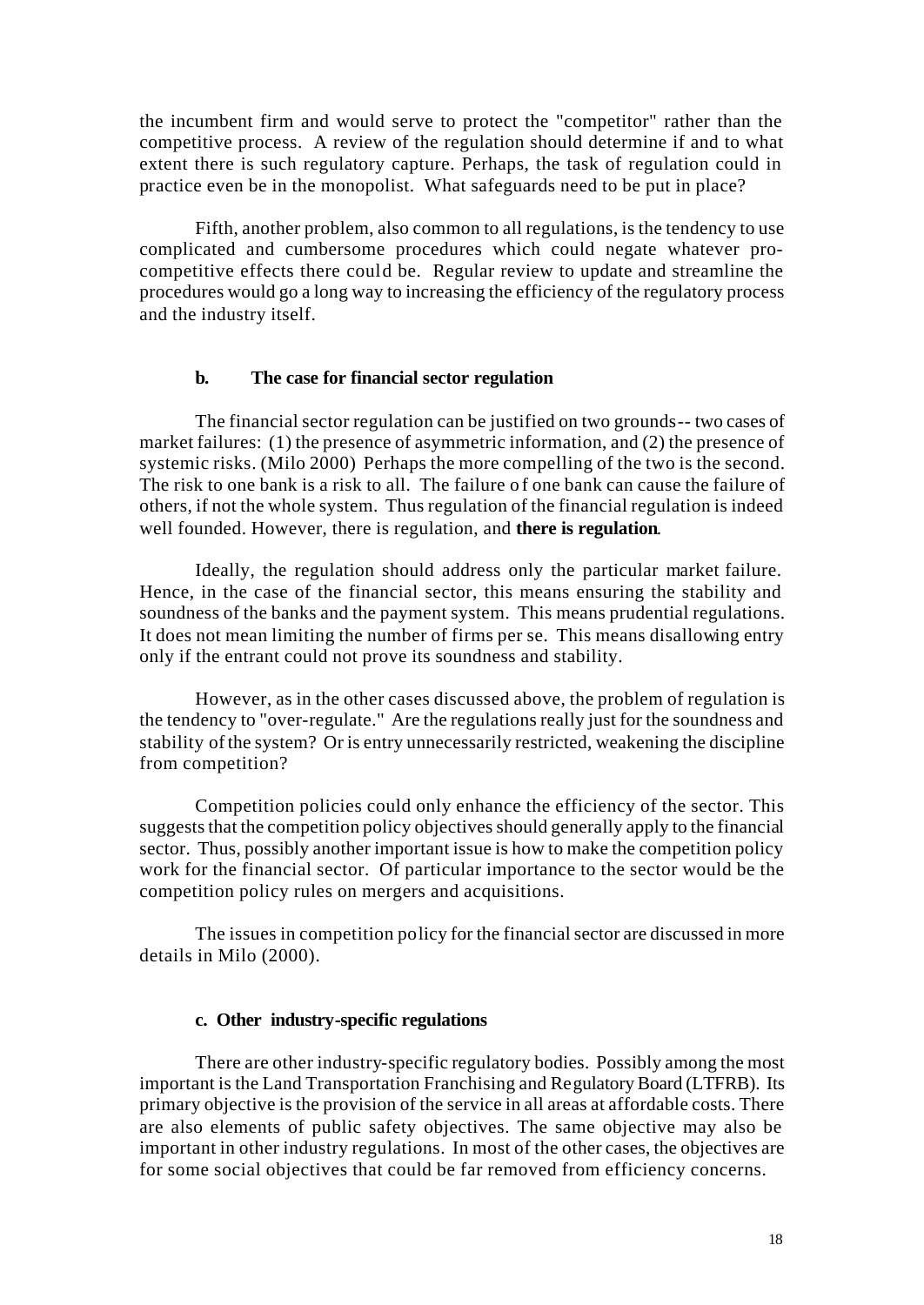In general, even if the stated objective were the overriding objective of the regulator, there is still the question of what would be the best way to do it. A different perspective from competition policy objectives may prove beneficial.

Table 2 provides a list of industry specific regulations.

# **Table 2 INDUSTRY-SPECIFIC POLICIES & REGULATIONS WITH DIRECT IMPACT ON COMPETITION**

| <b>Industry</b>                            | <b>Regulatory Bodies/</b><br><b>Implementating</b><br><b>Agencies</b> | <b>Functions/Objectives</b>                                                                                                                                                                                                                                                                                                                                                                                       |
|--------------------------------------------|-----------------------------------------------------------------------|-------------------------------------------------------------------------------------------------------------------------------------------------------------------------------------------------------------------------------------------------------------------------------------------------------------------------------------------------------------------------------------------------------------------|
| <b>Banks and Financial</b><br>Institutions | Bangko Sentral ng<br>Pilipinas (BSP)                                  | Supervision $&$ regulation of the financial<br>institutions---restriction on the grant of<br>commercial bank licenses; Conduct<br>monetary policy thru open market<br>operations, imposition of reserve<br>requirements & rediscounting transactions;<br><b>Issue currency, lending to other banks &amp; the</b><br>government; manage foreign currency<br>reserves;<br>Determination of the exchange rate policy |
| Insurance companies                        | <b>Insurance Commission</b><br>(IC)                                   | <b>Regulation---promulgate and implement</b><br>rules & regulations governing insurance<br>institutions, license insurance firms,<br>brokers, agents and rehabilitate delinquent<br>insurance companies;<br>Supervision--- examine the financial<br>condition of insurance entities, review their<br>premium rates and evaluate their financial<br>reports<br>Adjudication on the insurance industry              |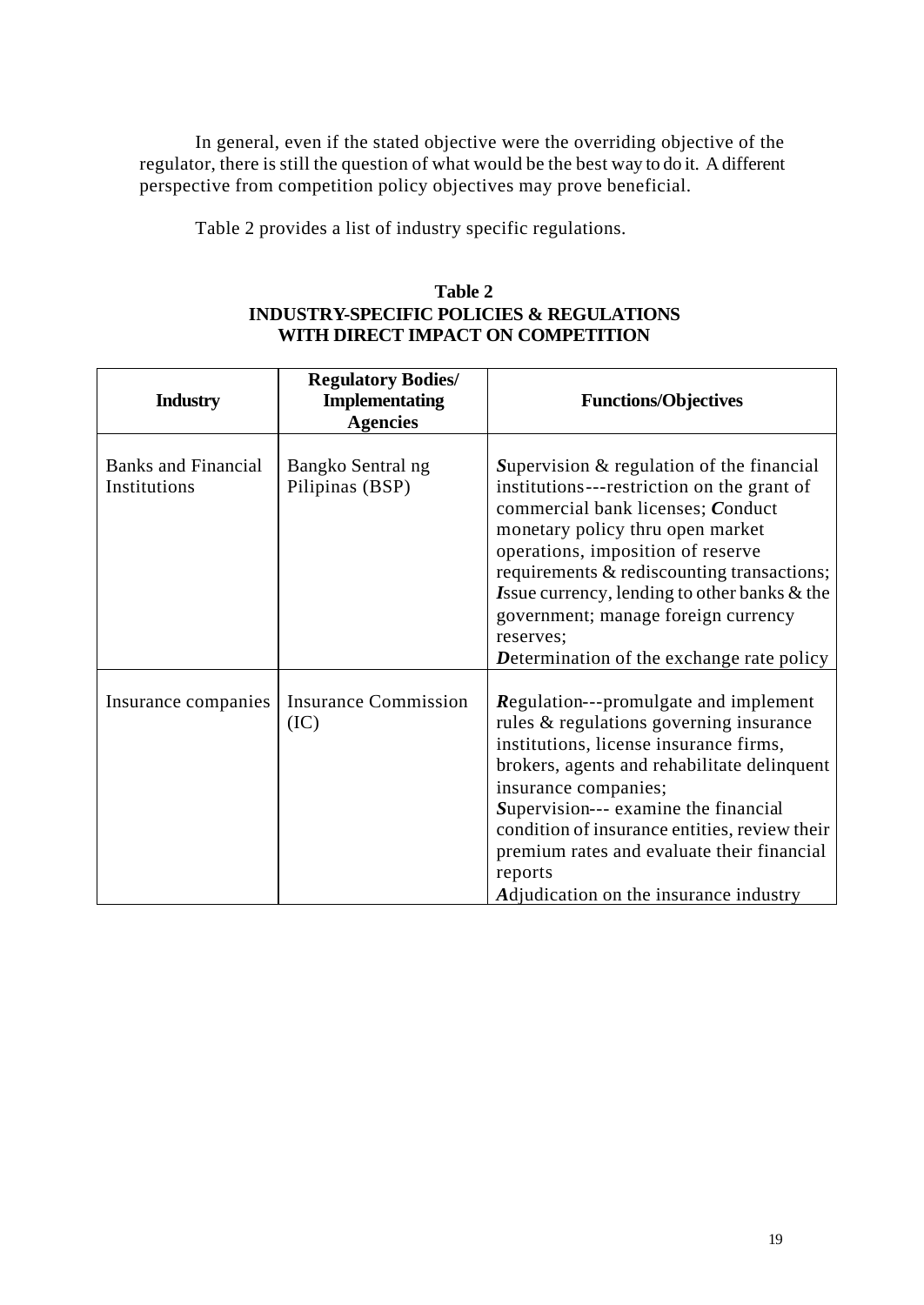| Power generation $\&$<br>oil companies | Department of Energy<br>(DOE)                                            | Develop and update the existing Philippine<br>energy program which shall provide for an<br>integrated and comprehensive exploration,<br>development, utilization, distribution, and<br>conservation of energy resources, with<br>preferential bias for environment-friendly<br>indigenous, and low-cost sources of energy;<br><b>Establish and administer programs for the</b><br>exploration, transportation, marketing,<br>distribution, utilization, conservation,<br>stockpiling, and storage of energy resources<br>of all forms,, whether conventional or non-<br>conventional;<br>Regulate private sector activities relative to<br>energy projects as provided for under<br>existing laws; |  |
|----------------------------------------|--------------------------------------------------------------------------|----------------------------------------------------------------------------------------------------------------------------------------------------------------------------------------------------------------------------------------------------------------------------------------------------------------------------------------------------------------------------------------------------------------------------------------------------------------------------------------------------------------------------------------------------------------------------------------------------------------------------------------------------------------------------------------------------|--|
|                                        | <b>National Power</b><br>Corporation<br>(NAPOCOR)                        | Responsible for the strategic and rational<br>development of the Philippine power grids<br>and the construction of generating facilities,<br>in cooperation with the private sector                                                                                                                                                                                                                                                                                                                                                                                                                                                                                                                |  |
|                                        | <b>Energy Regulatory Board</b><br>(ERB)                                  | Assure adequate & continuous supply of<br>crude oil, electric power and other energy<br>sources at reasonable & stable prices;<br><b>Protect the oil industry, electric utilities <math>\&amp;</math></b><br>other entities $\&$ persons engaged in the<br>importation, exportation, marketing &<br>distribution of energy sources & products,<br>& ensure that these entities and persons<br>operate under the conditions of orderly &<br>economic competition<br><b>Responsible for fixing <math>\&amp;</math> regulating the rate</b><br>of schedule of prices of piped gas to be<br>charge by duly franchised gas companies<br>(implementation of full deregulation)                           |  |
| Telecommunications<br>Companies        | National<br>Telecommunications<br>Commission (NTC)                       | Independent regulatory body that exercises<br>jurisdiction over the supervision,<br>adjudication and control over all<br>telecommunications services;<br><b>Responsible for issuance of licenses to</b><br>operate telecommunications systems,<br>facilities & monitoring of compliance to<br>rules & regulations                                                                                                                                                                                                                                                                                                                                                                                  |  |
| <b>Land Vehicles</b>                   | <b>Land Transportation</b><br>Franchising and<br><b>Regulatory Board</b> | Prescribes and regulates routes of service,<br>economically viable capacities and zones or<br>areas of operation;                                                                                                                                                                                                                                                                                                                                                                                                                                                                                                                                                                                  |  |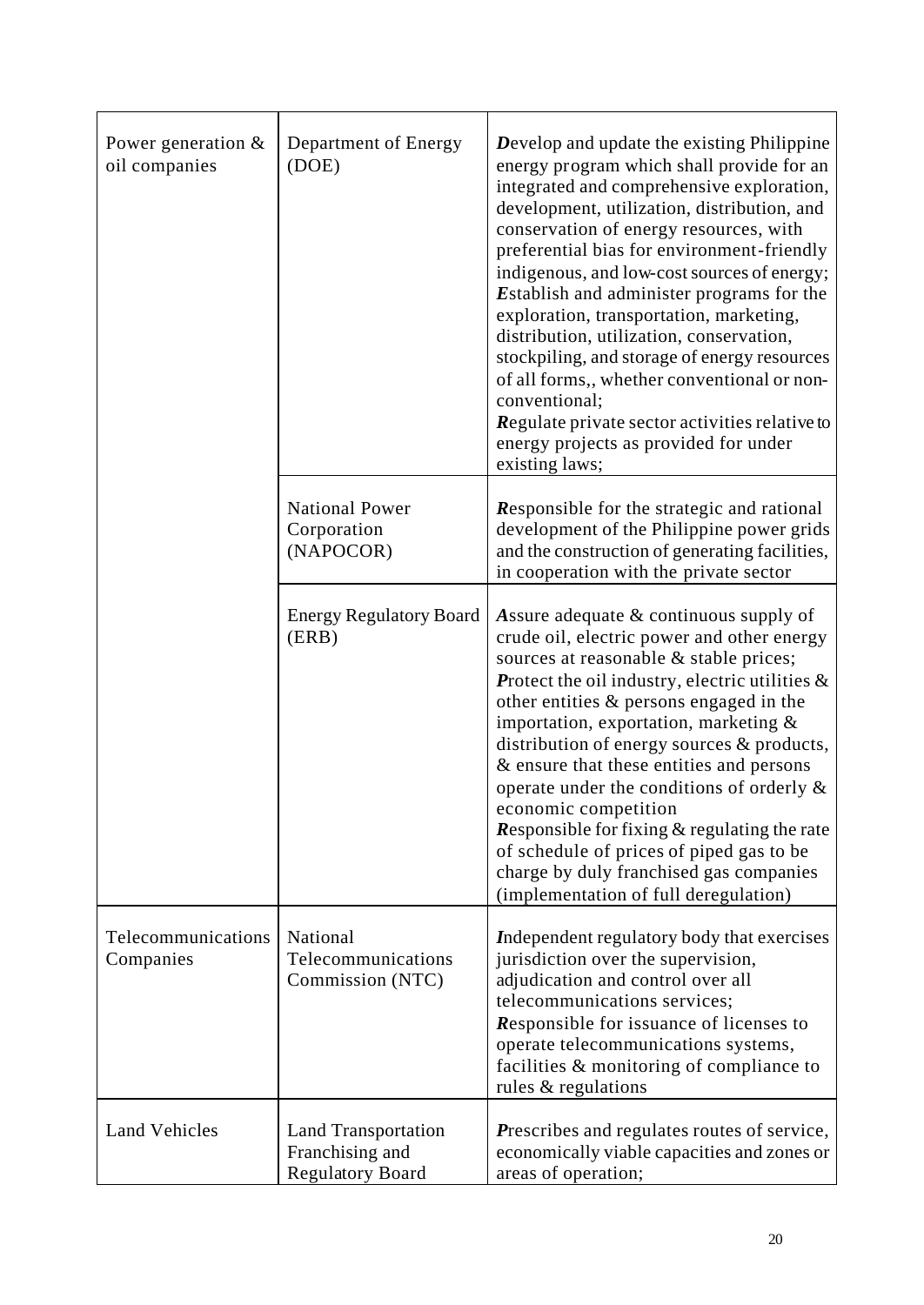|                                       | (LTFRB)                                               | Issue, amend, revise and suspend or cancel<br>certification of Public Convenience or<br>permits; Determine, prescribe, and approve<br>reasonable fares & rates for public land                                                                                                                                                                                              |
|---------------------------------------|-------------------------------------------------------|-----------------------------------------------------------------------------------------------------------------------------------------------------------------------------------------------------------------------------------------------------------------------------------------------------------------------------------------------------------------------------|
|                                       |                                                       | transportation services; among others                                                                                                                                                                                                                                                                                                                                       |
| Shipping industry                     | Maritime Industry<br><b>Authority (MARINA)</b>        | <b>Regulates and supervises both domestic <math>\&amp;</math></b><br>overseas shipping industries;<br>Evaluates $\&$ processes applications to<br>increase/change passenger fares, freight<br>rates and other charges related to the<br>operation of domestic public water<br>transportation services                                                                       |
| Air commerce<br>companies             | Civil Aeronautics Board<br>(CAB)                      | Responsible for the establishment and<br>enforcement of standard airline/airfreight<br>rates, fees & other charges based on studies<br>of airline traffic & volume of passengers<br>and cargo;<br>Maintains an accounting system for all air<br>carriers & conducts audits to determine<br>whether air carriers have complied with<br>bilateral agreements & local policies |
| Port operators &<br>arrastre services | <b>Philippine Ports</b><br>Authority (PPA)            | Establish, develop, regulate manage and<br>operate a rational national port system in<br>support of trade and national development<br>Regulate port services, selection of port<br>operators and collection of fees for port-<br>related services                                                                                                                           |
| Toll                                  | <b>Toll Regulatory Board</b>                          | Authority to approve initial toll rates,<br>review & approve toll rates                                                                                                                                                                                                                                                                                                     |
| Water                                 | <b>Local Water Utilities</b><br>Administration (LWUA) | Undertake water supply development<br>outside Metro Manila thru the creation of<br>Water Districts;<br>Establish minimum standards $\&$ regulations<br>(e.g. construction materials & supplies,<br>maintenance & operation) for local water<br>utilities as well as monitor & evaluate local<br>water standards                                                             |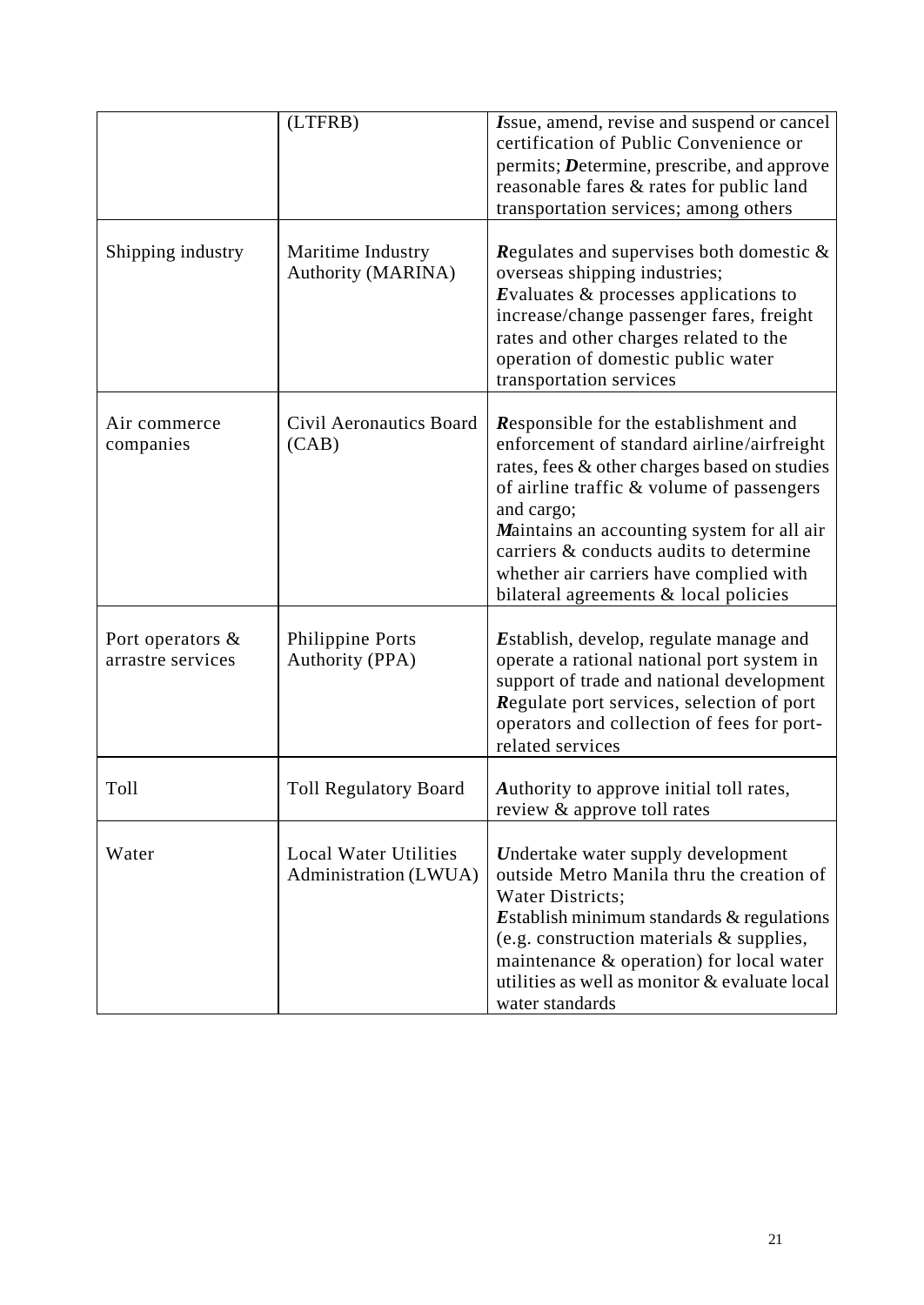| Housing | <b>National Housing</b> | <b>Provide affordable and adequate housing</b> |
|---------|-------------------------|------------------------------------------------|
|         | Authority (NHA)         | for homeless low-income families & afford      |
|         |                         | them access to social services and economic    |
|         |                         | development                                    |
|         |                         | Harness and promote private participation      |
|         |                         | in housing ventures in terms of capital        |
|         |                         | expenditures, land, expertise, financing &     |
|         |                         | facilities for the sustained growth of the     |
|         |                         | housing industry                               |

# **4.2 Direct government equity participation**

As implied in the discussion above, one reason for direct equity participation could be the promotion of an industry. Such strategy was most widely used during the Marcos administration. The social profitability is considered to be high but due to some distortions (e. g. high private risks), the private sector is not interested to enter the market because it is not privately profitable. (Of course, the government could simply just provide fiscal and other incentives to make the activity privately profitable.) Perhaps a more justifiable objective for the government equity participation is the production or provision of a public good. Possibly another reason is to provide stability in the market.

Table 3 provides a list of these existing public enterprises.

Whatever the objective for the government equity participation, what is more important to consider is how it impacts on competition. The public enterprise may be enjoying undeserved, unnecessary and unfair advantages, e. g., in terms of tax privileges, access to credit and loan guarantees. This could drive the more efficient private firms out of the market.

Privatization has been part of the major reforms being implemented since the Aquino administration. For some years, asset privatization has been a source of badly needed revenues. However, although it has been an important source of revenue especially during the initial years, privatization is now viewed more as a tool to encourage competition. This is part of the effort of reforming public enterprises.

| <b>Department</b> | <b>Classification</b>        | Name                               | <b>Activity/Purpose/Objectives</b>      |
|-------------------|------------------------------|------------------------------------|-----------------------------------------|
| DA                | Non-Financial<br><b>GOCC</b> | <b>National Dairy</b><br>Authority | <b>Milk</b> & dairy products production |

**Table 3 LIST OF SOME GOVERNMENT CORPORATIONS**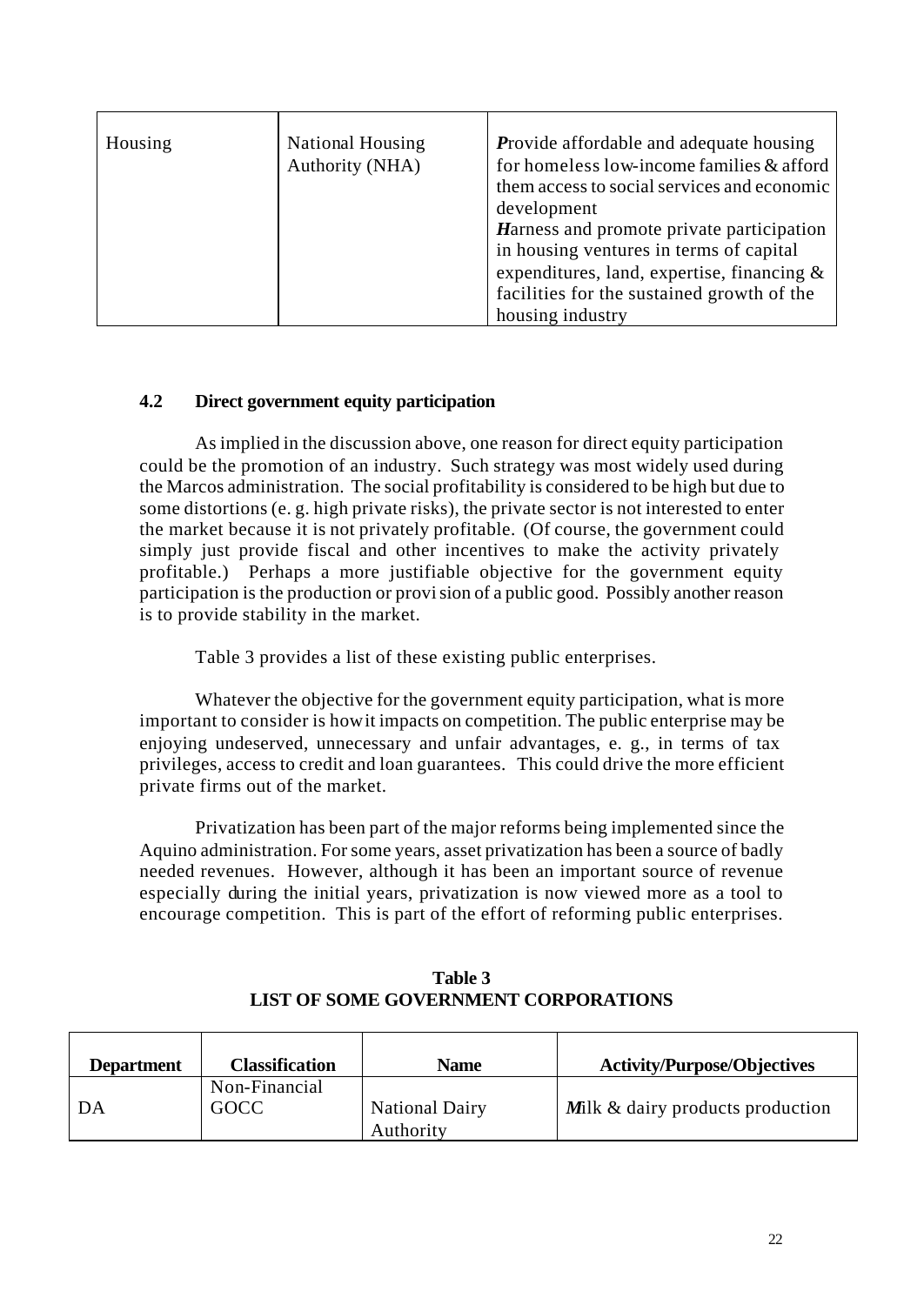|             | Major Corp.           | National Irrigation<br>Administration              | <b>Provides nationwide irrigation</b><br>facilities                                                                                                                                                        |
|-------------|-----------------------|----------------------------------------------------|------------------------------------------------------------------------------------------------------------------------------------------------------------------------------------------------------------|
|             | Non-Financial<br>GOCC | <b>National Tobacco</b><br>Administration          | Tobacco production & development                                                                                                                                                                           |
|             | Non-Financial<br>GOCC | Philippine Cotton<br>Authority                     | Production and development of<br>cotton industry                                                                                                                                                           |
|             | Non-Financial<br>GOCC | Philippine Rice<br><b>Research Institute</b>       | Conduct and coordinates rice<br>research and development                                                                                                                                                   |
| <b>DOE</b>  | Major Corp.           | <b>National Electrification</b><br>Administration  | Predominant lender of electric<br>cooperatives which distributes power<br>largely in rural areas                                                                                                           |
|             | Major Corp.           | Philippine National Oil<br>Company                 | Oil refining, exploration $\&$<br>development of non-oil products                                                                                                                                          |
| <b>DOF</b>  | <b>GFI</b>            | Philippine Deposit<br><b>Insurance Corporation</b> | Insured bank deposits of depositors                                                                                                                                                                        |
| <b>DOT</b>  | Non-Financial<br>GOCC | Philippine Convention<br>& Visitors Corporation    | Develop and adopt an Integrated<br>Tourism Marketing Plan to create an<br>ideal destination image and providing<br>a wholesome experience for foreign<br>and local visitors;                               |
| <b>DTI</b>  | Major Corp.           | <b>National Development</b><br>Company             | <b>Establish enterprises to fill up critical</b><br>gaps in the input-output structure of<br>Philippine commerce $&$ industry<br>when the private sector is unwilling<br>to engage due to risk undertaking |
|             | Non-Financial<br>GOCC | Philippine International<br>Trading Corp.          | Engage in both export $&$ import<br>trading on new or non-traditional<br>products or markets not normally<br>pursued by private sector                                                                     |
| <b>DOTC</b> | Major Corp.           | Light Rail Transit<br>Authority                    | Transportation                                                                                                                                                                                             |
|             | Major Corp.           | Philippine National<br>Railways                    | Transportation                                                                                                                                                                                             |
|             | Non-Financial<br>GOCC | Philippine Postal<br>Corporation                   | Mailing system and postal services                                                                                                                                                                         |
| Others      | <b>GFI</b>            | Home Insurance &<br><b>Guaranty Corporation</b>    | Provides housing insurance and<br>guarantee                                                                                                                                                                |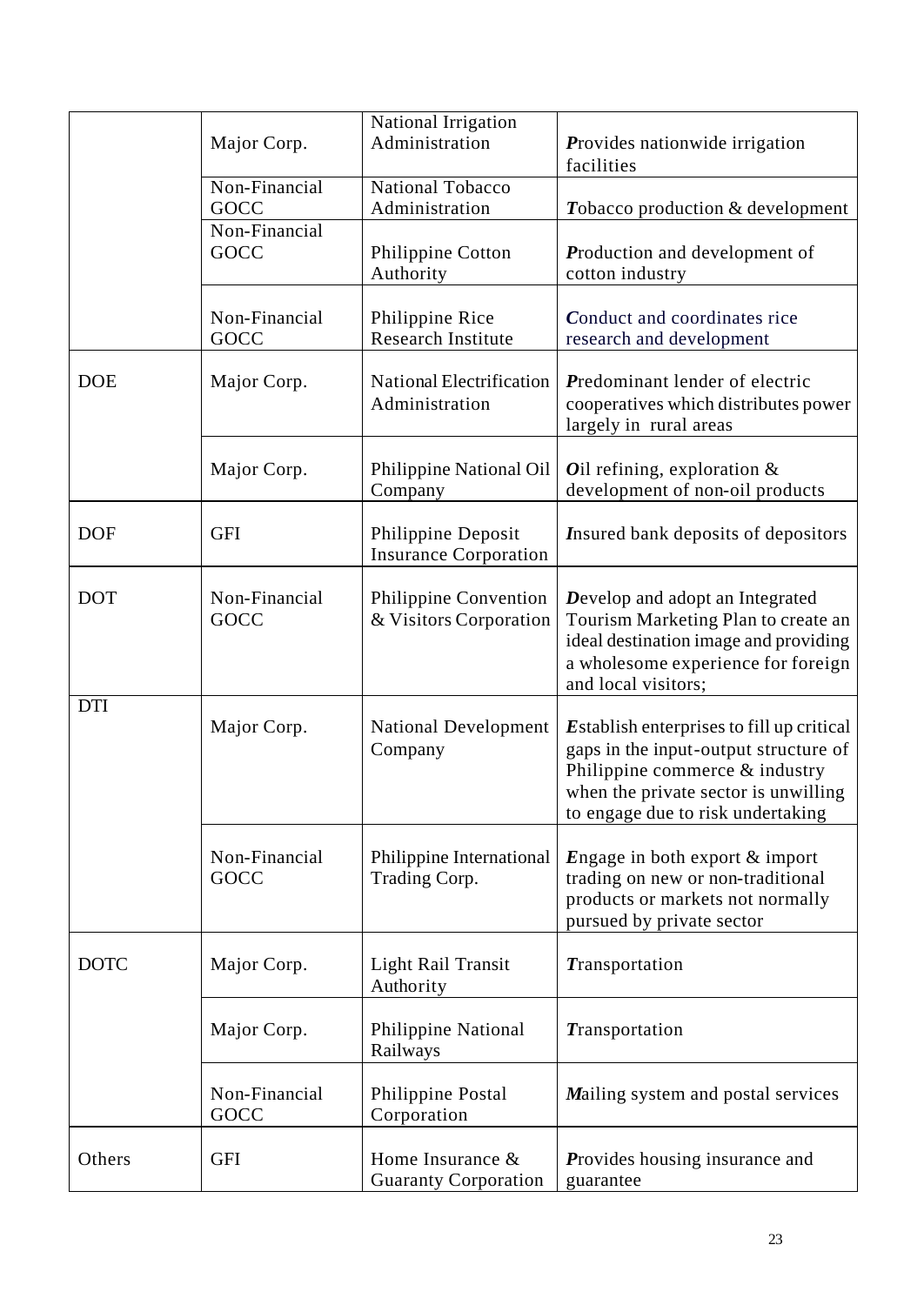| <b>GFI</b>            | <b>National Home</b><br>Mortgage Finance<br>Corporation | <b>Provide long-term buyer's financing</b><br>assistance for housing; specialized on<br>community mortgage                                                                                   |
|-----------------------|---------------------------------------------------------|----------------------------------------------------------------------------------------------------------------------------------------------------------------------------------------------|
| Non-Financial<br>GOCC | Philippine Amusement                                    | <b>Establish and operate clubs and</b><br>& Gaming Corporation   casinos for amusement and<br>recreation, including sports gaming<br>pools and such other forms of<br>amusement & recreation |

Sources: Administrative Code of 1987, E.O 292; Homepage/Websites of various government agencies

Various research studies have shown publicly owned and run corporations to be less efficient than private enterprises. This is due to a number of factors. First is the hiring and firing scheme which is constrained by the civil service regulations that make it extremely difficult to fire and hire employees. The second factor is the incentive and compensation structure. Third is lack of accountability. These factors, among others, deprive the public enterprise of the usual motivation for profit maximization as is present for private firms.

However, transfer of ownership alone would not ensure (may only transfer rents) increased efficiency if the necessary conditions for a competitive market is not set forth beforehand. Indeed, the problem may not be whether to transfer ownership or not but rather how the competition process and discipline could be introduced. If there would be transfer of ownership, all unnecessary advantages previously enjoyed by the firm should be removed and competitive neutrality should be ensured. These issues need to be examined further in the reforms of public enterprises.

## **4.3 Other regulatory restrictions**

The other regulatory restrictions could range from explicit restraints to entry requiring firms to obtain permit or license to operate in a particular market to stringent procedural and other requirements making entry to a market difficult. These include among others:

- a. Local Government Code provisions on licensing and zoning,
- b. Lengthy and cumbersome bankruptcy and insolvency laws forming exit barriers,
- c. Labor Code provisions which restrict flexibility of firms to downsize or shut down also forming exit barriers,
- d. Intellectual property rights protection,
- e. Government procurement policy, and
- f. Business registration requirements.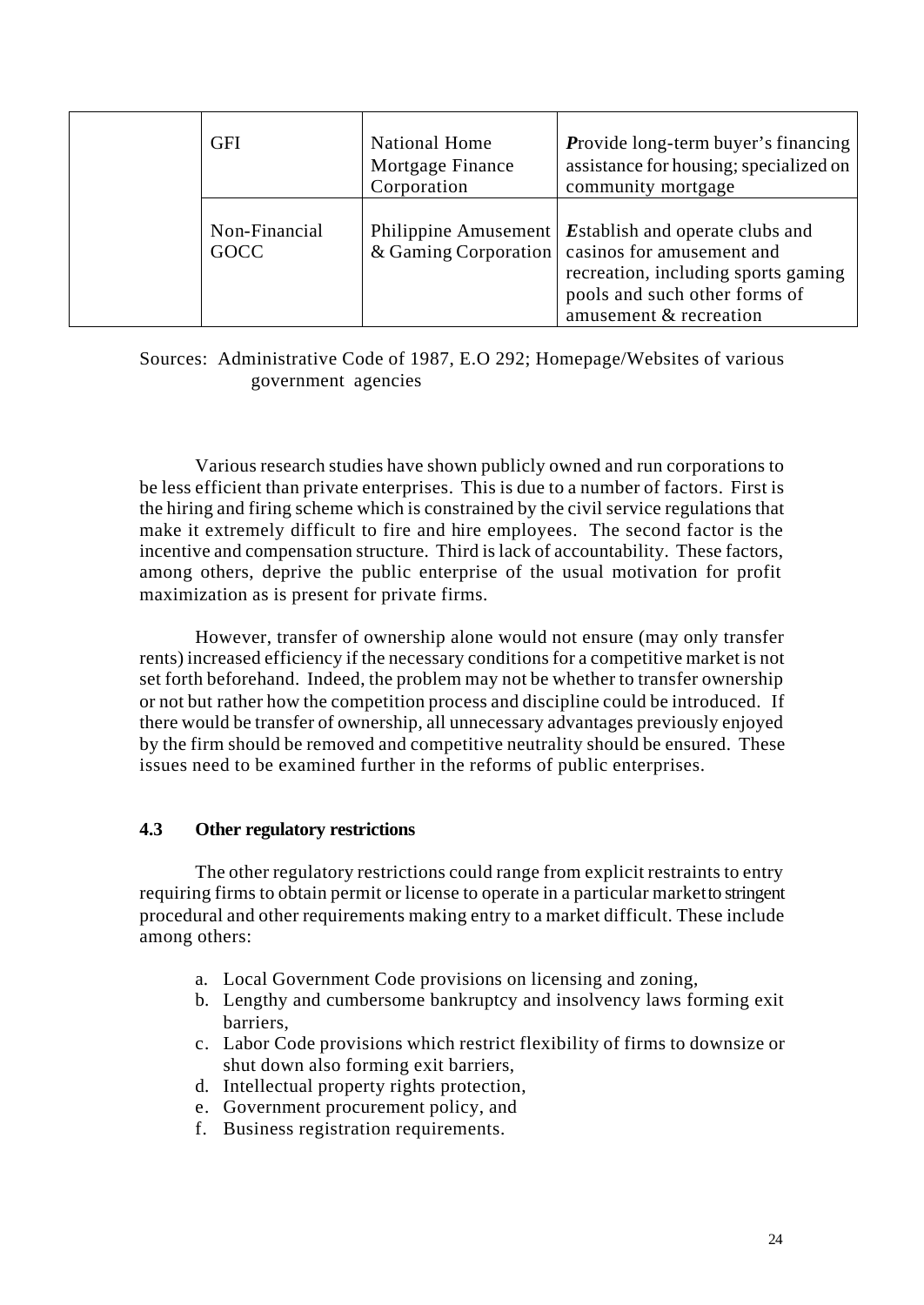The rationale for the restriction wo uld vary from public safety to monitoring and other reasons. Table 4 provides a listing of some special laws and provisions creating regulatory restrictions.

In the first, the local government is given leeway in its efforts to pursue its own strategy for development. While some autonomy should exercised by the Local Government, they should be made aware if their actions could have serious detrimental impact on competition and efficiency, even if in the end they have the final decision.

In the second, these exit provisions could form entry barriers as well.

The government policy on intellectual property rights (IPR) is intended to encourage innovation, a necessary condition for dynamic efficiency. Though it could grant temporary monopoly rights to the holder of the IPR, this should be balanced against this future dynamic gains from innovation.

| <b>Provision/Purpose</b>                                                                                                                                                                                                                                   | <b>Implementing</b><br><b>Agencies</b>                                                                                                                                        | <b>Functions</b>                                                                                                                                                                                                                                                                                                                                                                                         |
|------------------------------------------------------------------------------------------------------------------------------------------------------------------------------------------------------------------------------------------------------------|-------------------------------------------------------------------------------------------------------------------------------------------------------------------------------|----------------------------------------------------------------------------------------------------------------------------------------------------------------------------------------------------------------------------------------------------------------------------------------------------------------------------------------------------------------------------------------------------------|
| Licensing & Zoning or<br>Land Classification<br>Taxation                                                                                                                                                                                                   | <b>Local Government</b><br>Units (LGUs)                                                                                                                                       | Grant franchises & permits<br>or licenses within the locality<br>Grant of tax exemptions,<br>incentives or reliefs to<br>entities engaged in<br>"community growth-<br>inducing industries"                                                                                                                                                                                                               |
| Seeks to effect an<br>equitable distribution of<br>the insolvent's property<br>among creditors;<br>Deals with suspension of<br>payments, the relief of<br>insolvent debtors, the<br>protection of creditors and<br>the punishment of<br>fraudulent debtors | Private<br>Corporations-----<br>Securities &<br>Exchange<br>Commission<br>(SEC)<br><b>Banks &amp; Financial</b><br>Institutions------<br>Bangko Sentral ng<br>Pilipinas (BSP) | Conducts hearings in the<br>case of dissolution affects the<br>rights of any creditor having<br>claim against the<br>corporation;<br>Appoint a receiver to take<br>charge of the liquidation of<br>the corporation<br>Appoint a conservator to take<br>charge of the assets $\&$<br>liabilities of the bank or non-<br>bank as well as assume<br>management (if in a state of<br>continuing inability to |
|                                                                                                                                                                                                                                                            |                                                                                                                                                                               |                                                                                                                                                                                                                                                                                                                                                                                                          |

**Table 4 SPECIAL LAWS & AGENCIES AFFECTING COMPETITION**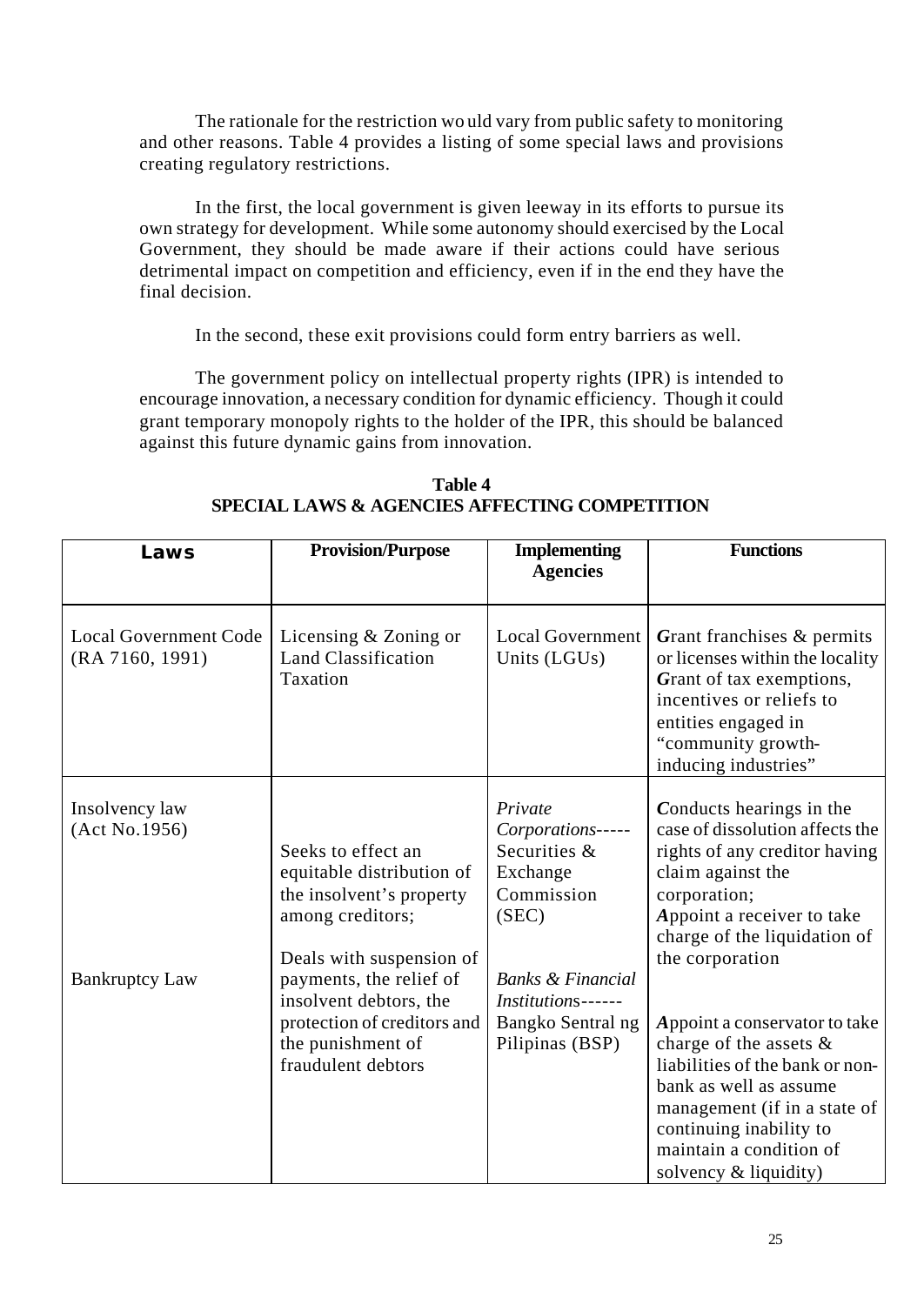|                                                                                             |                                                                                                                                                                                                                                             |                                                                                  | Designates a receiver to take<br>charge of assets & liabilities<br>and administer to the benefit<br>of creditors (if continuance<br>in business would involve<br>probable loss to depositors $\&$<br>creditors)<br>Assign liquidator to take over<br>the functions and shall<br>convert the banks assets to<br>money for the purpose of<br>paying off its creditors (if<br>insolvent & cannot resume<br>business)                                                                                                                                                                                                                                         |
|---------------------------------------------------------------------------------------------|---------------------------------------------------------------------------------------------------------------------------------------------------------------------------------------------------------------------------------------------|----------------------------------------------------------------------------------|-----------------------------------------------------------------------------------------------------------------------------------------------------------------------------------------------------------------------------------------------------------------------------------------------------------------------------------------------------------------------------------------------------------------------------------------------------------------------------------------------------------------------------------------------------------------------------------------------------------------------------------------------------------|
| <b>Corporation Code</b><br>(BP 68, 1980)<br><b>Revised Securities Act</b><br>(BP 178, 1982) | Rules regarding mergers<br>& consolidations and the<br>acquisition of all or<br>substantially all the assets<br>or shares of stocks of<br>corporations<br>Prohibits & penalizes the<br>manipulation of security<br>prices & insider trading | Securities &<br>Exchange<br>Commission<br>(SEC)                                  | Absolute jurisdiction,<br>supervision and control over<br>all corporations, partnerships<br>and associations in the<br>Philippines; as a regulatory<br>agency it has the exclusive<br>jurisdiction to hear and<br>decide on cases involving<br>fraud and misrepresentation<br>committed by corporate<br>officers and their<br>organizations;<br><b>Empowered</b> to look into<br>intra-corporate problems of<br>corporations, issue injunctive<br>relief, subpoena and<br>subpoena duces tecum;<br>impose fines and penalties;<br>and even suspend or revoke<br>the certificate of registration<br>of any erring establishment<br>after a proper hearing. |
| Labor Code<br>(PD 442)                                                                      | Provide adequate<br>protection to labor by<br>stipulating the minimum<br>conditions of labor, labor<br>relations, formation of<br>workers organizations $\&$<br>unions, termination $\&$<br>retirement benefits of<br>workers               | <b>Bureau of Labor</b><br>Relations<br>National Labor<br>Relations<br>Commission | <b>Provide orientation to</b><br>workers on their rights $\&$<br>privileges under existing<br>laws & regulations;<br>Develop schemes and<br>projects for the improvement<br>of the standards of living of<br>workers & their families                                                                                                                                                                                                                                                                                                                                                                                                                     |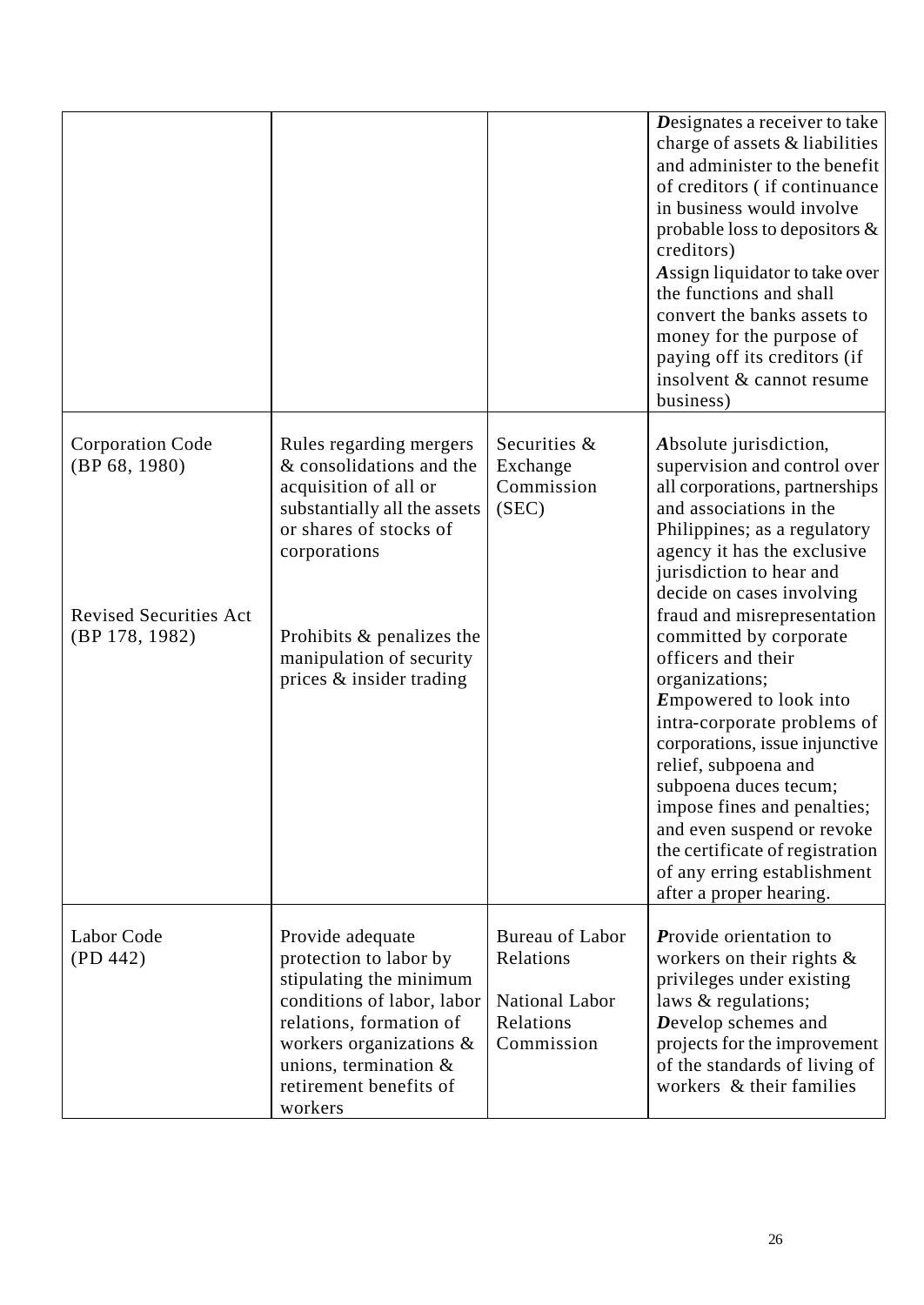| <b>Intellectual Property</b><br>Code<br>(RA 8293, 1997) | Protection of patents,<br>trademarks and copyrights<br>and the corresponding<br>penalties for infringement                                                                                                                                 | Intellectual<br>Property Office<br>(IPO)                                                        | <b>Examine applications for</b><br>grant of letters, patent for<br>inventions and register utility<br>models and industrial<br>designs; register technology<br>transfer arrangements $\&$<br>settle disputes;<br>Promote the use of patent<br>information as a tool for<br>technology development<br>Administratively adjudicate<br>contested proceedings<br>affecting intellectual<br>property rights |
|---------------------------------------------------------|--------------------------------------------------------------------------------------------------------------------------------------------------------------------------------------------------------------------------------------------|-------------------------------------------------------------------------------------------------|--------------------------------------------------------------------------------------------------------------------------------------------------------------------------------------------------------------------------------------------------------------------------------------------------------------------------------------------------------------------------------------------------------|
| <b>Budget Reform</b><br>PD 1177                         | Protecting locally-<br>manufactured or produced<br>articles over foreign made<br>products<br>Purchase of locally<br>manufactured products                                                                                                  | <b>State Accounting</b><br>& Auditing<br>Development<br>Office,<br>Commission of<br>Audit (COA) | Develop $&$ implement a<br>comprehensive audit<br>program that shall<br>encompass an examination<br>of financial transactions,<br>accounts, & reports,<br>including evaluation of                                                                                                                                                                                                                      |
| RA 5183                                                 | Reserving to Filipinos $\&$<br>Filipino-owned<br>corporations the exclusive<br>right to enter into<br>contracts with any<br>GOCC's, company,<br>agency or municipal<br>corporation for the supply<br>of materials, goods, &<br>commodities |                                                                                                 | compliance with applicable<br>laws & regulations;<br>Institute control measures<br>through the promulgation of<br>auditing rules & regulations<br>governing receipts,<br>disbursements and uses of<br>funds & property consistent<br>with the total economic<br>development efforts of the<br>government                                                                                               |

Sources: Abad, Anthony. 1999. "Recommendations for Philippine Anti-Trust Policy and Regulation

 USAID. 1992 "Barriers to Entry Study" .Volume I. Administrative Code of 1987, E.O 292

Government procurement policies are among the issues being examined in the international fora on trade. There is increasing concern about how these could violate the spirit of fair trade espoused by the WTO. Not only is there this international dimension of the impact of government procurement policies, there should also be more immediate and local concern about its impact on domestic competition.

Finally the cumbersome process of registration procedures itself could be an important source of barriers to entry. This is especially true for small and medium scale industry. The checklists of requirements doing business in the Philippines and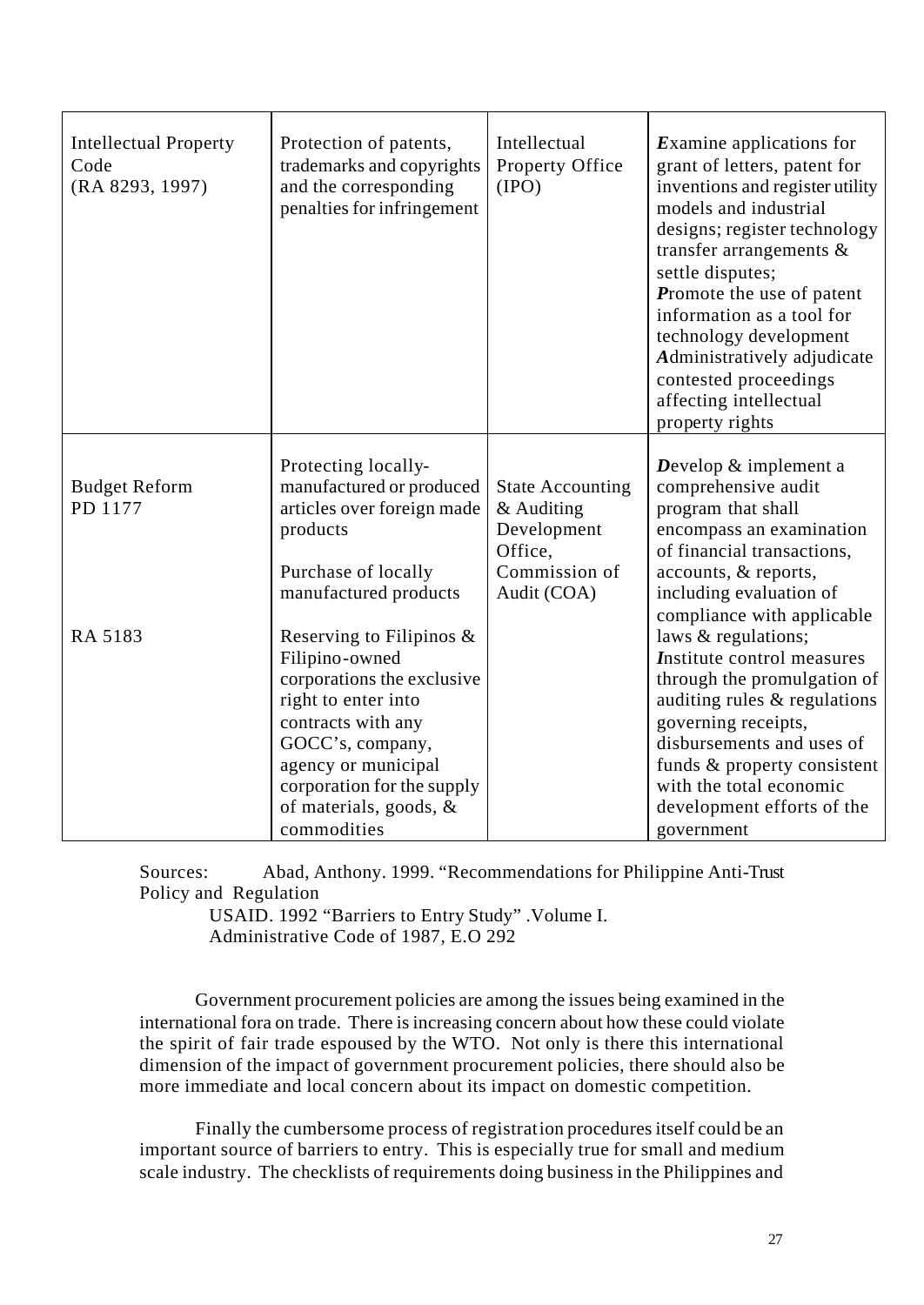business registration in Tables 5 and 6 illustrate the long process and numerous requirements a prospective business needs to hurdle just to be registered. This could more especially prove difficult for small and medium enterprises. Regular review of these procedures should be done to simplify and modernize the process.

To summarize, these regulations are supposed to serve some objectives, even pro-competitive objectives. Nonetheless, there is a clear need to re-evaluate these policies and review whether such policies and regulations could pass a "competition" test or, if not, if they could be justified on grounds of public welfare in general or the objectives they are supposed to achieve in particular.

# **5. Other Government Policies and their Interface with Competition Policy Objectives**

The second group would include government policies aimed at achieving various other objectives that are not overtly related to competition but would nonetheless have significant, though less direct impact on the state of competition. The list in this second group could be long but the major policies would include among others the following:

- Industrial policies: investment policy, export promotion, foreign investment, and regional development policies,
- Agricultural policies, and
- Environmental policy and regulations.

(Please refer to Table 7)

The last could have direct impact on barriers to entry as well but is included here because of other social objective that is paramount to it. Also, there is no doubt there are other major policies not included which would have a significant interface with competition policy objectives. This, however, hopefully illustrates the importance of examining this interface and lessons that could be obtained from it for the others.

These policies are supposedly intended to serve other explicit objectives -- the basically development of the sector, ultimately benefiting the economy as a whole. The question is how much should competition policy also be considered.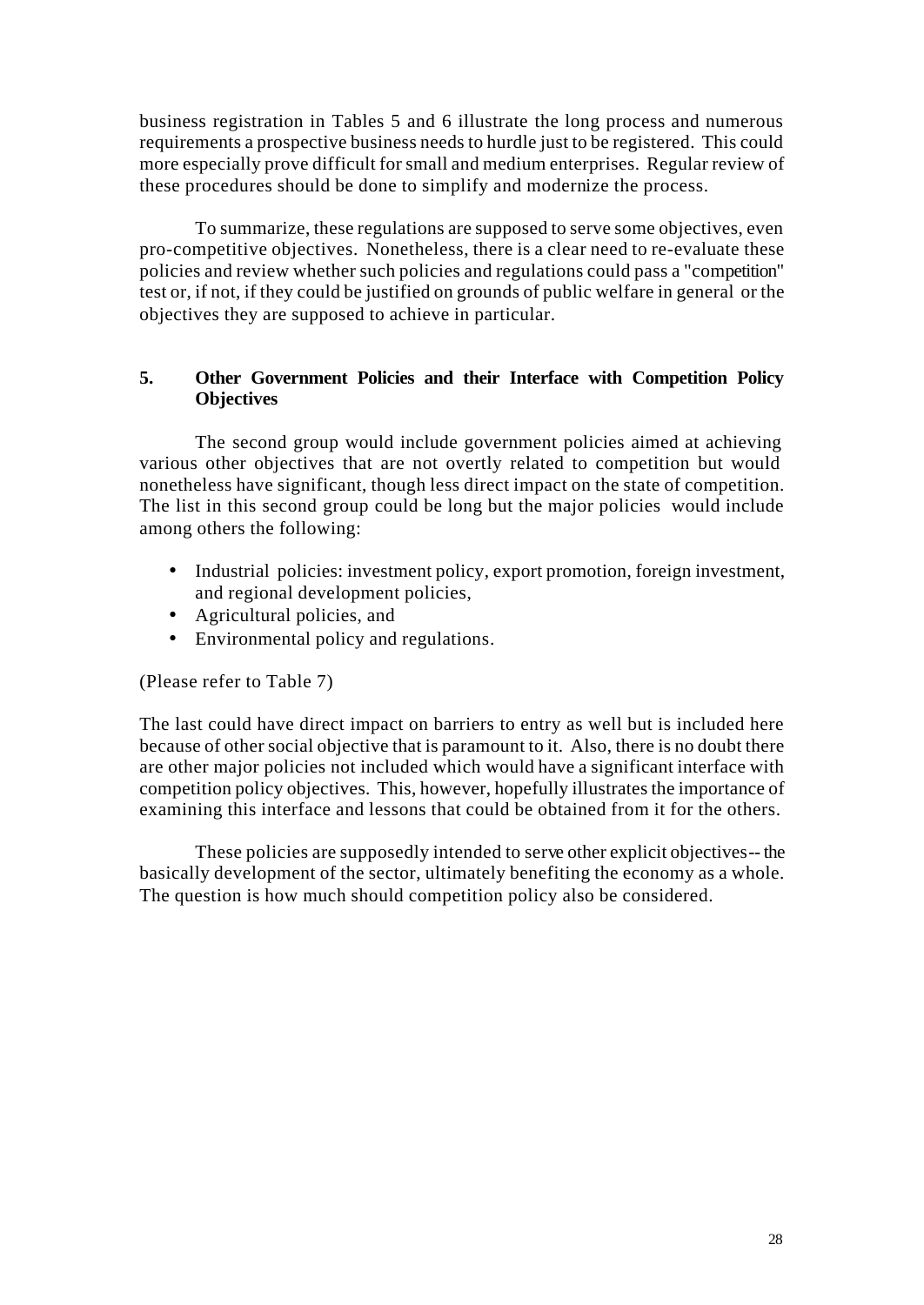## **Table 5**

#### **DOING BUSINESS IN THE PHILIPPINES**

(Checklist)

This checklist is a general guide which investors may find helpful in preparing to do business in the Philippines.

An investor needs only to undertake the applicable combination of activities. Some can be done simultaneously it is advisable to seek the assistance and briefing of the Board of Investments One-Stop Action Center (BOI-OSAC), the Bureau of Trade Regulation and Consumer Protection (BTRCP), the Philippine Economic Zone Authority (PEZA), and the Securities and Exchange Commission (SEC).

#### **Getting Started**

#### **General Registration Requirements**

Investors setting up business in the country will have to comply with the following general requirements:

- Registration of corporations and partnerships---Securities and Exchange Commission (SEC)
- Registration of business name/single proprietorship---Bureau of Trade Regulations and Consumer Protection (BTRCP)
- Registration for incentives availment under Executive Order 226 ---Board of Investments (BOI)
- Registration of export firms (for those locating in any of the country's export processing zones and availing of incentives)---Philippine Economic Zone Authority (PEZA)
- Registration of foreign investments for purposes of capital repatriation and profit remittances---Banko Sentral ng Pilipinas (BSP)
- Securing Tax Identification Number (TIN) ---Bureau of Internal Revenue (BIR)
- Securing locational clearance/business permit for firms locating in Metro Manila---Metro Manila Authority (MMA)
- Securing building permit and license to do business---City Halls/Municipal Offices in the localities where the business will be set up
- Securing an employer's SSS number Social Security System (SSS)
- Securing membership in the government health care benefits system Medicare
- Securing electric services connection ---Manila Electric Co. (MERALCO) for business in MERALCO franchise area; local electric utility firms for companies locating in non-MERALCO franchise area
- Securing Water services---Metropolitan Waterworks and Sewerage System (MWSS) for firms locating in Metro Manila and Local Water Utilities Administration (LWUA) for firms locating outside Metro Manila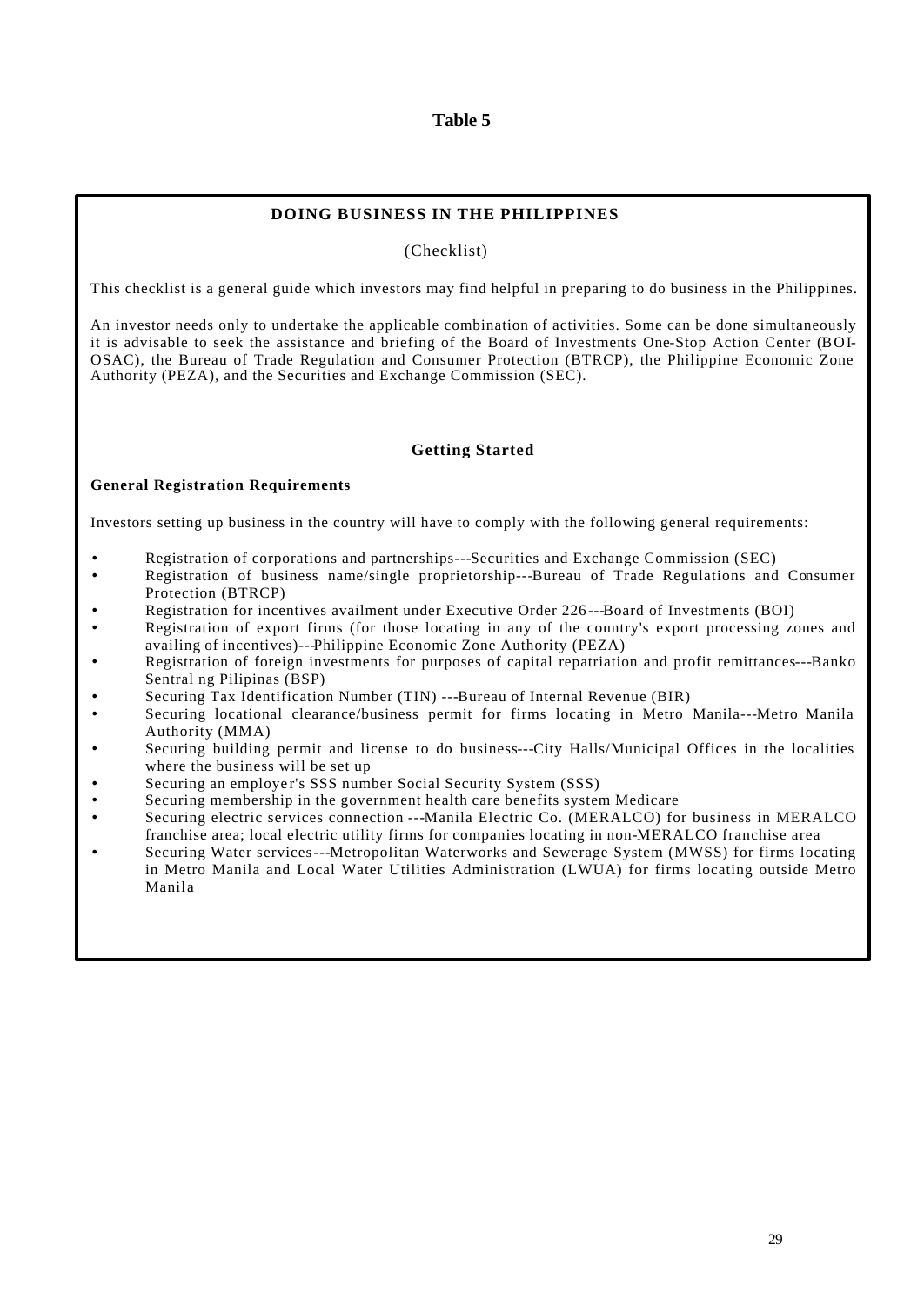# **OPERATIONAL REQUIREMENTS**

Certain requirements will have to be complied with by the enterprise while in operation, expansion and/or diversification.

# **A. While in operation the following need to be accomplished:**

- Reportorial requirements; amendment of articles of incorporation Securities and Exchange Commission (SEC)
- Reportorial requirements; registration of business/expansion for incentives Board of Investments (BOI)
- Regular tax payments Bureau of Internal Revenue (BIR)
- Registration of Customs Bonded Warehouse Bureau of Customs (BOC)
- Opening of Letter of Credits (L/Cs) Authorized Agent Banks (ABBs)
- Certificate to import duty-free Board of Investments (BOI)
- Authority to load/certificate of origin Bureau of Customs - Export Coordinating Division (BCECD)
- Information sheet for first-time exporters Banko Sentral ng Pilipinas (BSP)
- Payment of wharfage fees/exemption from payment Philippine Ports Authority (PPA)

# **B. Special Permits/Clearance/Registration**

**Special permits/clearances/registration are required when pursuing the following projects/activities:**

- Expatriates' visas Bureau of Immigration (BI)
- Alien Employment Permit (AEP) Department of Labor and Employment (DOLE)
- Clearance for garment exporters/quota allocation Garments and Textile Export Board (GTEB)
- Registration for operation of Customs Bonded Manufacturing Warehouse (CBMW) Bureau of Customs (BOC)
- Environmental compliance certification Environmental Management Bureau, Department of Environmental and Natural Resources (DENR)
- Projects involving land use/conversion Housing and Land Use Regulatory Board (HLURB), National Housing Authority (NHA), Department
- of Agrarian Reform (DAR)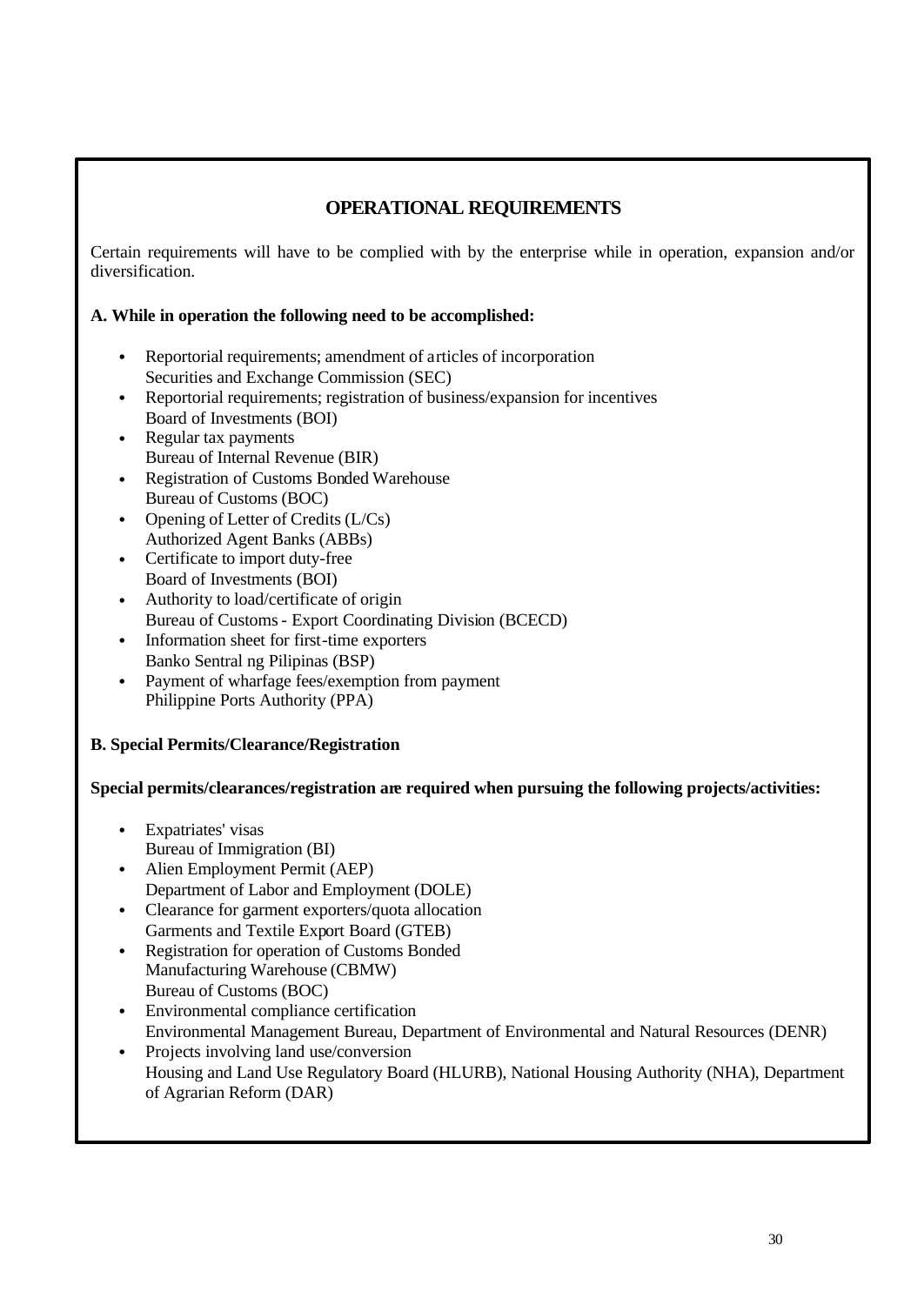• Permit to construct/operate pollution-control devices Department of Environmental and Natural Resource s (DENR) • Trademarks/patents registration Bureau of Patents, Trademarks, and Technology Transfer (BPTTT) • Registration of power-generation projects National Power Corporation (NAPOCOR) • Philippine Standard (PS) Quality Mark to ensure that locally-manufactured consumer products conform to Philippine standards Bureau of Products Standards (BPS) • Import Commodity Clearance (ICC) Quality Mark to ensure that imported consumer products conform to Philippine standards Bureau of Product Standard (BPS) Clearance for projects which involve food, chemicals, and others Bureau of Food and Drug (BFD) • Registration of tourism projects Department of Tourism (DOT) • Franchise for mass transit operation Land Transportation, Franchising and Regulatory Board (LTRFB) • Telecommunication projects National Telecommunications Commission (NTC) License/clearance for defense-related projects Department of National Defense (DND)/ Philippine National Police (PNP) • Registration of advanced technology Department of Science and Te chnology (DOST) • Clearance for health-related projects Department of Health (DOH) • Clearance for oil exploration activities Office of Energy Affairs (OEA) • Acquiring mining rights Bureau of Mines and Geo-Sciences (BMG) **C. Special Permits/Clearances for selected export businesses Export of products will need clearances and permits prior to every shipment:** • Clearance for export of animal and animal by-products Bureau of Animal Industry (BAI) • Clearance for plant export Bureau of Plant Industry (BPI) • Clearance for export of food, drugs, and chemicals Bureau of Food and Drug (BFD) • Clearance/qouta for coffee exports International Coffee Organization Certifying Agency (ICOCA) • Clearance for quota allocation of garment exports Garments and Textile Export Board (GTEB) • Clearance for export of fisheries and other aquatic products Bureau of Fisheries and Aquatic Resources (BFAR) • Special documentation certificate for preferential treatment of handicrafts export Department of Trade & Industry-National Capital Region (DTI-NCR) Export clearance for coconut products Philippine Coconut Authority (PCA) • Commodity clearance for natural fibers export Fiber Industry Development Authority (FIDA)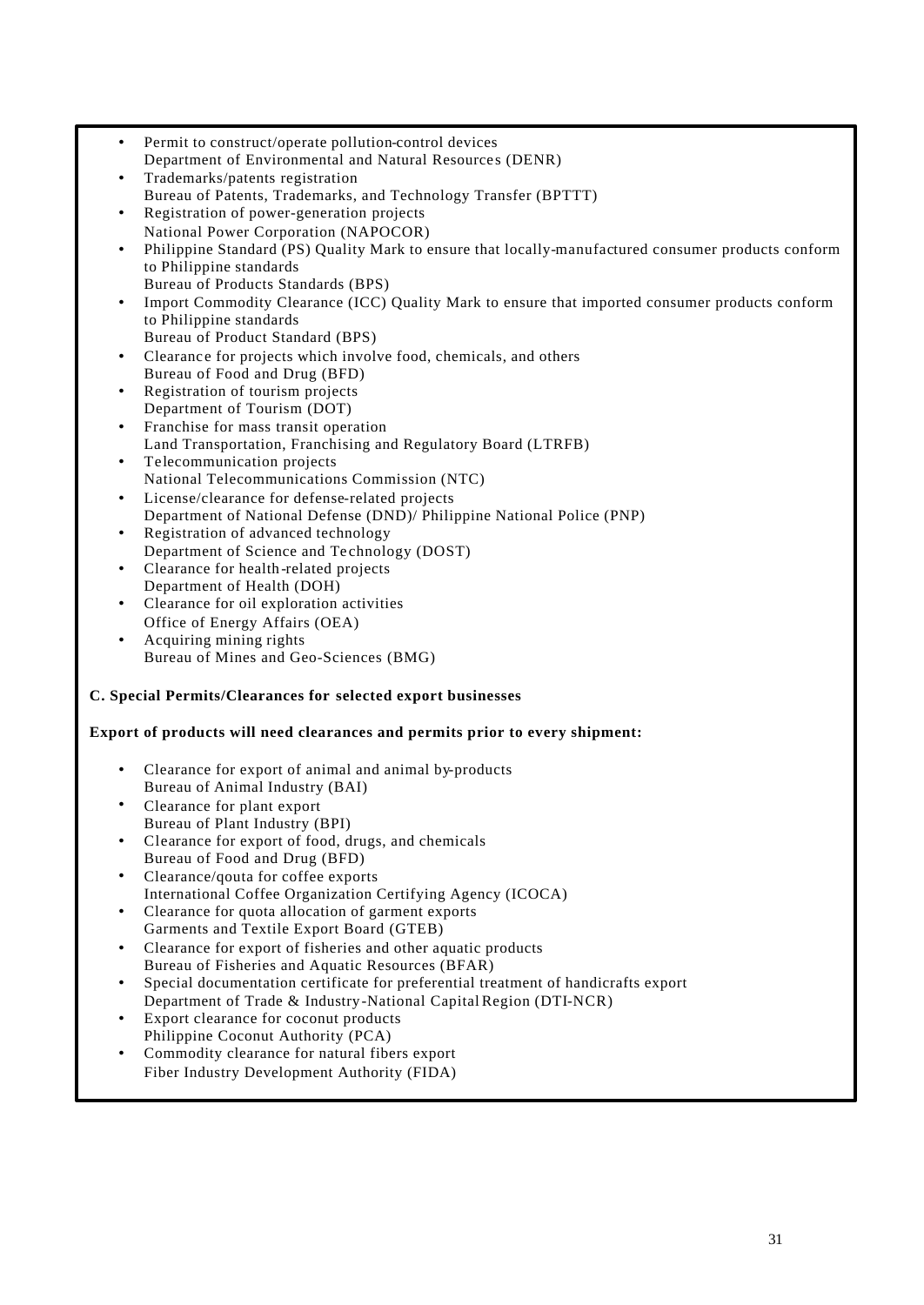# **AVAILABLE FRONTLINES**

## **A. One-Stop Action Centers (0SAC)**

Designated One-Stop Action Centers provide facilities and services which enable the investor to obtain necessary investment information and documentation in one physical location. These OSAC are:

- One-Stop Action Center for Investments at the Board of Investments (BOI)
- One-Stop Export Documentation Center at the International Trade Center Complex
- One-Stop Import Processing Center at the Bureau of Import Services (BIS)
- One-Stop Shop Tax Credit Center at the Department of Finance (DOF)
- One-Stop Action Garments Export Assistance Center at the Garments and Textile Export Board

#### **B. Technical Services and Quality Control**

Agencies listed blow provide various quality control and technical services to investors:

- Cottage Industry Technology Center (CITC)
- Philippine Shippers Council (PSC)
- Philippine Textile Research Institute (PTRI)
- Product Development and Design Center of the Philippines (PDDCP)
- National Manpower and Youth Council (NMYC), Department of Labor and Employment(DOLE)

#### **C. Export Marketing**

#### **When in need of export marketing support, the investor can consult various government agencies for free assistance in:**

- Matchmaking between exports and buyers/raw material suppliers Export Assistance Network (Exponet)
- Market information, strategy, product research, and foreign trade assistance Bureau of Export Trade Promotion (BETP)
- Garments export assistance Garments and Textile Export Board - One Stop Action Center (GTEB-OSAC)
- Trading with Socialist countries Philippine International Trading Corporation (PITC)
- Trade fairs/exhibitions
- Center for International Trade Exposition and Missions (CITEM)
- Product development and improvement
- Product Development and Design Center of the Philippines (PDDCP)
- Subcontracting facilities between contractors and subcontractors National Subcontractors Exchange (Subconex)

Aside from these frontline assistance centers, the investors may also approach different industry association and business chambers.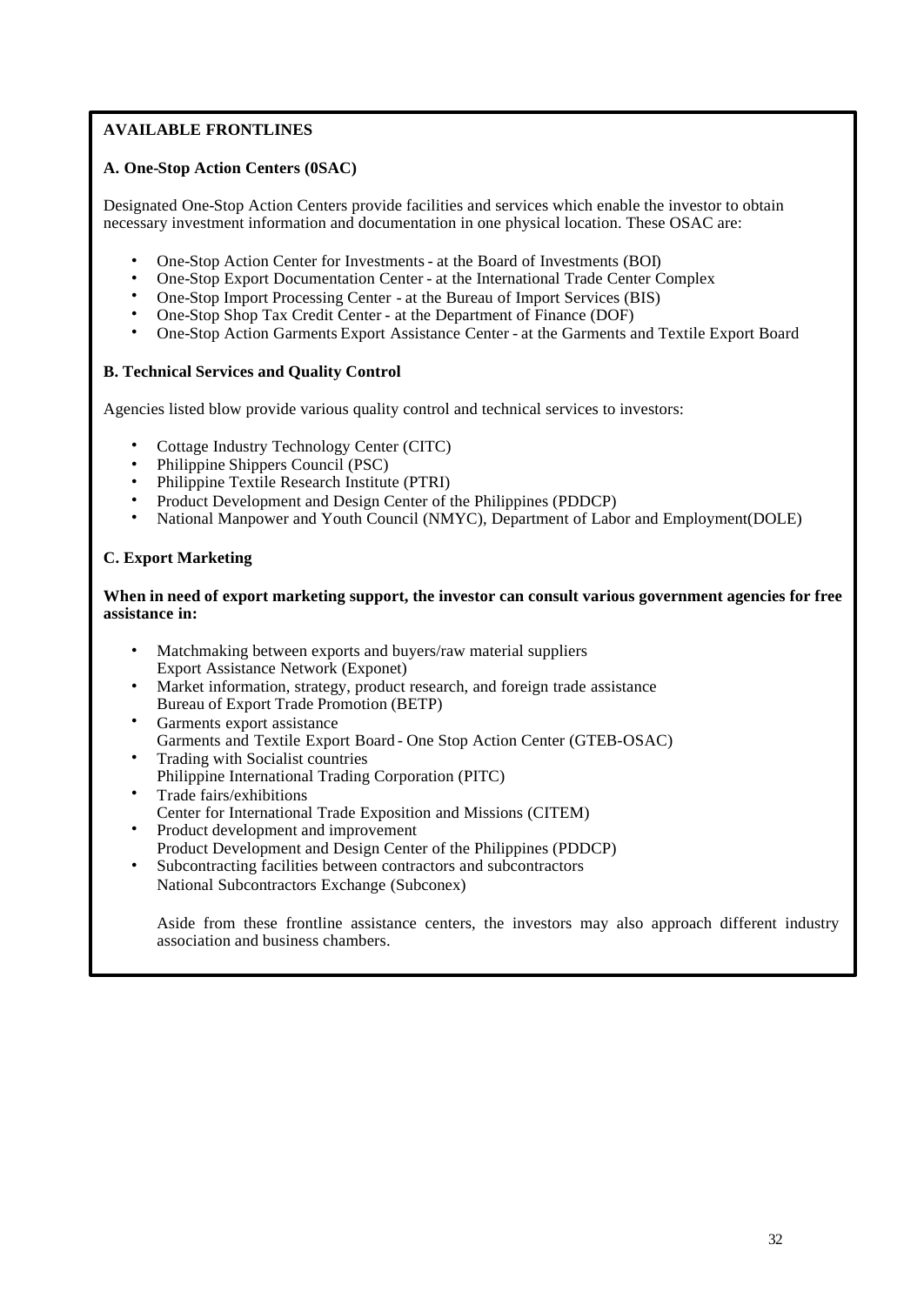#### **REQUIREMENTS AND SUPPORTING DOCUMENTS FOR BUSINESS NAME REGISTRATION**

1. Fill out completely the application form and submit to the Department of Trade & Industry Provincial Office where the business is located.

- 2. If Single Proprietorship.
	- a. The applicant must be a Filipino Citizen, of majority age (18 years or over) and must attached two (2) passport size pictures taken not more than one (1) year preceding this filing.
	- b. Natural-born Filipinos whose names are suggestive of an alien nationality (example: Chua, Tan,
		- Taylor, etc.) attach proof of citizenship, e.g., PRC ID, birth certificate or voter's ID.
	- c. For Citizen of the Philippines by: NATURALIZATION - submit photocopy of naturalization certificate and oath of allegiance or identification card issued by the Commission on Immigration & Deportation and present original copies for comparison. ELECTION - submit photocopy of affidavit of election or identification card issued by the

Commission on Immigration and Deportation and present original copies for comparison.

- 3. If Partnership / Corporation / Cooperatives / Other Judicial Entities,
	- a. Submit photocopy of SEC certificates of registration, articles of incorporation / partnership and bylaws duly signed by authorized representative/ partner.
	- b. Cooperative must be registered first with Cooperatives Development Authority (CDA) and submit copy of certificate thereof.
- 4. If Franchise Holders of Business Name submit latest franchise agreement.
- 5. If Foreign Investor, he must submit the following:
	- a. Alien certificate of registration.
	- b. Accomplished DTI Form No. 17 under R.A. 7042
	- c. Written Appointment of Filipino Resident Agent
	- d. Authority to verify bank accounts/bank certificate of deposit
	- e. Proof of inward remittance of foreign currency for non-resident alien and Bank Certificate of Deposit for resident alien.
	- f. Copy of valuation report from Central Bank if investment includes assets other than foreign exchange.
	- g. Certification from resident alien not seeking remittance of profit or dividends.
	- h. Clearance from other involved agencies such as Department of Science and Technology, Philippine National Police, Etc.
	- i. In case of alien retailer, latest permit to engage in retail business per R.A. 1180
	- j. If corporation/partnership SEC certificate of registration and Certificate of Authority from SEC.

If the business name, together with business establishment was acquired thru sale, transfer or assignment, applicant must comply with the Bulk Sales Law, by submitting the following:

- a. Affidavit of vendor stating that at the time of sales, he had no creditors or if there were creditor/s, copy of notice to them.
- b. Deed of sales, assignment or transfer
- c. Inventory of properties sold, assigned or transferred
- d. Payment of fee as prescribed by the government
- e. Original certificate of business name registration of vendor for cancellation.

Additional requirements may be imposed on case-to-case basis on actual examination and processing of the application.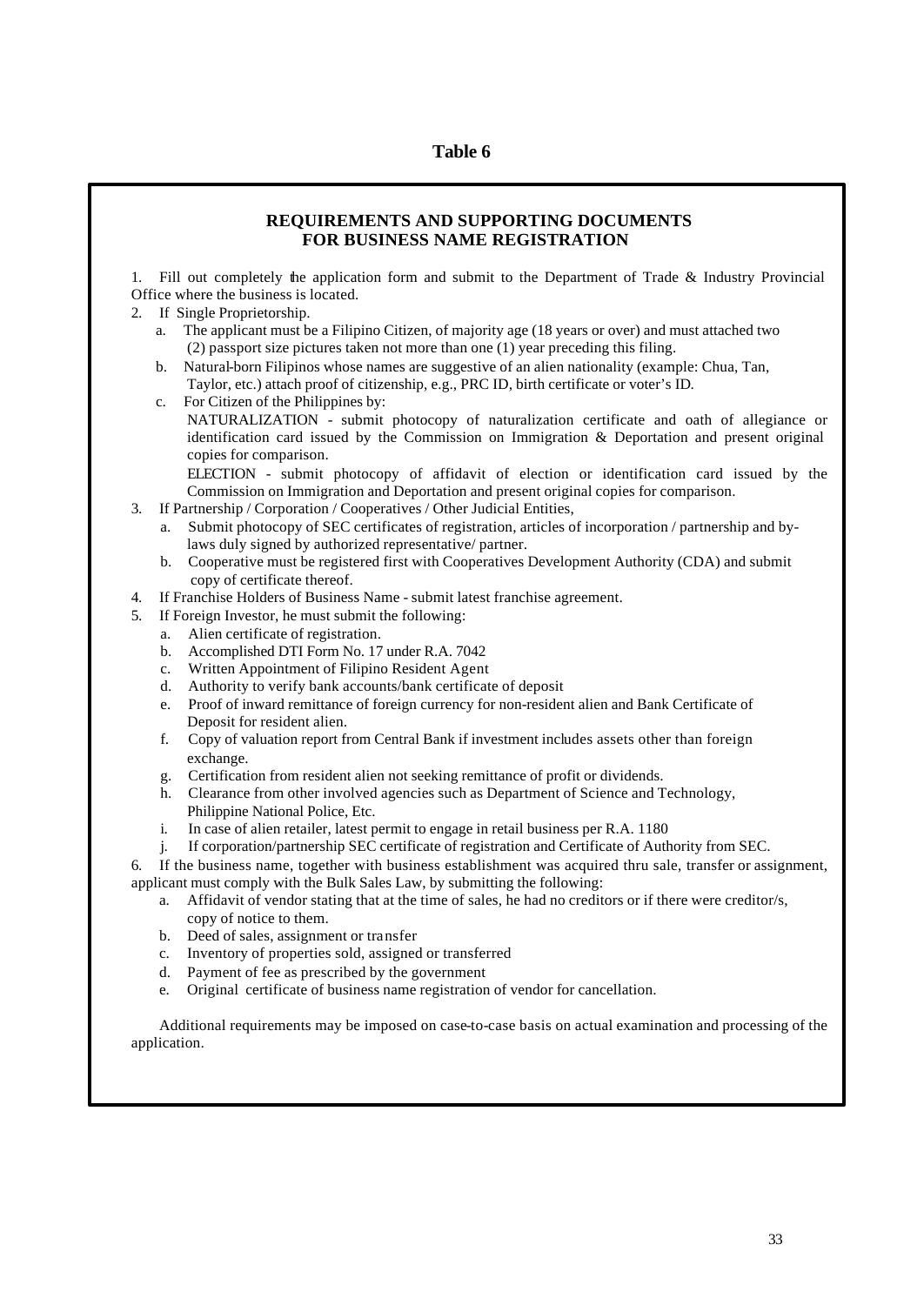| <b>Policy Areas</b>                       | <b>Regulatory Bodies/</b><br><b>Implementating Agencies</b> | <b>Purpose/Functions/Objectives</b>                                                                                                                                                       |
|-------------------------------------------|-------------------------------------------------------------|-------------------------------------------------------------------------------------------------------------------------------------------------------------------------------------------|
| Industry & Investments<br>Policy          | Department of Trade<br>and Industry (DTI)                   | Formulate and implement policies,<br>plans and programs relative to the<br>development, expansion, promotion and<br>regulation of trade, industry and<br>investments                      |
| <b>Export Promotion</b>                   | <b>Board on Investments</b><br>(BOI)                        | Coordinate the formulation and<br>implementation of short, medium and                                                                                                                     |
| <b>Promotion of Catalytic</b><br>Industry |                                                             | long term industrial plans as well as<br>promoting investments in the country in<br>accordance with national policies and<br>priorities;<br><b>Register, monitor and grant investment</b> |
| Regional<br>Development                   |                                                             | incentives to individual enterprises;<br>Formulate policies and guidelines<br>aimed at creating an environment<br>conducive to the expansion of existing<br>investments                   |
| Foreign Investment<br>Policy              | Philippine Economic Zone<br>Authority (PEZA)                | Tasked with the establishment,<br>operation and management of world-<br>class economic zones or ecozones<br>throughout the country                                                        |

# **Table 7 MAJOR POLICIES WITH COMPETITION POLICY INTERFACE**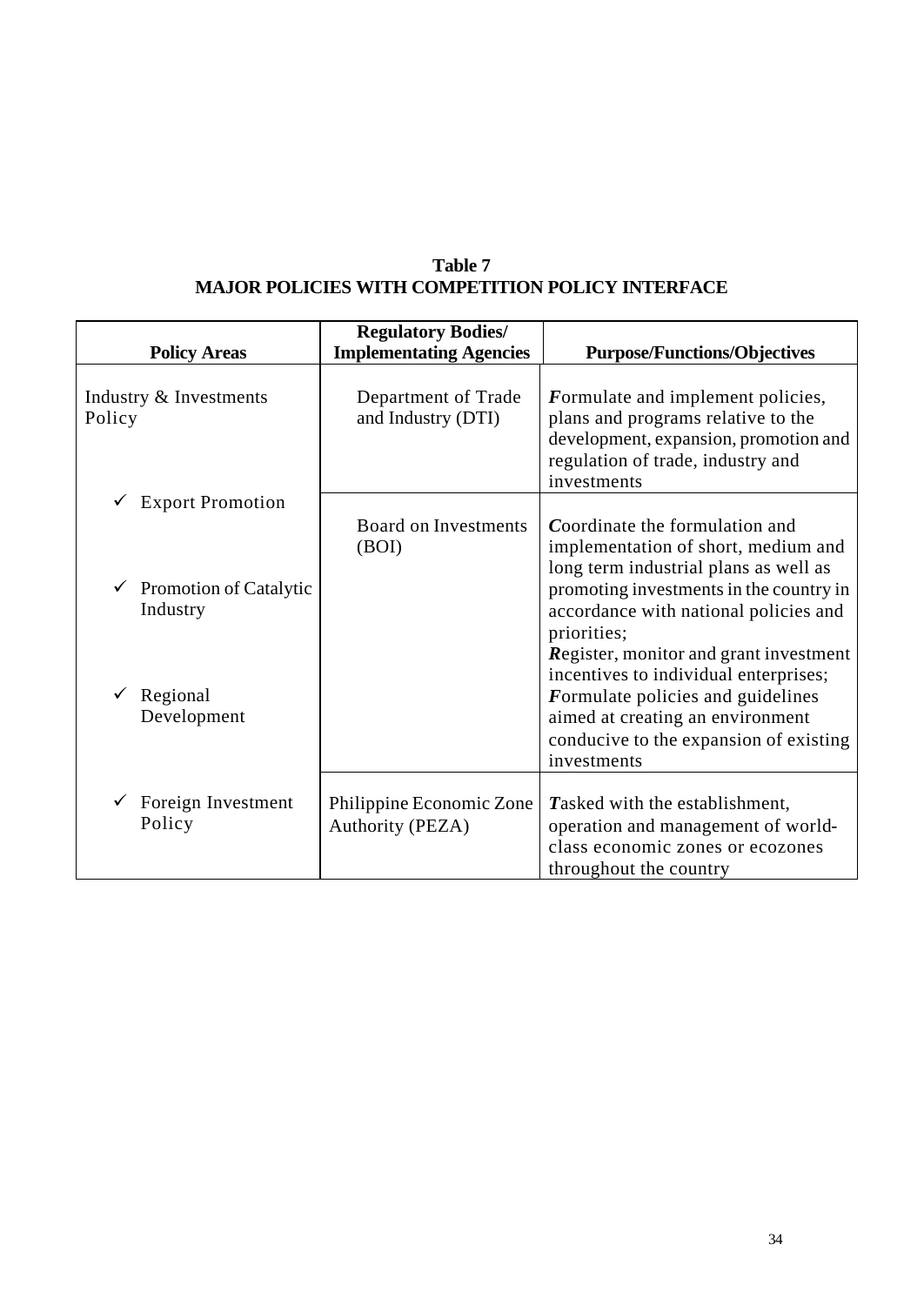|                           | Garments and Textile<br><b>Export Board (GTEB)</b>                    | Formulation of negotiation strategies<br>and the actual negotiation of bilateral<br>trade agreements with major importing<br>countries such as the United States,<br>European Union, Canada, and Norway;<br>Overall administration and allocation of<br>export quota, processing and issuance<br>of<br>garment and textile<br>export<br>clearances, bonded<br>manufacturing<br>warehouse licenses, and authority to<br>import raw materials;<br>Conduct<br>of<br>promotional<br>and<br>developmental activities that aim to<br>diversify and expand export markets<br>and optimize quota utilization. |
|---------------------------|-----------------------------------------------------------------------|-------------------------------------------------------------------------------------------------------------------------------------------------------------------------------------------------------------------------------------------------------------------------------------------------------------------------------------------------------------------------------------------------------------------------------------------------------------------------------------------------------------------------------------------------------------------------------------------------------|
|                           | <b>Bases Conversion and</b><br><b>Development Authority</b><br>(BCDA) | Administers and develops former<br>military bases into other productive<br>uses                                                                                                                                                                                                                                                                                                                                                                                                                                                                                                                       |
|                           | Subic Bay Metropolitan<br>Authority (SBMA)                            | Administer and develop the Subic Bay<br>Freeport<br>(SBF) into a self-sustaining industrial,<br>commercial, financial and investment<br>center to generate, among others,<br>employment opportunities in and<br>around the Zone;<br><b>Establish and regulate the operation and</b><br>maintenance of utilities, services and<br>infrastructure;<br>Operate directly and indirectly tourism-<br>related activities; and protect the<br>Freeport's forests.                                                                                                                                            |
|                           | Clark Development<br>Corporation (CDC)                                | Manage and develop the Clark Special<br>Economic Zone into a premier<br>economic center and model township<br>promoting industrial, service,<br>commercial, recreational, residential<br>and ecological development.                                                                                                                                                                                                                                                                                                                                                                                  |
| <b>Agriculture Policy</b> | Department of Agriculture<br>(DA)                                     | <b>Responsible for planning, formulation,</b><br>execution, regulation and monitoring of<br>programs & activities relating to<br>agriculture, food production & supply;                                                                                                                                                                                                                                                                                                                                                                                                                               |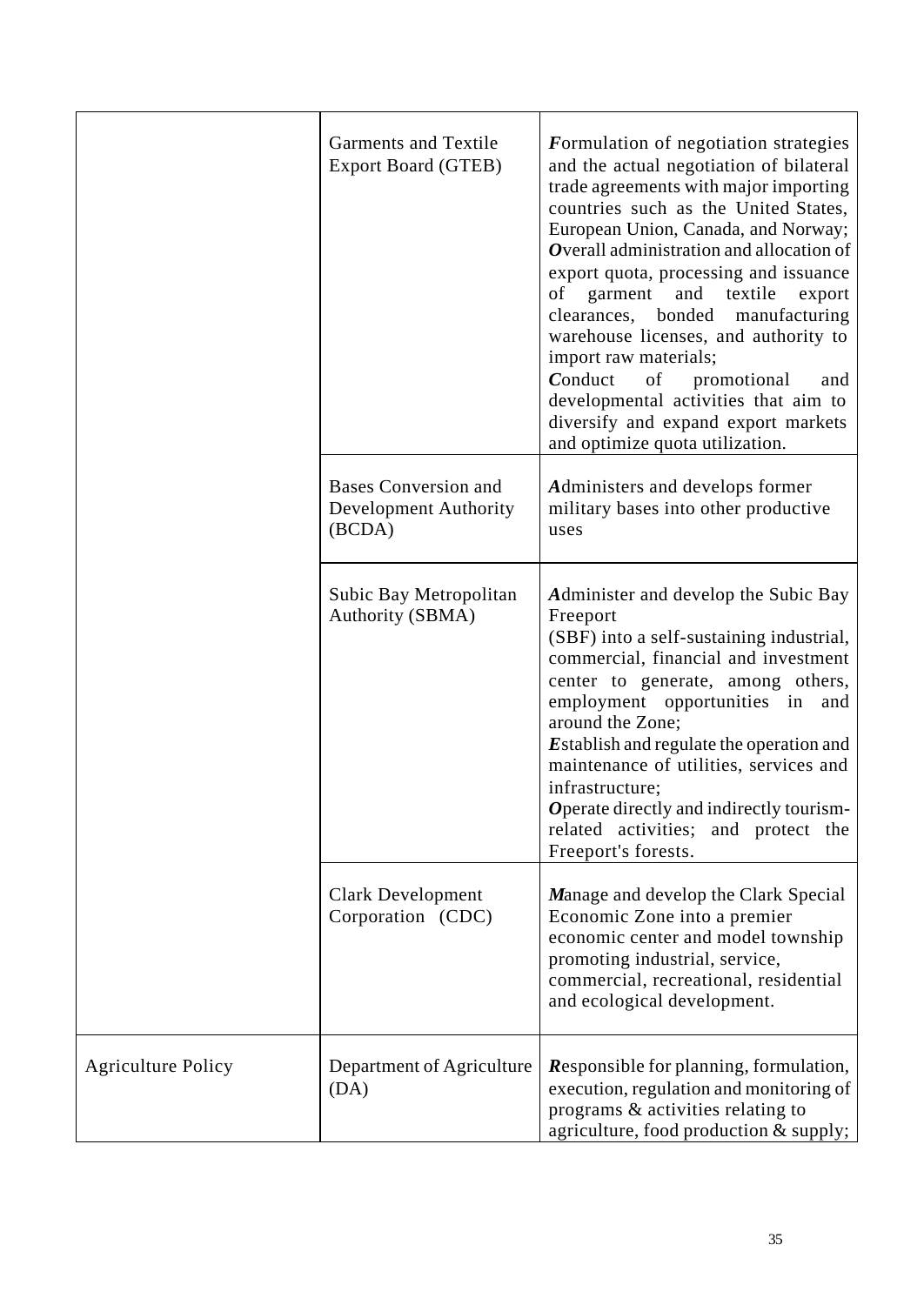|                                                                                                                          | <b>National Food Authority</b><br>(NFA)                    | <b>Responsible for food security and</b><br>stabilization of supply and prices of<br>rice, Corn, wheat & other grains & food<br>stuffs; implement subsidized marketing<br>strategy                                                                                                                                                                                                                                                                                                       |
|--------------------------------------------------------------------------------------------------------------------------|------------------------------------------------------------|------------------------------------------------------------------------------------------------------------------------------------------------------------------------------------------------------------------------------------------------------------------------------------------------------------------------------------------------------------------------------------------------------------------------------------------------------------------------------------------|
|                                                                                                                          | <b>Sugar Regulatory</b><br>Administration (SRA)            | <b>Responsible for the regulation &amp;</b><br>development of the Sugar industry<br>including the allocation of sugar<br>production & export quota                                                                                                                                                                                                                                                                                                                                       |
|                                                                                                                          | Philippine Coconut<br>Authority (PCA)                      | <b>Responsible for the regulation &amp;</b><br>development of the Coconut industry                                                                                                                                                                                                                                                                                                                                                                                                       |
| Environment<br>Policy<br>$\checkmark$ Establishment of<br><b>Environment Impact</b><br><b>Assessment System</b><br>(EIA) | Department of<br>Environment & Natural<br>Resources (DENR) | Administrative agency compelling<br>compliance on environmental laws &<br>responsible for issuance of<br>environmental compliance certificate<br>(ECC) & environmental permits-<br>Authority to Construct (AC) and Permit<br>to Operate (PO)                                                                                                                                                                                                                                             |
| Establishment of<br>ambient, effluent &<br>input standards                                                               | Pollution Adjudication<br>Board                            | <b>Empowered to order the cessation of</b><br>environmentally harmful activities<br>through Cease-and-Desist-Orders                                                                                                                                                                                                                                                                                                                                                                      |
| Comprehensive Air<br>$\checkmark$<br><b>Pollution Control</b><br>Policy; ODS Phaseout                                    | <b>Environment Management</b><br><b>Bureau</b>             | <b>Recommend possible legislation,</b><br>policies & programs for environmental<br>management & pollution control;<br>formulate environmental quality<br>standards for water, air, land, noise $\&$<br>radiations; formulate rules $\&$<br>regulations for proper disposition of<br>solid waste, toxic & hazardous<br>substances; recommend rules &<br>regulations for environmental impact<br>assessments & provide technical<br>assistance for their implementation $\&$<br>monitoring |

Sources: Administrative Code of 1987, E.O 292

 Medalla, Erlinda.1997. "Philippine Industrial Policy and the Environment: Integrative Report"

Homepages/Websites of Various Government Agencies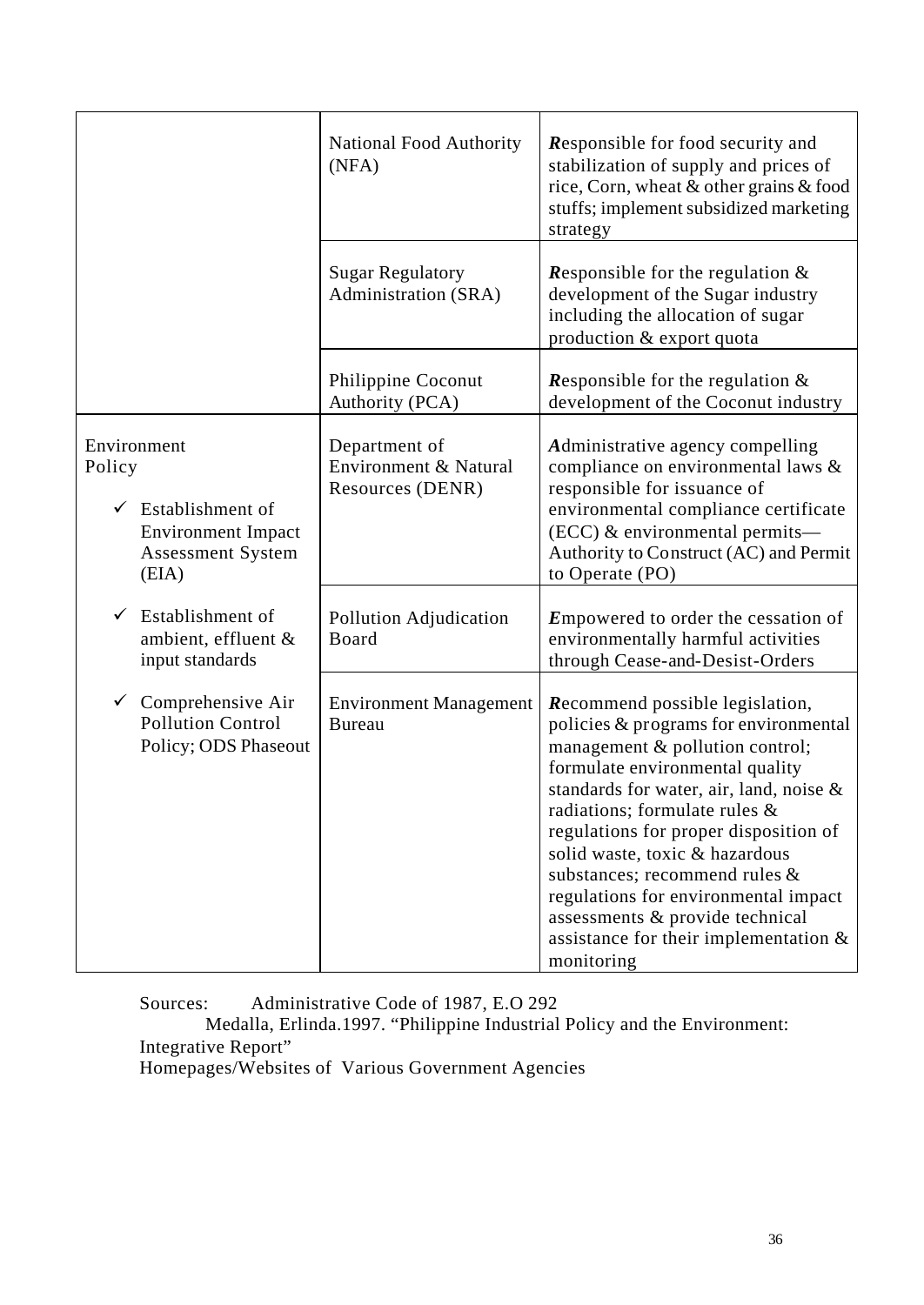### **5.1 Industrial Policies**

Turning to the first policy, a major tool for industrial development is the investment policy. This is largely embodied in the Omnibus Investment Code (OIC). The OIC is mainly administered by the Board of Investments basically through the promotion of selected activities in its Investment Priorities Plan (IPP) and the granting of fiscal incentives. The OIC also has other provisions aimed at other specific objectives, of which the more important ones include: (a) regional development objectives specifically through the promotion of industrial estates, and (b) promotion of Foreign Direct Investment (FDI).

For the investment policy as a whole, the objective is to aid in industrial growth and development. The thinking behind this is that there are market failures which prevent the industrial sector from developing naturally. Indeed, there is greater conscious consideration of this rationale for role of investment policy. This is reflected in the shortening of the list of industries in the Investment Priorities Plan (IPP), and moving towards a more promotional body. The "measured capacity" concept in the Omnibus Investment Code which limits granting of incentives when a certain capacity (some optimum scale) is reached, clearly anti-competition in nature, is not followed in practice. There is a move towards the "greening" of incentives, realizing externalities involved. Export promotion remains in the list of priority. As noted above, regional dispersal of industries and promotion of regional investment have been among the stated goals of the Philippine government.

These are arguably desirable objectives. Nonetheless, the industrial strategy chosen has probably been too preoccupied with simply trying to overcome the failures of the market (real or merely perceived). An obvious strategy which has been overlooked is to proactively support competition policy for industry, since their objectives in a large part actually merge. Their objective of industrial development policy is to enhance efficiency coincide with competition policy objective. Indeed, could competition policy actually serve as one of policy tool for industrial development (together with trade, fiscal and monetary policies)? Was it even deliberately considered? Or, on the contrary, are there anti-competition effects which unintentionally go against the competition policy objective (serving to defeat their purpose)? One that comes to mind is the inherent bias of an incentive granting system against the entry of small and medium scale industries.

Of particular importance is the policy on foreign direct investment. Restrictions on foreign equity have a direct impact on entry of firms. Specifically, they represent (policy-induced) structural barriers to entry. Substantial liberalization was effected by the 1991 Foreign Investment Act which changed the regime from a highly regulatory system of positive list where foreign equity is fully or partially allowed, to a more liberal system of negative lists where only those in the list are not allowed 100 percent foreign equity participation. Recently, some liberalization was implemented in retail trade with the passing of the Retail Trade Act. This could prove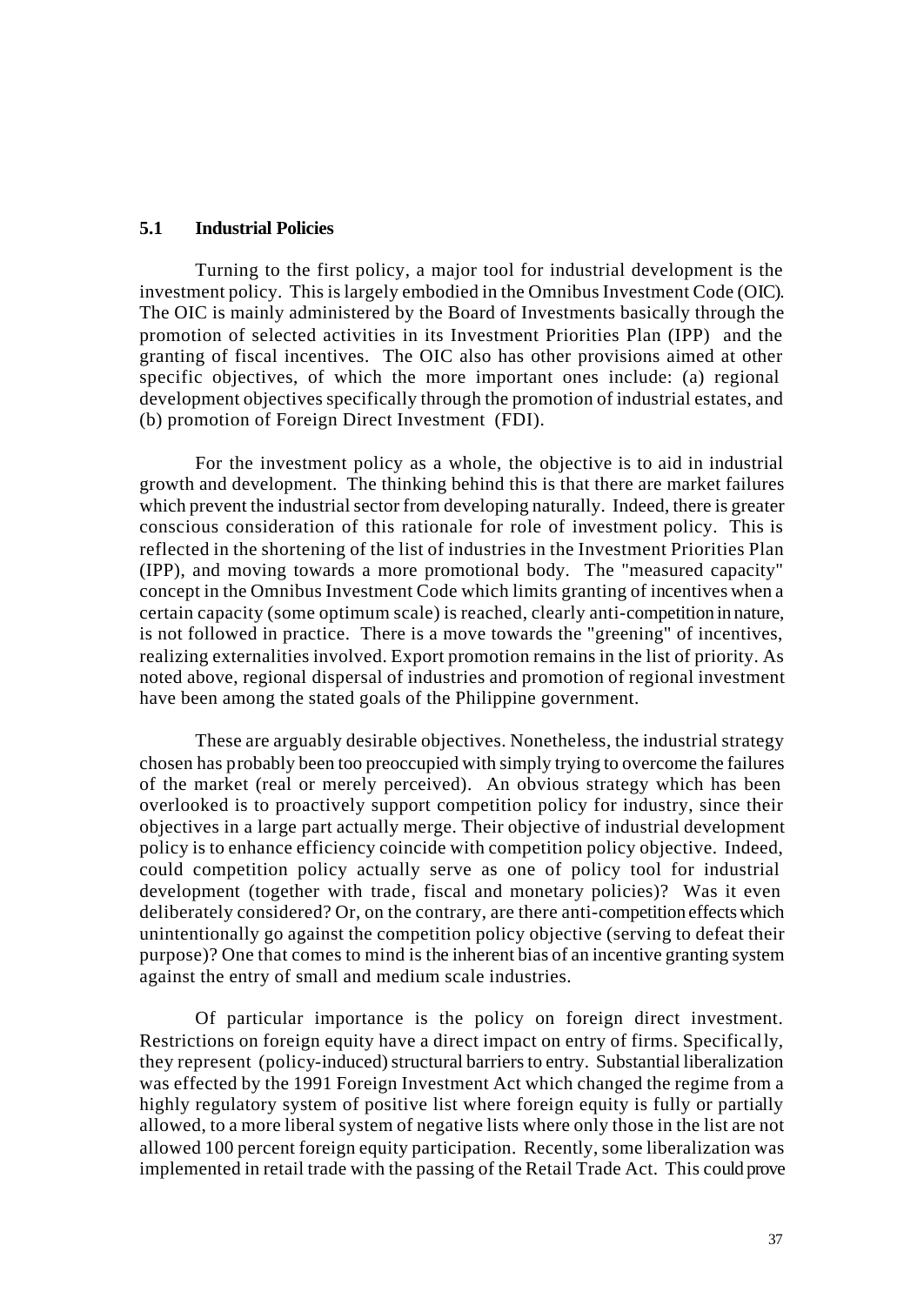to have a big impact on competition. It would also compliment well the effects of trade reforms.

 Foreign equity participation is still limited for many sectors and this is supposedly for some other social objectives (national security, sovereignty, and others). Clearly, there is a need to re-examine the issues to evaluate whether the restriction in fact serves the stated objectives, and assess the benefits and costs of limiting competition with such restrictions.

## **5.2 Agricultural Policies**

With respect to agricultural policy, a basic rule should also be for government to intervene only when market fails. However, for agricultural policies, there appears to be the additional, equally important (possibly more so in some cases), equity objective . This is where it could run counter to competition policy objectives. Nonetheless, if such trade offs exist, are they justified? That is, would benefits (from equity considerations for example) outweigh costs (e. g. efficiency losses from foregoing competition objectives).

In particular, agricultural policy still relies on tariff policy tools and other trade controls (anti-competition). This is supposedly to protect income of farmers (equity objective). Are the costs of protection commensurate to the benefits of increased income for the farmer? Is protection even reaching the farmer. These are important questions to ask.

Also very important to examine are the other policies which have anticompetition elements. These are the regulations implemented by the National Food Authority (NFA) and Sugar Regulatory Administration (SRA). Studies of the impact of these anti-competition policies on efficiency and consumer welfare should be done.

## **5.3 Environmental Policy and Regulations**

Perhaps the policy with most direct interface with competition policy among the list is environmental policy and regulations. The environment is a public good characterized by externalities. To illustrate, our air and water system would have a limited absorptive capacity, beyond which environmental costs become acute. Thus environmental standards need to be set and some regulations should be put in place to efficiently manage the environment and promote sustainable development. When feasible, market-based instruments should be used which would allow the market to perform its function. However, the use of command and control measures may, in some cases, be unavoidable (whether due to administrative constraints or other reasons) and more intrusive environmental regulations may be necessary.

Environmental regulations for example, include pre-entry conditions as the environmental impact analysis (EIA), the environmental clearance certificate (ECC) and some other permits or licenses. These clearly create barriers to entry. Hence, there is evident conflict between environmental and competition policy objectives.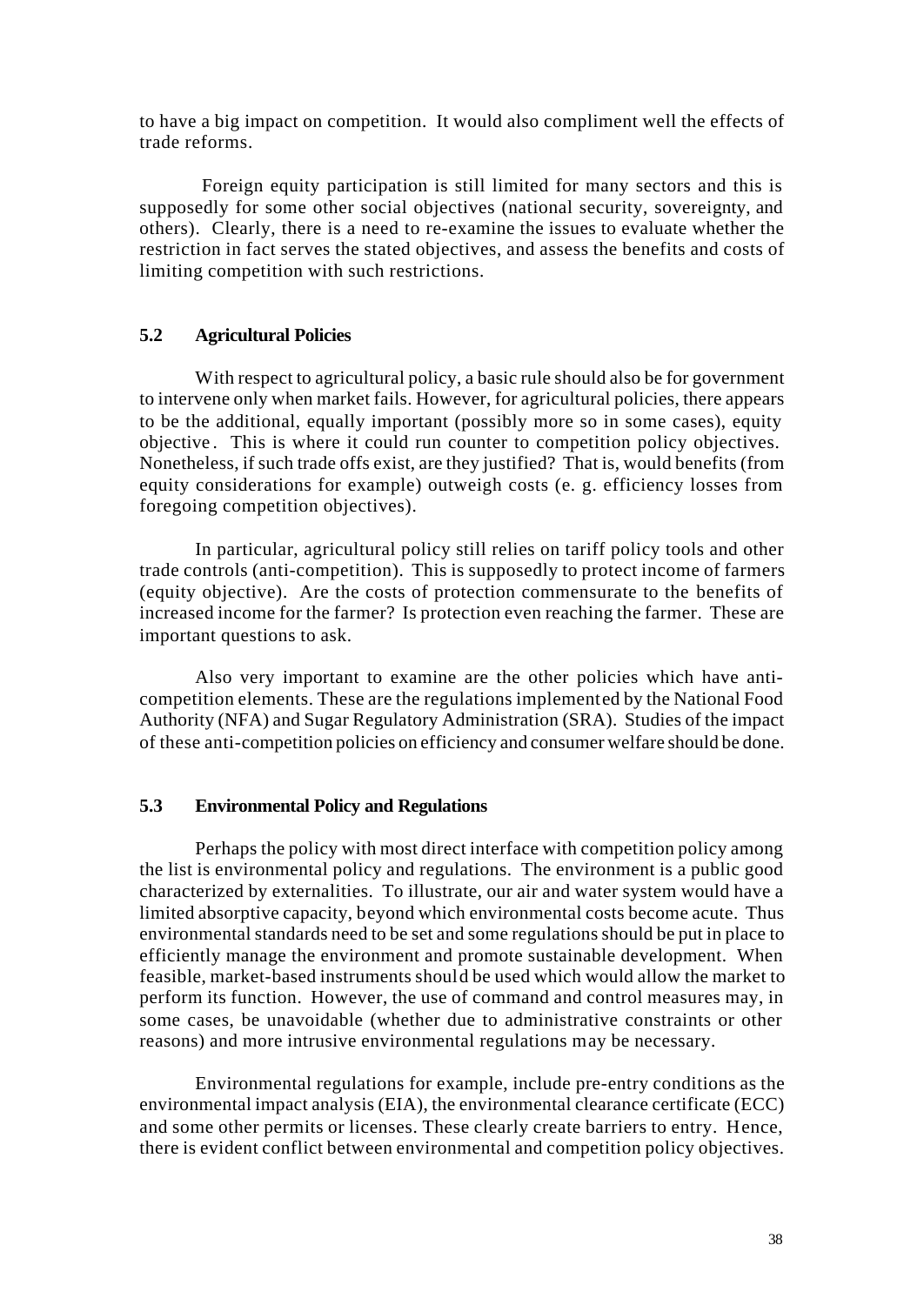Should environmental concerns be the overriding objective? The ideal answer is that both should be considered-- environmental benefits must be weighed against costs from loss in competition. This weighing of costs and benefits, however, need not be done directly. What is necessary is to implement measures that would lead to internalization of external costs. If environmental costs were internalized properly, then overall welfare is optimized. That is so long as good environmental policy is in place and adequately enforced, whatever economic policy adopted would not impose undue burden, because there would be "correct" pricing of scarce environmental resources. Indeed, to optimize welfare there should both be good environmental policy and good economic policy (including competition policy).

Pricing economic resources below costs would lead to waste of resources. Pricing above costs, on the other hand, would impose undue burden on industry, unnecessarily raise costs and ultimately reduce overall welfare. The former comes from inadequate environmental policy and/or lax enforcement of it. The latter arises from too stringent policy and administration.

Environmental policy and regulations, however sound they may be, would be ineffective if not complemented by transparent and efficient implementing agency. The problem is, difficult as it may be to formulate sound environmental policies, it is sometimes even more difficult to administer and implement them properly. Nonetheless, the government must ever be reviewing the relevance and soundness of environmental policies, as well as the effectiveness of its administration, keeping in mind in both cases the possible impact on the competitive environment.

In sum, what all these imply is a need to closely re-examine government policies in the light of competition objectives. Such an exercise would surely bring new perspectives which would make for a more efficient administration of policy and identification and implementation of needed reforms.

#### **6. Summary and Conclusions**

Almost anything the government does could have an impact on competition and competition policy objectives. Although, competition is not the goal in itself, its role in improving efficiency and allocating efficient resources make it a key element in the government's pursuit of economic and social objectives. And if some government policy runs contrary to competition principles and guidelines, there is enough basis to at least re-examine this policy. Evaluating policies in the light of competition policy objectives does not imply prioritizing competition and efficiency objectives over others. It would only make more transparent the trade-offs and the decision making process.

The paper examined three sets of government policies in terms of how they relate to the objectives of competition. The first is trade policy. The second group includes government regulations and restrictions directly affecting competition. The third group includes other major government policies with other development objectives but has interface with competition policy objectives. The objective is to clarify what important trade-offs may exist and how and possibly when conflicts between government policies and competition policy objectives arise.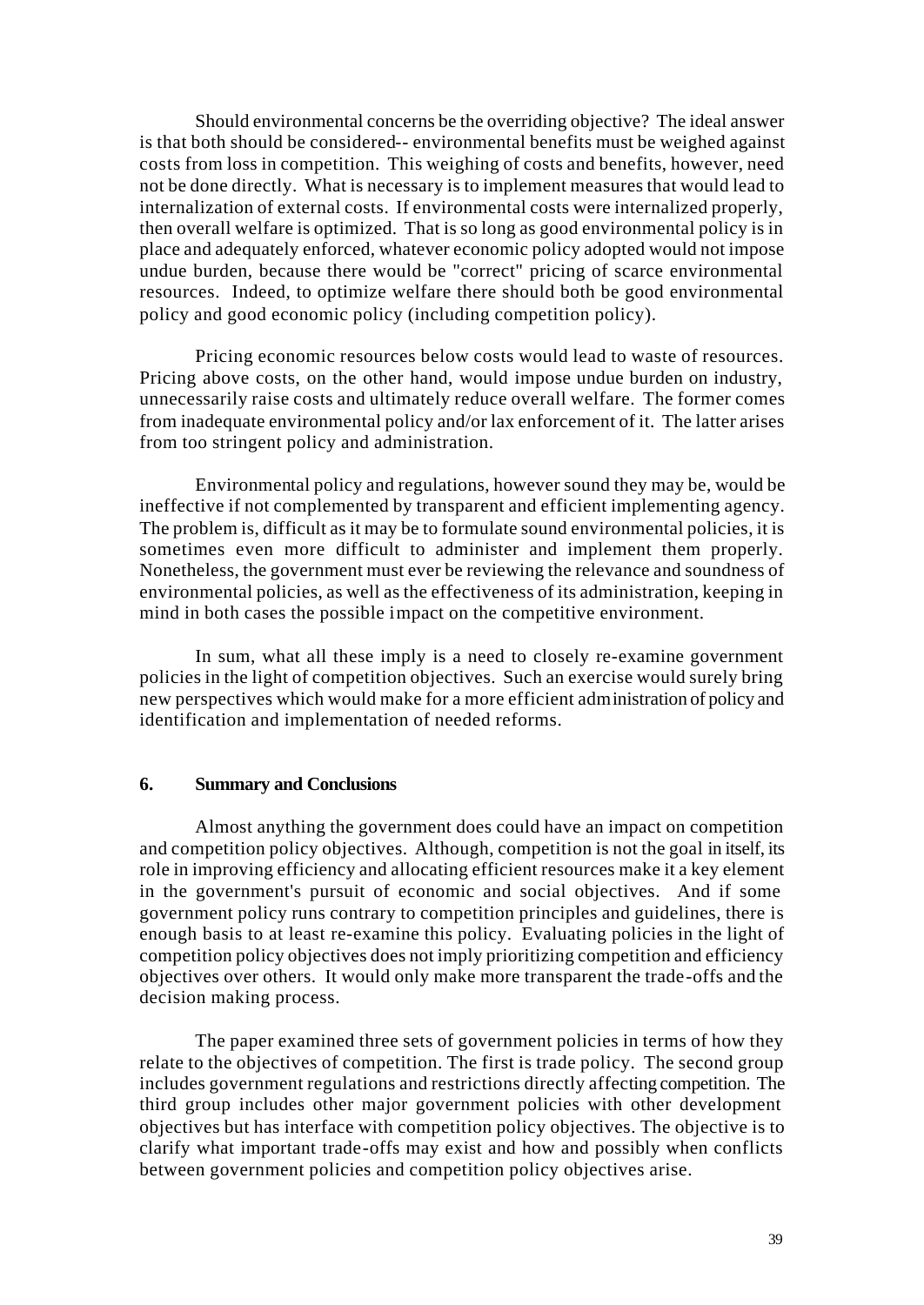In general, the paper points out the need to bring in more closely the principles of competition policy into analyzing and evaluating government policies. This is especially true in the pursuance of needed reforms in government regulations. Recognizing its role in the major government policies will shed more light into how effective these policies are. Indeed, competition policy would provide a new and different perspective which could help formulate a more effective and dynamic development policy for the Philippines.

Finally, it could, of course, very well be the case that the government policy in question, however much in conflict it might be with competition policy, could arguably be the appropriate development strategy. The review of such policy in light of competition policy objectives should not be intended to summarily dismiss such strategy, even if it limits the competitive process, if it would indeed lead to greater efficiency and increased welfare. The review would, in the end, even build a stronger case for it.<sup>6</sup>

l

<sup>&</sup>lt;sup>6</sup>In practice, however, considering the limited resources available to the government, such policies or strategy with more apparent benefits to society, should be low in the priority for review. Indeed, there may be a need to focus very selectively on certain key policies.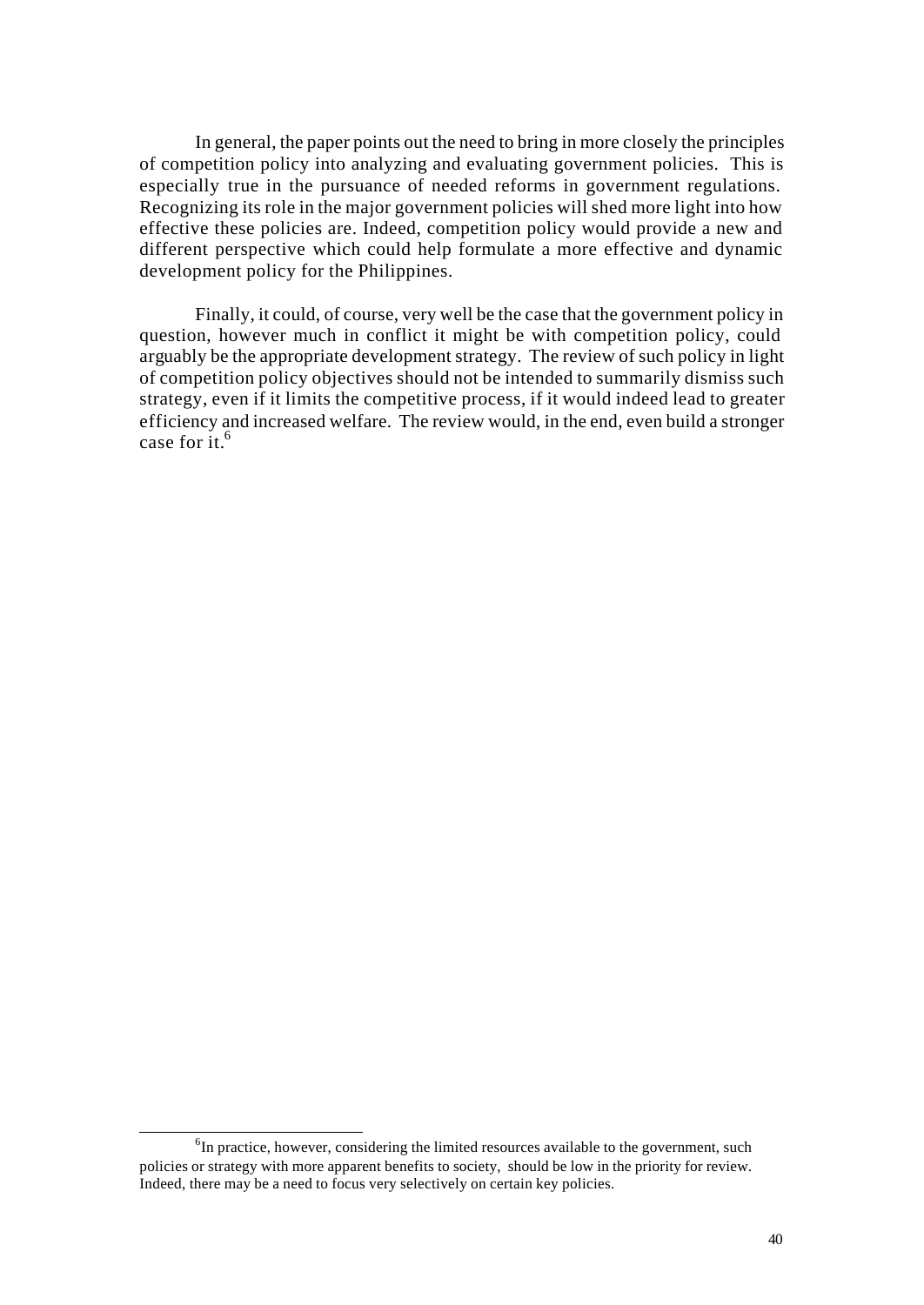#### **REFERENCES**

- Abad, A. R.A. (2000). "Recommendations for Philippine Anti-Trust Policy and Regulation." Upcoming PASCN Paper, Philippine Institute for Development Studies (PIDS)- Philippines.
- Abrenica, M. V. and Ables, A.C. (2000) "Competition Policy in the Power Sector." Upcoming PASCN Paper, Philippine Institute for Development Studies (PIDS)- Philippines.
- Aldaba, R.M. (2000). "Analysis of the State of Competition and Market Structure of the Philippine Manufacturing Sector." Upcoming PASCN Paper, Philippine Institute for Development Studies (PIDS)- Philippines.
- Asia-Pacific Economic Cooperation (APEC). (1996). Foreign Direct Investment And Market Framework Policies: Reducing Frictions In APEC Policies On Competition And Intellectual Property. APEC Economic Committee.
- Austria, M. S. (2000). "Analysis of the State of Competition and Market Structure of the Philippine Civil Avi ation Industry". Upcoming PASCN Paper, Philippine Institute for Development Studies (PIDS)- Philippines.
- Bain, J.S. (1968). *Industrial Organization*. New York: Wiley.
- Baumol, W. and Willig, R. (1981)."Fixed Cost, Sunk Cost, Entry Barriers and Sustainability of Monopoly". *Quarterly Journal of Economics*, No. 95.
- Bautista, R.M., Power, J.H. and Associates. (1979). *Industrial Promotion Policies in the Philippines*. Philippine Institute for Development Studies (PIDS)- Philippines.
- Cabalu, H. et al. (1999). A Framework for Competition Policy in the Philippines. A Study Undertaken for Philippines Tariff Commission Funded by the United Nations Office for Projects Services (UNOPS).
- Lamberte, M. B. et al. (1992). *Barriers to Entry Study*. Final Report, Volume I.United States Agency for International Development (USAID).

Medalla, E.M. (1996). "New Instruments of Protection." Chapter VI in Intal, P. S. et al. *The Emerging World Trading Environment and Developing Asia: The Case of the Philippines*. Asian Development Bank (ADB).

\_\_\_\_\_\_\_\_\_\_\_\_\_\_\_ (1998). "Trade and Industrial Policy Beyond 2000: An Assessment of the Philippine Economy". Discussion Paper No. 98-05. Philippine Institute for Development Studies (PIDS).

\_\_\_\_\_\_\_\_\_\_\_\_\_\_\_ (2000). "Issues in Competition Policies and Elements of a Rational Competition Policy for the Philippines: An Overview Paper." Upcoming